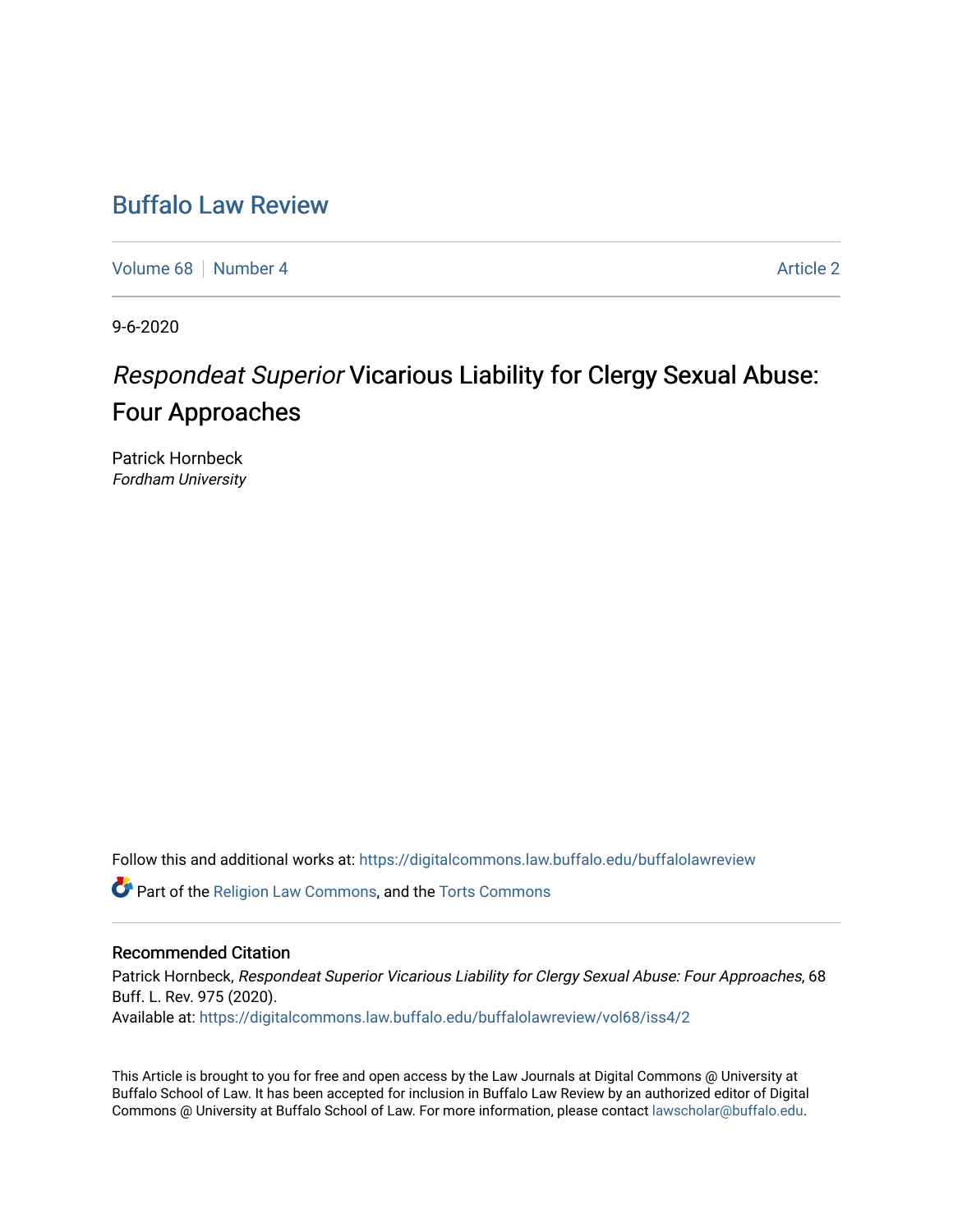# Buffalo Law Review

VOLUME 68 AUGUST 2020 NUMBER 4

### *Respondeat Superior* **Vicarious Liability for Clergy Sexual Abuse: Four Approaches**

PATRICK HORNBECK†

#### TABLE OF CONTENTS

|                                                                                                      | II. RESPONDEAT SUPERIOR VICARIOUS LIABILITY IN        |  |  |
|------------------------------------------------------------------------------------------------------|-------------------------------------------------------|--|--|
|                                                                                                      |                                                       |  |  |
|                                                                                                      | III. FIRST APPROACH: NO RESPONDEAT SUPERIOR VICARIOUS |  |  |
|                                                                                                      | IV. SECOND APPROACH: RESPONDEAT SUPERIOR VICARIOUS    |  |  |
|                                                                                                      | V. THIRD APPROACH: RESPONDEAT SUPERIOR VICARIOUS      |  |  |
| VI. FOURTH APPROACH: FACT-INTENSIVE ANALYSIS OF THE<br>CAUSAL CONNECTION OR NEXUS BETWEEN EMPLOYMENT |                                                       |  |  |
|                                                                                                      |                                                       |  |  |
|                                                                                                      |                                                       |  |  |

 †Professor of Theology, Fordham University; J.D. Class of 2022, Fordham Law School. Thanks to Jed Handelsman Shugerman for supervising this research. I am also grateful for the comments of audience members and participants in various venues where I have presented drafts of portions of this article, including the Jesuit Institute South Africa and St. Augustine's College, Johannesburg.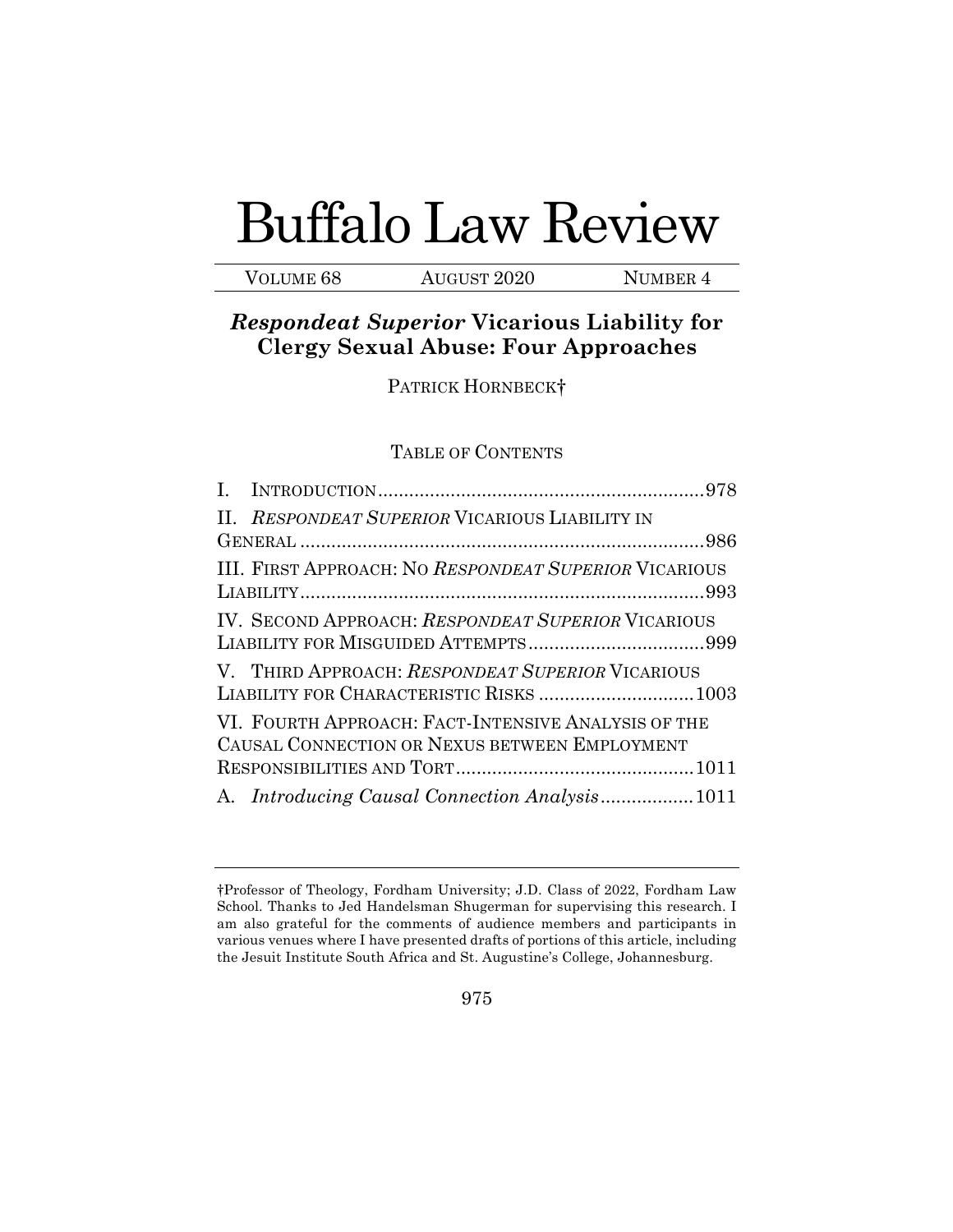| B. Causal Connection Analysis in Clergy Sexual |  |
|------------------------------------------------|--|
|                                                |  |
| C. Foreign Courts and the Causal Connection    |  |
|                                                |  |
|                                                |  |
|                                                |  |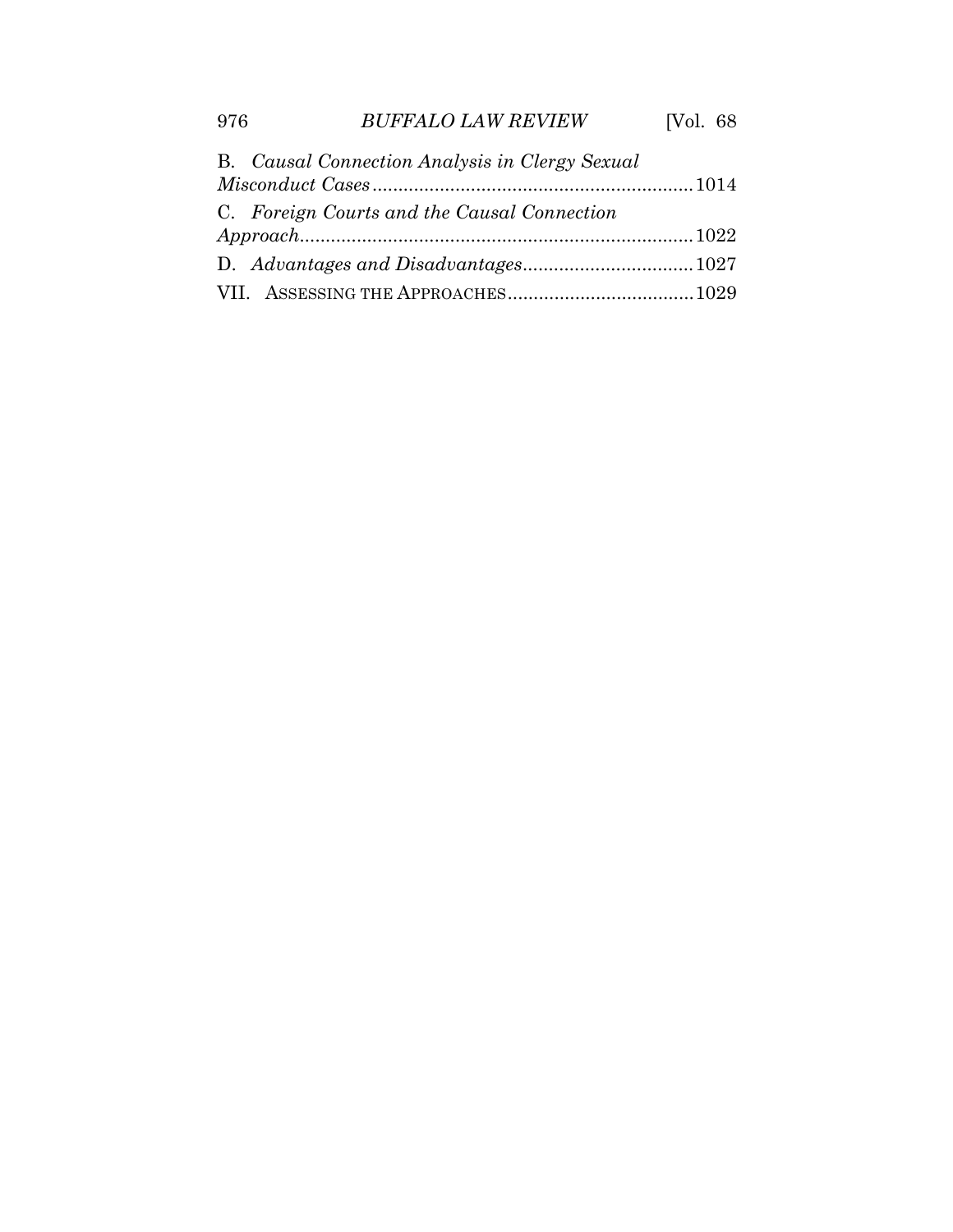#### **ABSTRACT**

 Recent years have witnessed the proliferation of allegations concerning sexual abuse by clergymembers, along with its concealment by institutional leaders, in a variety of religious communities in the U.S. Many victim- survivors report being doubly injured when they have attempted to obtain redress from religious institutions for the harms they have suffered. Increasingly, they have turned to tort law as a venue for obtaining compensation and effecting changes in policy. Of the numerous causes of action victim-survivors have invoked against religious institutions, especially the Roman Catholic Church, this Article focuses on *respondeat superior* vicarious liability. It identifies and assesses four ways courts have evaluated *respondeat*  clergymembers have worked. One approach has been categorically to dismiss vicarious liability claims related to clergy sexual abuse; another has been to allow such claims only when an abuser's actions can be cognized as mistaken attempts to perform authorized job responsibilities. In a third approach, courts have considered whether sexual abuse is a characteristic risk of religious ministry. The approach that best achieves the rationales for vicarious liability and best balances the interests of all parties is the fourth, a fact- intensive inquiry that investigates what courts have called the "causal nexus" or "close connection" between the specific circumstances of a tort and the authority with which an employer has clothed an alleged offender. *superior* claims against the institutions where accused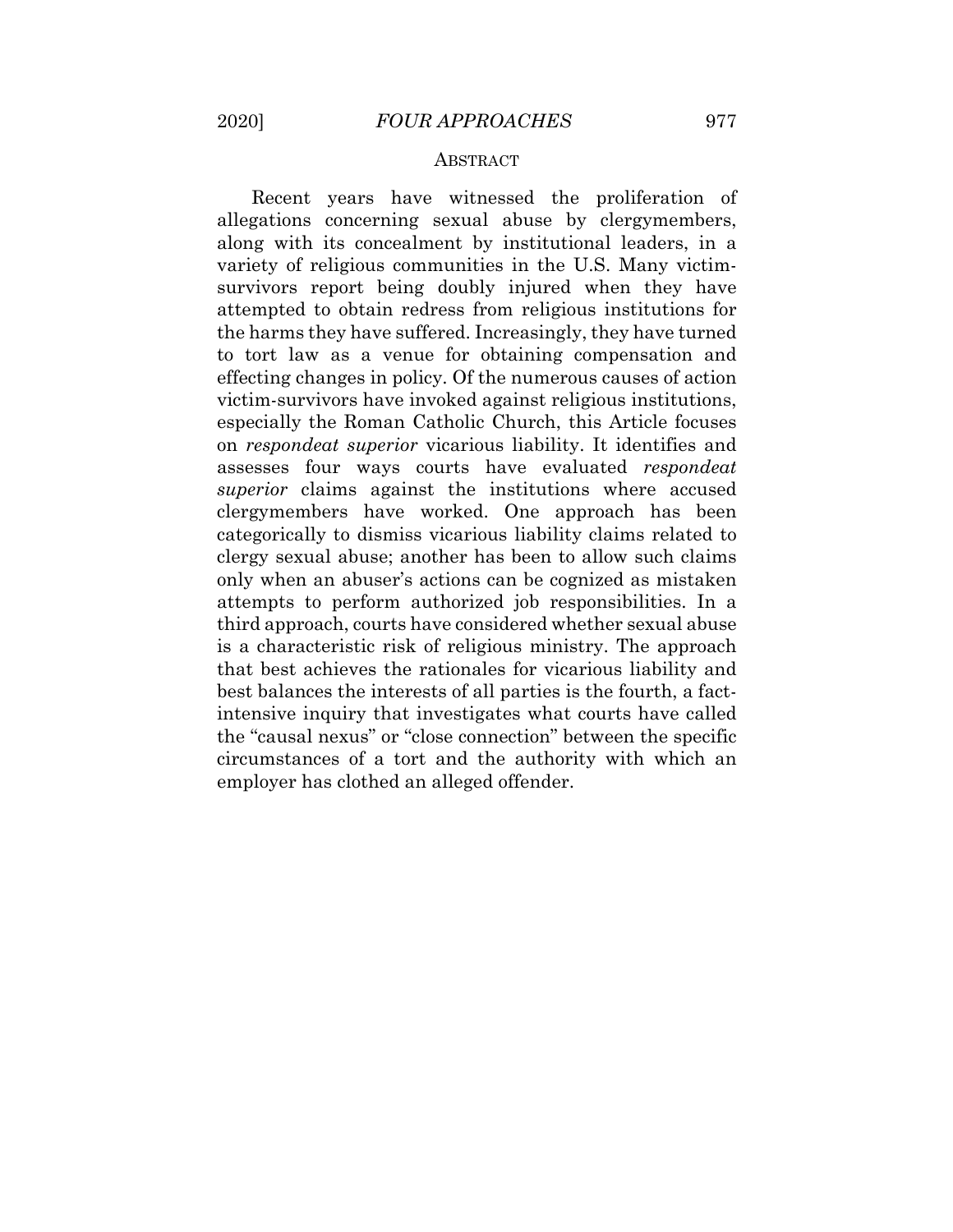#### I. INTRODUCTION

<span id="page-4-0"></span> When someone whom a religious institution holds out as a representative of the divine commits sexual abuse, who should bear the earthly liability? And should it matter whether the institution had forewarning about the abuse or should have taken precautions to prevent it? These are but two of the important legal questions prompted by recent revelations about sexual abuse by clergymembers<sup>1</sup> in a Catholic Church. Exploring the contours of the tort doctrine of *respondeat superior* vicarious liability, this Article identifies the four ways courts have assessed *respondeat superior* claims against institutions that employ alleged perpetrators. Of these four approaches, the one that best balances the interests of all parties is a fact-intensive one that has been formulated by courts both in the U.S. and overseas. Some jurisdictions have dubbed this method the "close connection test," while others have focused on the "causal nexus" between the specific circumstances of a tort and the authority with which an employer has clothed an alleged offender. variety of religious institutions, especially the Roman

 At the start, it is necessary to emphasize that sexual abuse at the hands of a clergymember often carries tragic consequences psychotherapist has dubbed it the "soul-murder" of a young or vulnerable person who may spend the remainder of life struggling to regain the capacity to trust other human for victim-survivors. One prominent

 generically to employees whom religious institutions hold out as possessing ministerial authority, that is, authority that is specifically religious rather than administrative. Religious traditions employ a variety of nomenclatures to designate such leaders; within Christianity, these differences are driven by the radically divergent theologies of ministry and leadership that denominations have developed. This usage is technically imprecise in the context of Roman Catholicism, where as a matter of canon law the clergy comprises only those who have received the sacrament of holy orders—bishops, priests, and deacons—not religious sisters, brothers, or others who, despite having professed vows, are not ordained. *See* 1983 CODE C.207, §§ 1–2. 1. Throughout this Article, I employ the term "clergymember" to refer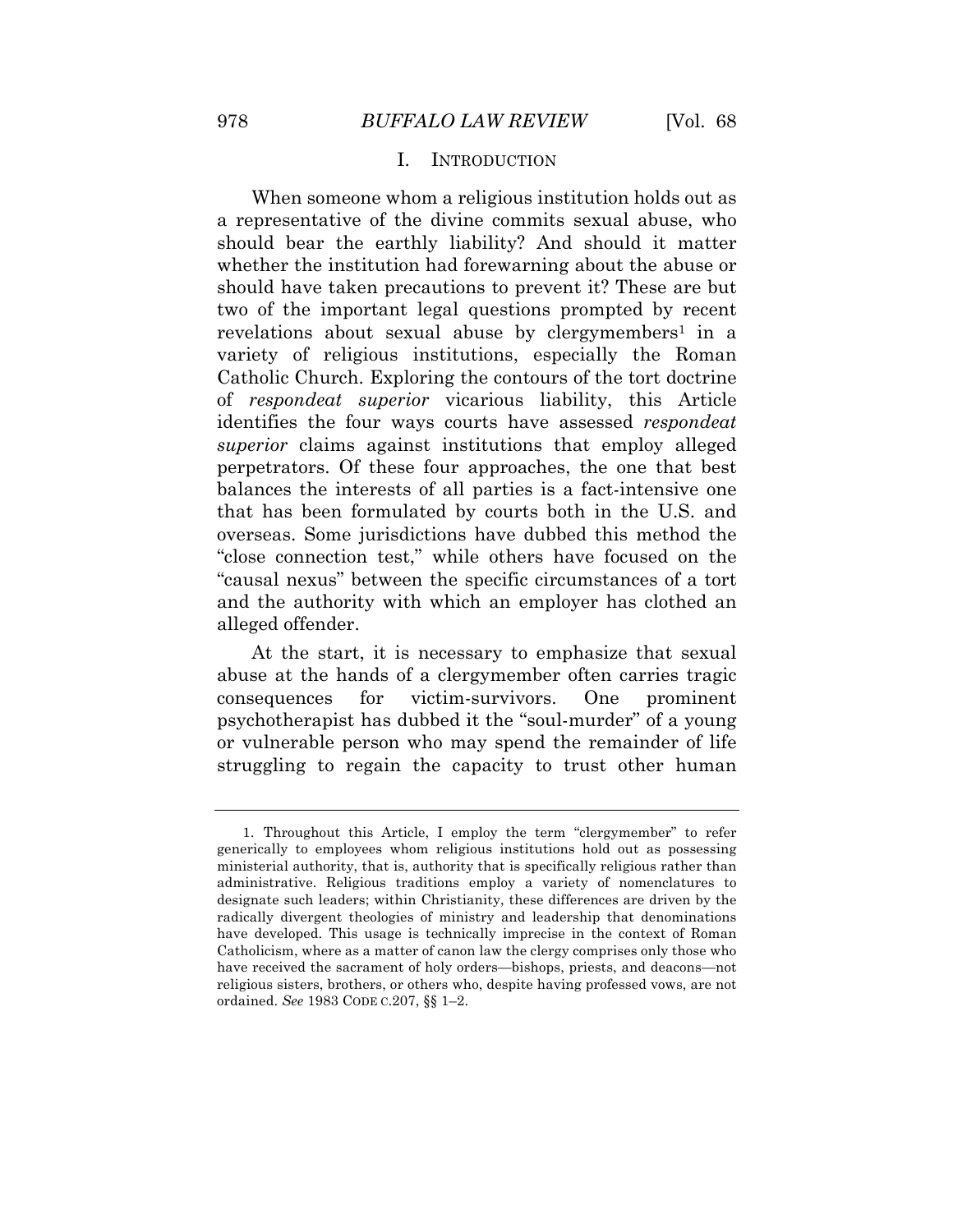beings, let alone believe in an ultimate reality.<sup>2</sup> Studies have catalogued the negative sequelae of sexual abuse, including difficulties relationships, obtaining employment, and succeeding at work: dissociation and depression; and rates of substance abuse and suicide that far exceed national averages.3 Those victimized by clergymembers experience these harms in a distinctive way, since, very often, they or their families trusted their abusers to uphold the moral standards of their religious tradition—in short, trusted them to stand in the in forming and maintaining personal serious mental health challenges, including place of God.

 A substantial number of victim-survivors have reported being doubly injured when they have attempted to obtain redress for the harms they have suffered.<sup>4</sup> Victim-survivors have experienced the injuries their abuses originally inflicted to be compounded when religious leaders have covered up abuse or placed an institution's reputation ahead of the needs of the injured. And so, haltingly at first and then increasingly as the scope of clergy sexual abuse and its turned to courts both to effect institutional change and to obtain the compensation that religious institutions have often failed to provide. concealment have come to light, victim-survivors have

 Clergy sexual abuse, tort law, and constitutional law intersect in complex and sometimes surprising ways. Among the issues are the applicability of the so-called church autonomy doctrine and its relationship to a "neutral principles" approach to litigation involving religious institutions,5 the relevance of other First Amendment

<sup>2</sup>*. See generally* MARY GAIL FRAWLEY-O'DEA, PERVERSION OF POWER: SEXUAL ABUSE IN THE CATHOLIC CHURCH 8 (2007) (quoting the classic formulation of LEONARD SHENGOLD, SOUL MURDER (1989)).

<sup>3</sup>*. Id.* at 22–36.

<sup>4</sup>*. Id.* at 132–37.

<sup>5.</sup> The classic "neutral principles" case is *Watson v. Jones*, 80 U.S. 679 (1871). The "church autonomy" doctrine has been severely criticized by Marci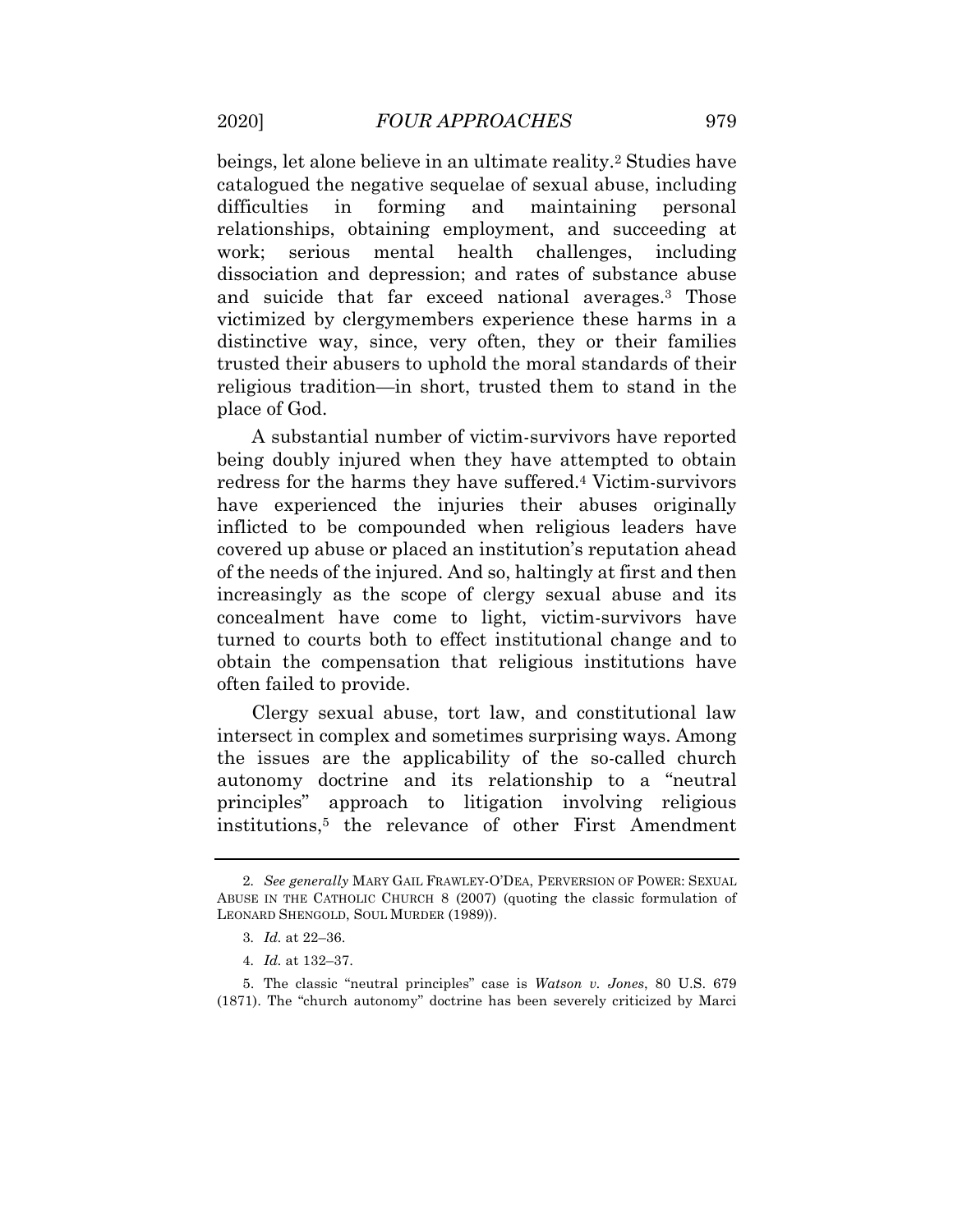defenses to discovery and liability, $6$  the proposed tort of clergy malpractice,7 the availability of civil Racketeer Influenced and Corrupt Organizations (RICO) Act causes of action,<sup>8</sup> and the implications for tort plaintiffs when religious institutions declare bankruptcy to manage their liability.9 While there is substantial scholarship on these and other little about *respondeat superior* vicarious liability, which many courts, practitioners, and commentators have rejected as inapplicable to clergy sexual abuse lawsuits. legal problems,<sup>10</sup> commentators have written comparatively

 *Decline of Constitutional Protection*, 75 IND. L.J. 219 (2000). 6*. See, e.g.*, Scott C. Idleman, *Tort Liability, Religious Entities, and the* 

 *Applicability of Civil RICO to the Clergy Sexual Misconduct Scandal and the Catholic Church*, 8 ROGER WILLIAMS U. L. REV. 193 (2002). Few civil RICO actions have been pursued in the context of clergy abuse, but a recent suit filed against the Catholic diocese of Buffalo, New York, included RICO as a cause of action. Michael Mroziak, *Attorney's Lawsuit against Diocese Includes RICO Action*, WBFO (Aug. 16, 2019), <https://news.wbfo.org/post/attorneys-lawsuit-against>-8*. See generally* Nicholas R. Mancini, Comment, *Mobsters in the Monastery?*  diocese-includes-rico-action.

 *Issues on Diocesan Bankruptcy Estate Formation and First Amendment Implications*, 69 OKLA. L. REV. 695 (2017). 9*. See generally* Simon W. Bright, Comment, *The Costly Exercise of Religion:* 

 SEX ABUSE CRISIS AND THE LEGAL RESPONSES (2014); Jeffrey R. Anderson et al.,  *When Clergy Fail Their Flock: Litigating the Clergy Sexual Abuse Case*, 91 AM. JUR. TRIALS 151 (2004); Thomas P. Doyle & Stephen C. Rubino, *Catholic Clergy Sexual Abuse Meets the Civil Law*, 31 FORDHAM URB. L.J. 549 (2004). 10*. See generally* JAMES T. O'REILLY & MARGARET S.P. CHALMERS, THE CLERGY

 Hamilton in her numerous writings. *See, e.g.*, Marci A. Hamilton, *Religious Institutions, the No-Harm Doctrine, and the Public Good*, 2004 BYU L. REV. 1099 (2004); Marci A. Hamilton, *The Rules against Scandal and What They Mean for the First Amendment's Religion Clauses*, 69 MD. L. REV. 115 (2009); Marci A.  Hamilton, *The "Licentiousness" in Religious Organizations and Why It Is Not Protected under Religious Liberty Constitutional Provisions*, 18 WM. & MARY BILL RTS. J. 953 (2010). For defenses of the church autonomy doctrine, see, e.g., Victor E. Schwartz & Christopher E. Appel, *The Church Autonomy Doctrine: Where Tort Law Should Step Aside*, 80 U. CIN. L. REV. 431 (2011).

 *Preying on the Parish? Clergy Sexual Misconduct and the Tort of Clergy Malpractice*, 57 OKLA. L. REV. 183 (2004). Cases rejecting a distinctive tort of clergy malpractice include *Destefano v. Grabrian*, 763 P.2d 275, 285 (Colo. 1988);  *Amato v. Greenquist*, 679 N.E.2d 446, 451 (Ill. App. Ct. 1997) (entertaining negligence claims against clergy, but only when directed "at conduct other than the defendants' performance of their clerical duties"). 7*. See generally* Emily C. Short, Comment, *Torts: Praying for the Parish or*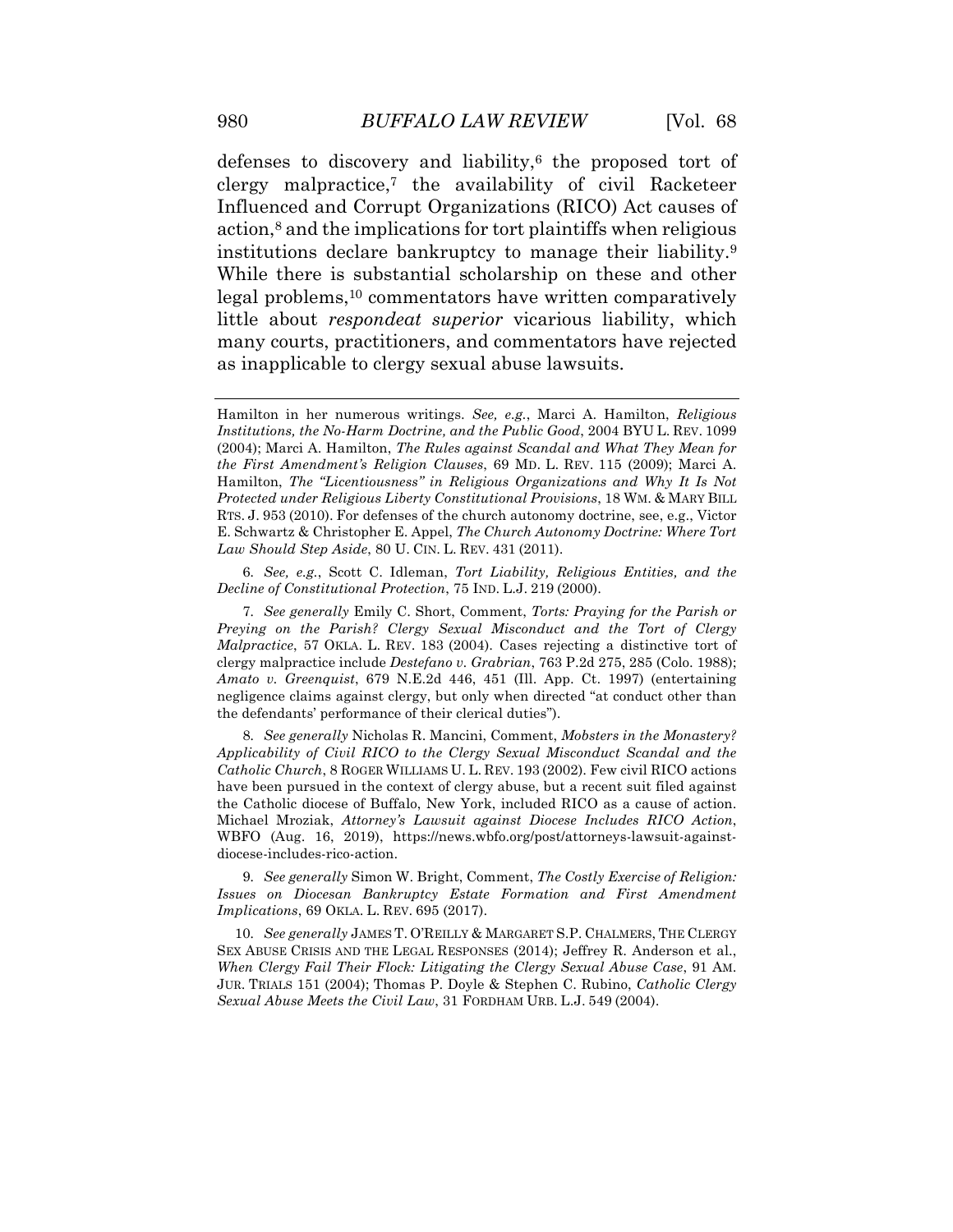To be sure, a majority of U.S. courts have dismissed *respondeat superior* causes of action against religious institutions, sometimes in a perfunctory or conclusory manner. However, a minority of U.S. courts, as well as prominent courts in other common-law jurisdictions, have imposed vicarious liability in cases where tortfeasors have taken advantage of the authority religious institutions have conferred upon them to cultivate and then violate their victims' trust. By replacing the traditional "scope of employment" test for *respondeat superior* vicarious liability with a fact-intensive inquiry into the connection between the abuse and the abuser's duties, these courts have remained liability, including deterrence, compensation, and the allocation of risks to the parties that generate them. faithful to the rationales underlying the doctrine of vicarious

 Because this Article draws most of its examples from litigation involving abuse claims against the Roman Catholic Church, $11$  it is especially worth noting that Catholicism has not been the only religious tradition in which sexual abuse has been reported and concealed. In the past year alone, there have been well-publicized scandals concerning sexual misconduct by Buddhist monks,<sup>12</sup> Episcopal priests,<sup>13</sup>

 operates the world's oldest bureaucracy, forms of ministry in the Catholic Church are numerous. As observed *supra* note 1, this Article uses the term "clergymember" in a broad, vernacular sense. 11. Perhaps unsurprisingly for the world's largest organized religion, which

 *Is Putting Children at Risk of Abuse*, TIME (Dec. 6, 2018, 2:30 AM), myanmar/; Lusha Zhang & Philip Wen, *Buddhist Monk Master in China Resigns After Sexual Misconduct Allegations*, REUTERS (Aug. 15, 2018, 1:59 AM), 12*. See, e.g.*, Kimberley Phillips, *A Culture of Clerical Immunity in Myanmar*  <https://time.com/5470903/clerical-sexual-abuse-children-buddhist-monks><https://www.reuters.com/article/us-china-harassment-religion/buddhist-monk>master-in-china-resigns-after-sexual-misconduct-allegations-idUSKBN1L00HR.

 *Exploitation*, ASSOCIATED PRESS (Oct. 15, 2018), [https://www.apnews.com/](https://www.apnews.com) 13*. See, e.g.*, David Crary, *Episcopal Church Confronts Past Role in Sexual*  f64e7e1d40c8432fbad07496096daefa.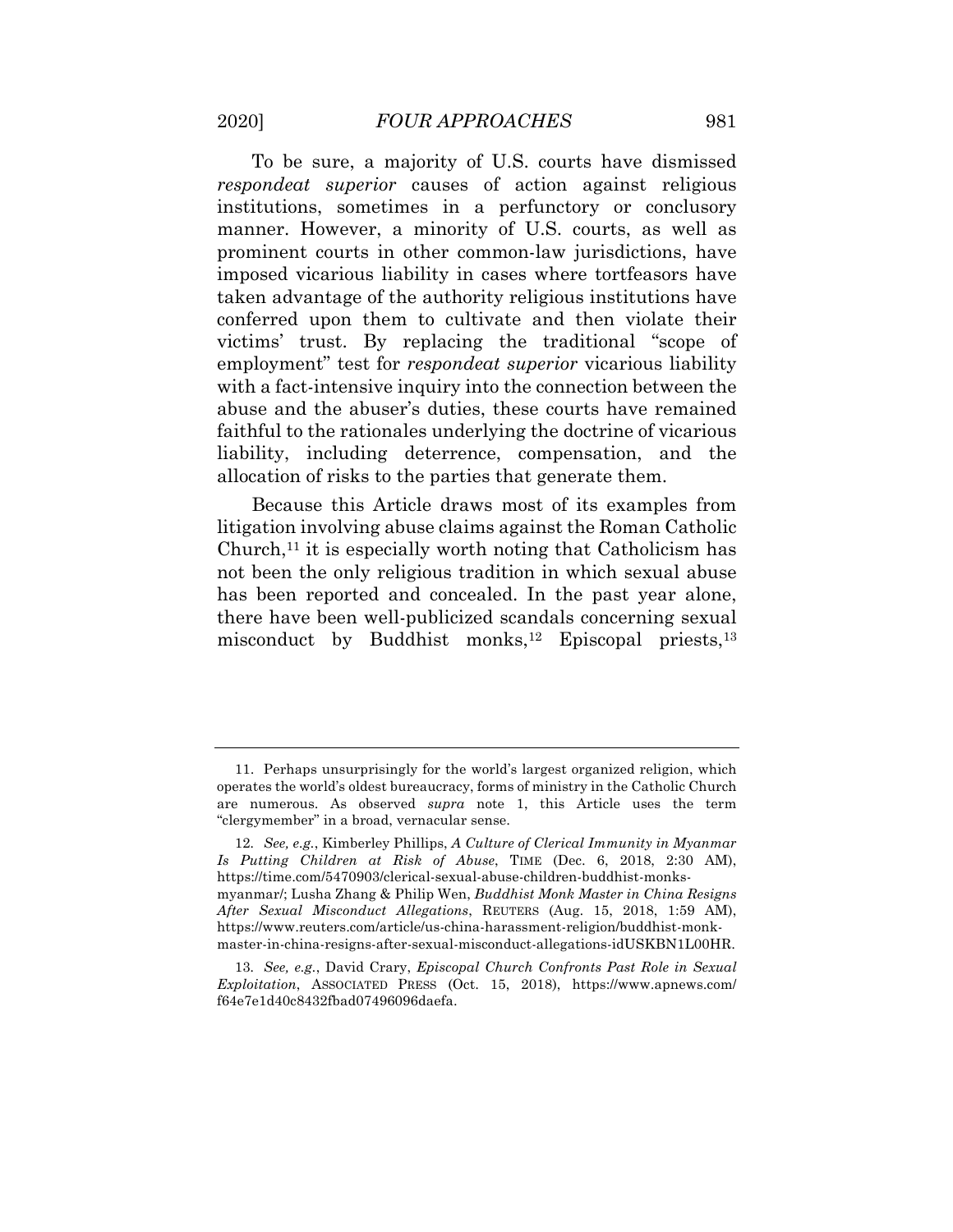Conservative rabbis,<sup>14</sup> and evangelical pastors,<sup>15</sup> among other religious leaders. But the Catholic Church is the largest religious institution worldwide, and in U.S. courts the greatest number of abuse lawsuits have involved Catholic clergymembers. In recent years, grand juries and attorneys Hampshire, New York, Pennsylvania, and other states have undertaken investigations into the scope of abuse and its concealment within the [church.16](https://church.16)  general in Maine, Massachusetts, New

 sexual abuse by Catholic clergy first came to public notice, tort litigation has played a substantial role in exposing the scope of the problem, with more than 3,000 civil lawsuits filed and more than \$3 billion paid out in settlements to date.17 In total, more than 6,700 Catholic priests and 19 bishops who served between the years 1950 and 2016 have been accused of abusing more than 18,500 [victims.18](https://victims.18)  Although deference to religious institutions in general, and the Roman Catholic Church in particular,19 may have During the nearly thirty-five years since reports of

 THE 40TH STATEWIDE INVESTIGATING GRAND JURY (2018) [hereinafter GRAND JURY REPORT (2018)]. 16*. See, e.g.*, OFFICE OF ATTORNEY GEN., COMMONWEALTH OF PA., REPORT I OF

 *Movement*, WASH. JEWISH WEEK (Dec. 6, 2017), <https://www.washingtonjewish> 14*. See, e.g.*, Jared Foretek, *Sex Abuse Allegations Hit Home for Conservative*  [week.com/42751/sex-abuse-allegations-hit-home-for-conservative](https://week.com/42751/sex-abuse-allegations-hit-home-for-conservative)movement/news/.

 *Then Her Daughter Said She Was Molested by a Minister*, N.Y. TIMES, June 10, 2019, at A1; Robert Downen, Lise Olsen & John Tedesco, *Abuse of Faith: 20 Years, 700 Victims: Southern Baptist Sexual Abuse Spreads as Leaders Resist Reforms*, HOUS. CHRON. (Feb. 10, 2019), [https://www.houstonchronicle.com/news/](https://www.houstonchronicle.com/news) 15*. See, e.g.*, Elizabeth Dias, *Her Evangelical Megachurch Was Her World.*  investigations/article/Southern-Baptist-sexual-abuse-spreads-as-leaders-13588038.php.

 <http://www.bishop-accountability.org/AtAGlance/data.htm> (last visited July 24, 17*. Data on the Crisis: The Human Toll*, BISHOP ACCOUNTABILITY, 2019).

 U.S. CONFERENCE OF CATHOLIC BISHOPS, 2018 ANNUAL REPORT (2019). 18*. Id.*; *see also* SECRETARIAT OF CHILD AND YOUTH PROT. & NAT'L REVIEW BD.,

<sup>19</sup>*. See* DAN B. DOBBS ET AL., THE LAW OF TORTS § 329 (2d ed. 2018).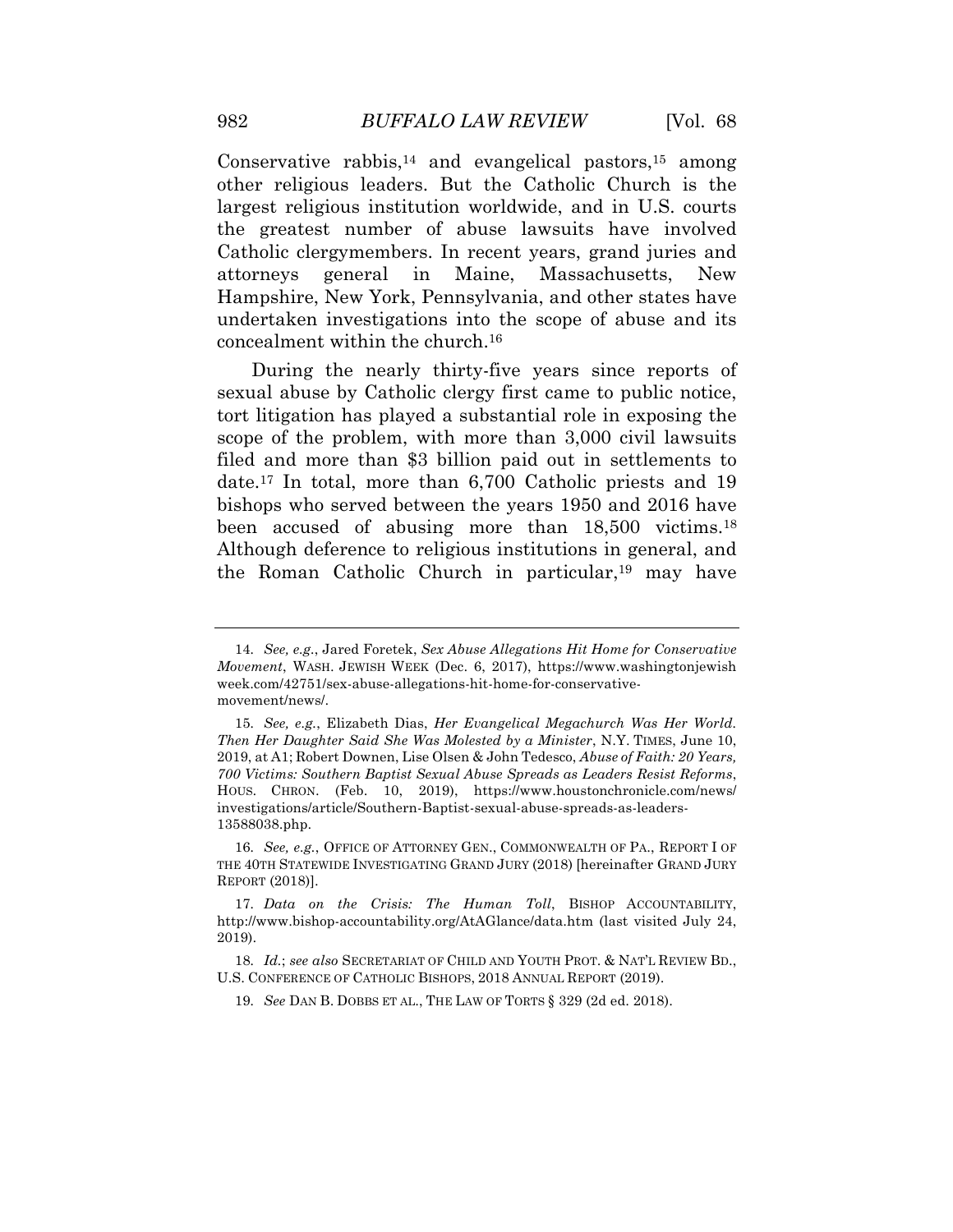contributed to the quiet settlement or dismissal of many early suits, tort litigation has become "one of several institutional venues in which policy responses to clergy sexual abuse were forged."20 Litigation and associated media coverage has helped to publicize what Timothy Lytton has dubbed a "plaintiffs' framing of clergy sexual abuse."21 Plaintiffs' attorneys have characterized abuse "as an institutional failure," not, as some religious employers have presented it, as the terrible, but independent and perhaps even unpreventable, misconduct of a small number of depraved [clergy.22](https://clergy.22) This framing appears not only in tort suits but also grand jury reports (e.g., the 2018 Pennsylvania grand jury's report, which declared that dioceses operated a "circle of secrecy," working from "a playbook for concealing the truth"23) and media narratives (e.g., the 2015 Academy Award-winning film *Spotlight*,24 which documented the attempts to conceal abuse and hide abusers). efforts of *Boston Globe* journalists to uncover the church's

 Clergy abuse plaintiffs have invoked numerous causes of action. Because Catholic clergymembers typically have few assets (and some, such as monks and nuns, have taken vows of poverty and are therefore inherently judgment-proof), plaintiffs have sought to recover not only against their abusers but also against the institutions that employed them, including parishes, dioceses and their bishops, provinces and other administrative units of religious orders, and church-operated institutions, such as hospitals, schools, and [universities.25](https://universities.25) Whereas plaintiffs have typically alleged

- 23. GRAND JURY REPORT (2018), *supra* note 16, at 299, 3.
- 24. SPOTLIGHT (Open Road Films 2015).

 Church employs two overlapping systems of organization. (The Latin Rite comprises the vast majority of Catholics globally and is distinct from the Eastern Catholic Churches, such as the Byzantine Catholic Church.) The better-known 25. At the risk of oversimplification, the Latin Rite of the Roman Catholic

<sup>20.</sup> TIMOTHY D. LYTTON, HOLDING BISHOPS ACCOUNTABLE 6 (2008).

<sup>21</sup>*. Id.* at 101.

<sup>22</sup>*. Id.* at 87.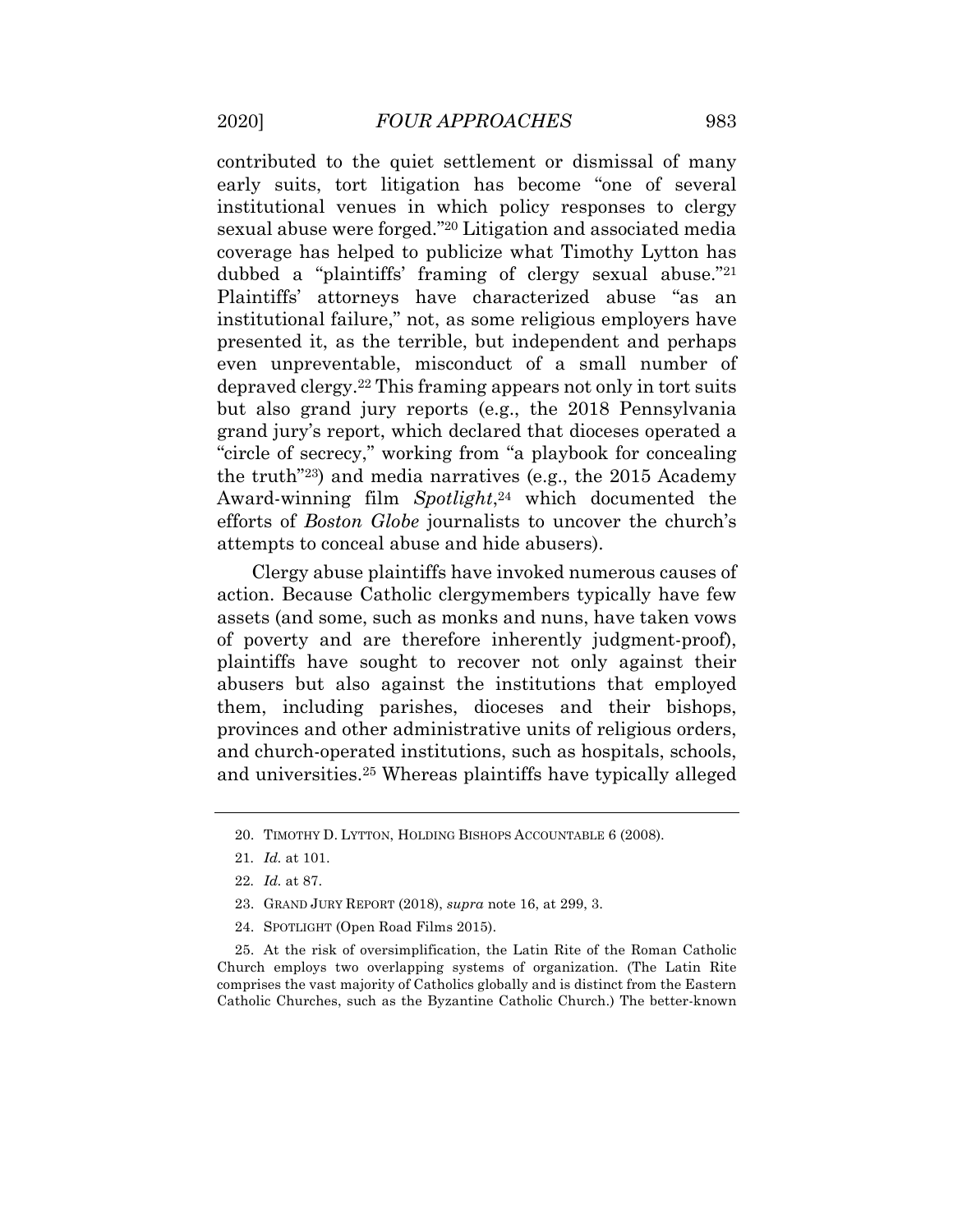battery, assault, and intentional and negligent infliction of emotional distress directly against abusers, against religious employers they have tended to plead various forms of negligence (especially negligent hiring, supervision, and retention), along with breach of fiduciary duty and vicarious liability.

challenges negligence and fiduciary duty litigation. Some early claims were barred by state charitable immunity laws.26 Until recently, when some state legislatures began to relax statutes of limitations or open windows for the revival of older claims many plaintiffs found that their suits were time- [barred.27](https://barred.27) Religious employers have frequently invoked First Amendment defenses, arguing (with varying degrees of success) that decisions to ordain, assign, reassign, or remove unreviewable by courts because they are reserved to Plaintiffs have faced substantial challenges in clergymembers are matters of religious discipline that are ecclesiastical [authorities.28](https://authorities.28) Institutional defendants have

 537–38 (N.J. 1984), *limited by* Hardwicke v. Am. Boychoir Sch., 902 A.2d 900 26*. See, e.g.*, Schultz v. Roman Catholic Archdiocese of Newark, 472 A.2d 531, (N.J. 2006).

28*. See, e.g.*, Destefano v. Grabrian, 763 P.2d 275, 283–89 (Colo. 1988); Moses

 structures are those of the diocesan ("secular") clergy: the church divides the world geographically into dioceses, which it then subdivides into parishes. Dioceses are governed by bishops nominated by the pope, while parishes are entrusted to pastors chosen by the local bishop. At the same time, religious orders and their members are governed through parallel structures: for global orders such as the Jesuits, Franciscans, and Dominicans, the heads of geographical provinces are appointed by and answer to a worldwide superior general, usually based in Rome. There are many exceptions to these observations. In the United States, the church is organized civilly in a complicated variety of ways, not all of which correspond to canonical structures. For discussion of the organization of the Catholic Church, see generally THOMAS J. REESE, INSIDE THE VATICAN (1998).

 memories of which victims frequently suppress for years, see, e.g., *Doe v. Salesian Society*, 71 Cal. Rptr. 3d 565 (Ct. App. 2008); Theodore R.A. Ovrom, Note,  *Reasonable for Whom? Developing a More Sensible Approach to the Discovery Rule in Civil Actions Based on Childhood Sexual Abuse*, 103 IOWA L. REV. 1843 (2018); Deborah A. Connolly et al., *Twenty-Six Years Prosecuting Historic Child Sexual Abuse Cases: Has Anything Changed?*, 23 PSYCHOL. PUB. POL'Y & L. 166 27. On the relationship between the statute of limitations and sexual abuse, (2017).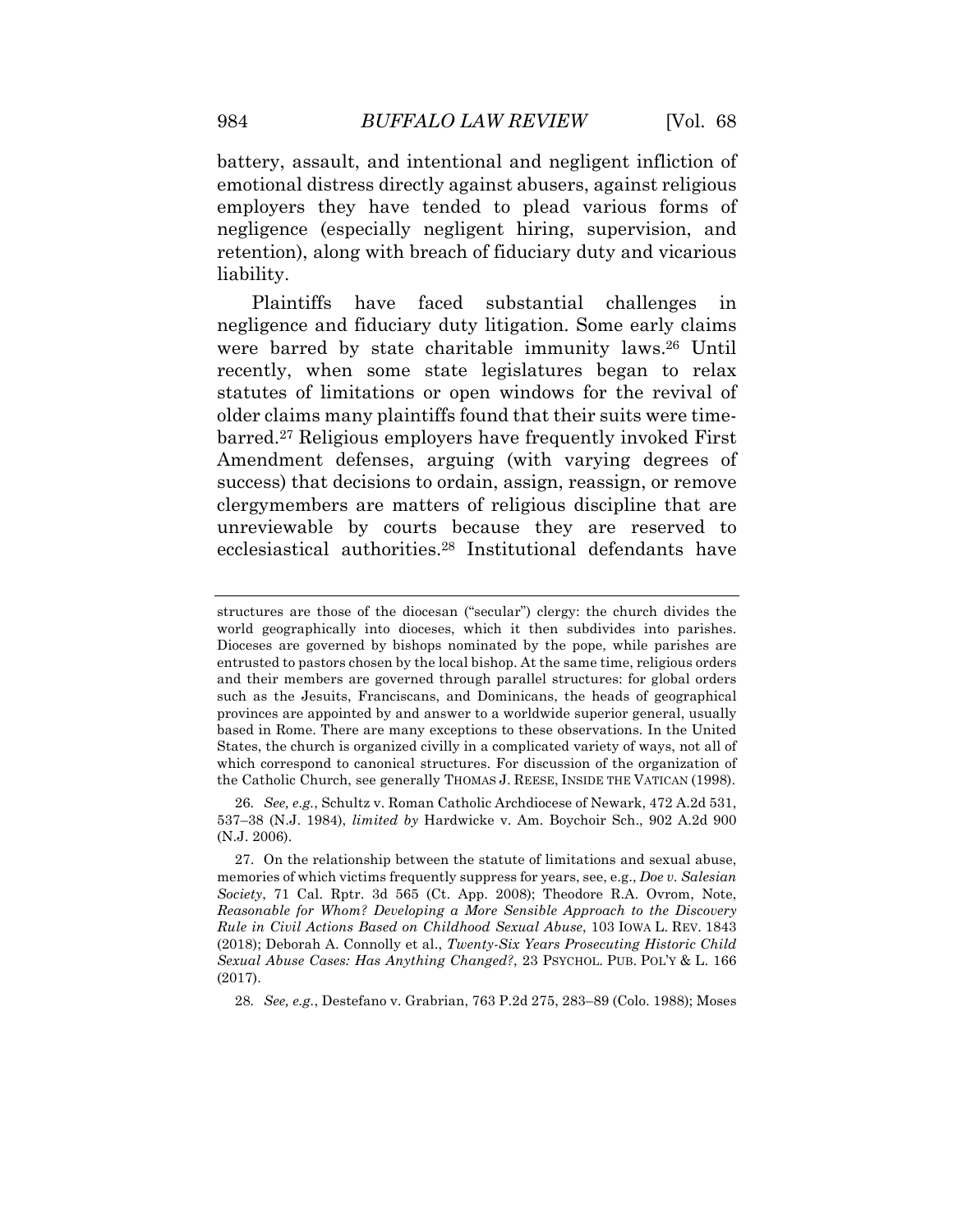also invoked the priest-penitent privilege to shield church including [discovery.29](https://discovery.29) Some courts have held that, absent special circumstances, religious institutions do not owe fiduciary duties to members and their [families.30](https://families.30) But even in those negligence suits where courts resolve such threshold matters in plaintiffs' favor, often there is insufficient evidence for a plaintiff to prove that church leaders should have been aware of the risk that a particular clergymember [posed.31](https://posed.31) documents, including clergy personnel files, from

 v. Diocese of Colorado., 863 P.2d 310, 318–21 (Colo. 1993); L.L.N. v. Clauder, 563 N.W.2d 434, 440–45 (Wis. 1997); Sonnier v. Roman Catholic Diocese of Lafayette, No. 6:16-CV-1229, 2017 WL 778153, at \*4 (W.D. La. Jan. 18, 2017); Davis v. Church of Jesus Christ of Latter Day Saints, 852 P.2d 640 (Mont. 1993). *But see, e.g.*, Kenneth R. v. Roman Catholic Diocese of Brooklyn, 654 [N.Y.S.2d](https://N.Y.S.2d) 791, 796 (App. Div. 2d Dep't 1997); JC2 v. Grammond, 232 F. Supp. 2d 1166, 1170 (D. Or. 2002).

<sup>29</sup>*. See, e.g.*, Soc'y of Jesus of New England v. Com., 808 N.E.2d 272 (Mass. 2004).

 *see* Martinelli v. Bridgeport Roman Catholic Diocesan Corp., 989 F. Supp. 110, 117 (D. Conn. 1997). 30*. See, e.g.*, H.R.B. v. J.L.G., 913 S.W.2d 92, 98–99 (Mo. Ct. App. 1995). *But* 

 negligence and breach of fiduciary duty have been unsuccessful. There is not space here for full treatment of negligence cases against religious institutions, but see generally LYTTON, *supra* note 20. Among other cases where causes of action for breach of fiduciary duty have survived threshold challenges, see *Fortin v. Roman Catholic Bishop of Portland*, 871 A.2d 1208, 1232 (Me. Sup. Jud. Ct. 31. This is not to say that all plaintiffs who have initiated causes of action for 2005).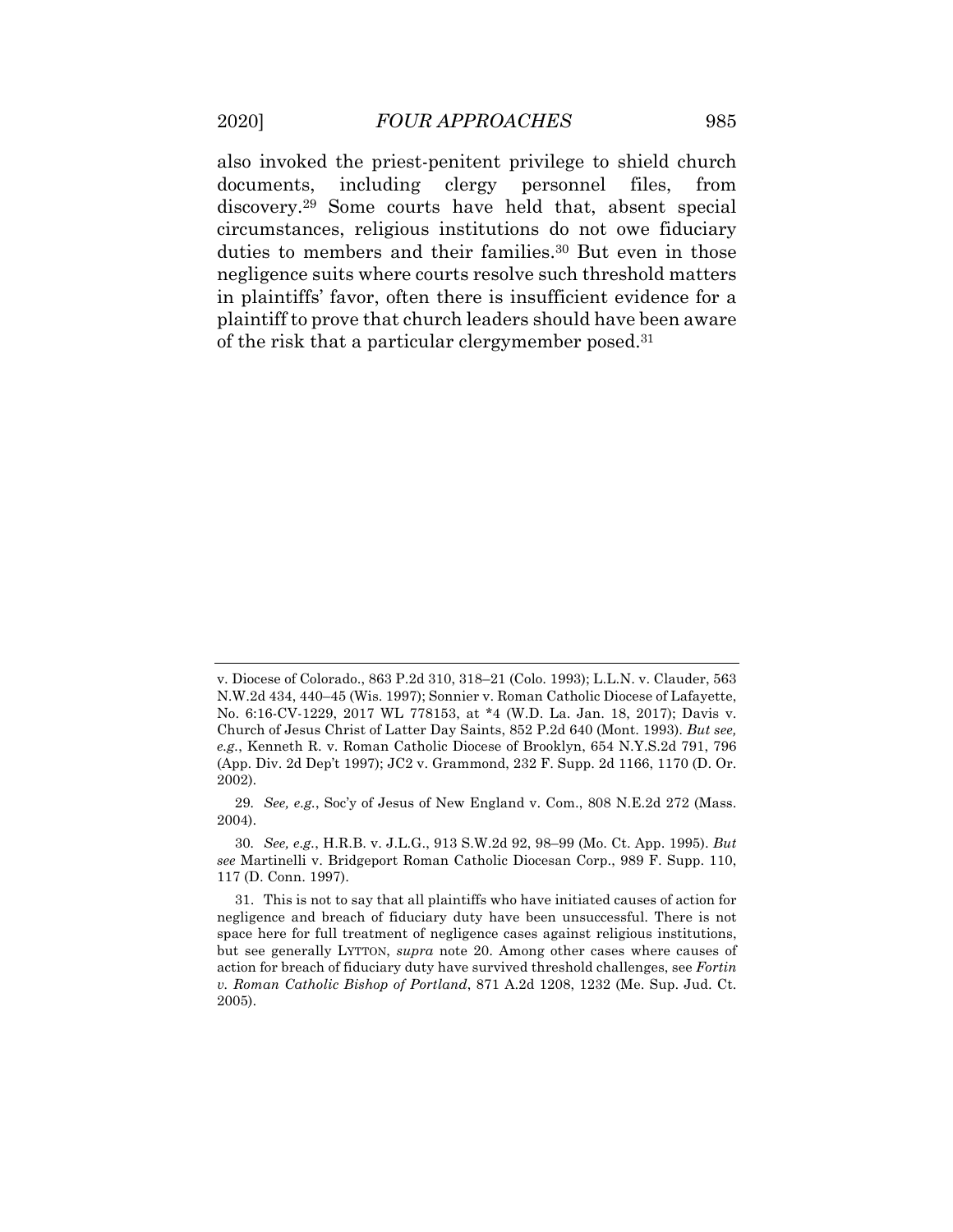#### <span id="page-12-0"></span>II. *RESPONDEAT SUPERIOR* VICARIOUS LIABILITY IN GENERAL

 vicarious liability as an additional or alternative cause of action in suits against religious employers. Generally speaking, vicarious liability constitutes an exception to tort law's rule that liability follows fault: a party held vicariously liable for the tort of another is obligated to pay damages even if it is blameless for the injury that occurred. Vicarious liability is therefore a form of strict liability: so long as a person for whose actions a vicariously liable defendant is responsible commits a tort in qualifying circumstances, then judgment lies even where the defendant took all appropriate Many plaintiffs have invoked *respondeat superior*  [precautions.32](https://precautions.32)

 In the U.S., vicarious liability functions as a subset of the law of [agency.33](https://agency.33) Scholars have offered competing accounts of the origins and development of vicarious liability, tracing its roots to Roman and early Germanic law. Among several forms of vicarious liability, the doctrine of *respondeat superior*, Latin for "let the master answer," holds an employer liable for injuries caused by its employees.<sup>34</sup>

 Several well-recognized limitations cabin the reach of *respondeat superior* vicarious liability. One, captured in the distinction between "detour" and "frolic," holds an employer liable when an employee commits a tort on a brief, usually authorized diversion from the normal course of duty, but not when the employee departs significantly from the employer's [business.35](https://business.35) A second limitation restricts *respondeat superior* 

 *Detour*, 23 COLUM. L. REV. 444 (1923). 35. The classic treatment of this distinction is Young B. Smith, *Frolic and* 

 CRITIQUE AND REFORM (2018). 32*. See generally* PAULA GILIKER, VICARIOUS LIABILITY IN TORT: A COMPARATIVE PERSPECTIVE (2010); ANTHONY GRAY, VICARIOUS LIABILITY:

<sup>33.</sup> GRAY, *supra* note 32, at 89.

 "servant's tort theory," explains that the doctrine imposes liability on employers for the wrongful conduct of their employees; the other, the "master's tort theory," deems the employer liable by attribution. GILIKER, *supra* note 32, at 13. 34. Two primary rationales have been advanced for this doctrine. One, the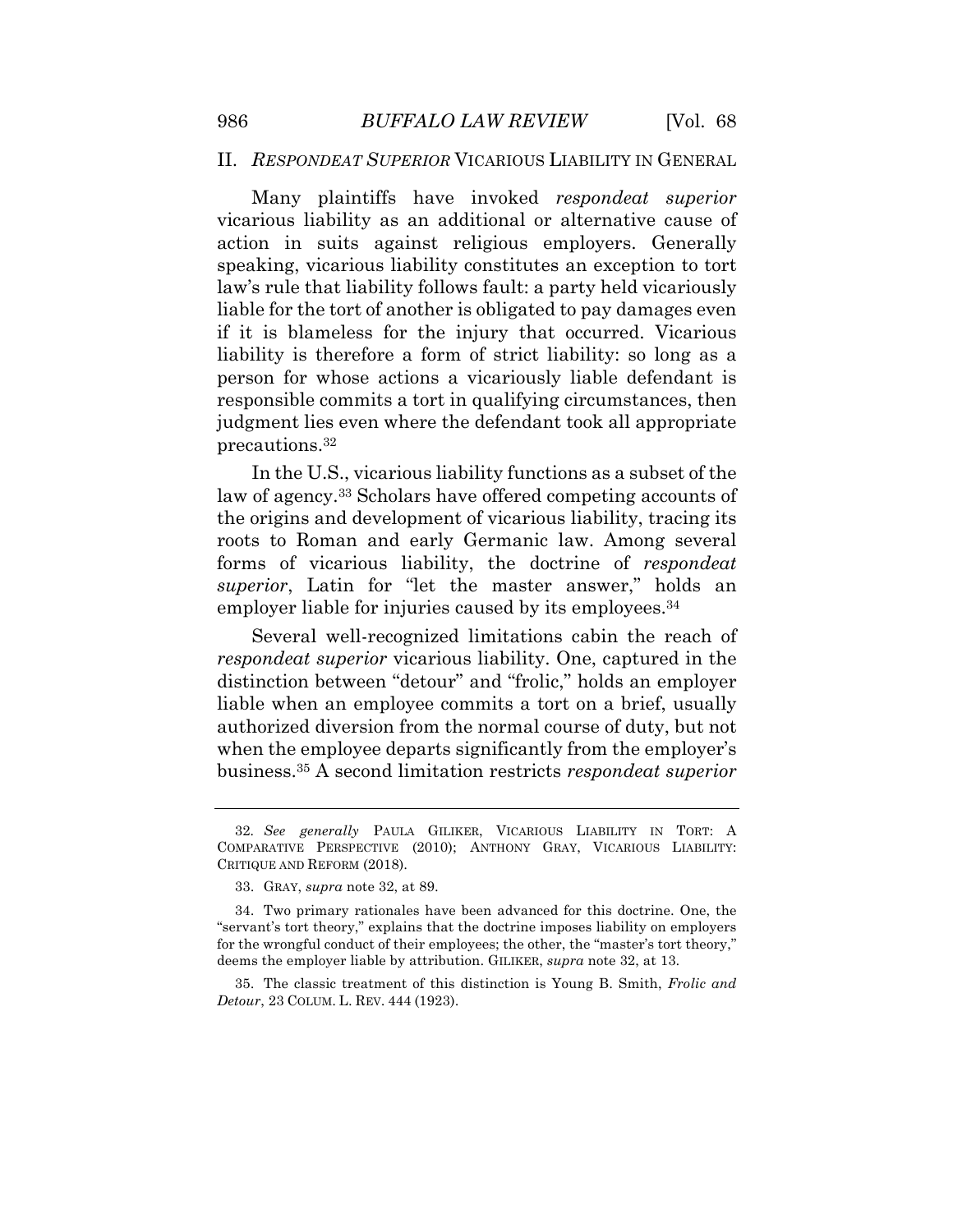vicarious liability to situations where the relationship between the tortfeasor and vicariously liable defendant is that of [employee-employer.36](https://employee-employer.36) Vicarious liability has typically not been imposed in cases involving independent contractors and other non-employees who may act, or be seen to act, on a defendant's behalf;<sup>37</sup> it has, however, sometimes been imputed to [volunteers.38](https://volunteers.38) Third, the "borrowed servant" doctrine comes into play where a tortfeasor may be, or may act as, the employee of more than one employer [simultaneously.39](https://simultaneously.39) Its contours vary among jurisdictions, but many courts impose *respondeat superior* vicarious liability on the "borrowing" employer (say, a general contractor who leased a crane from an equipment rental company and arranged for the rental company's employees to operate it) if the plaintiff can show that the original employer (the rental company) allowed its employee to work for the borrowing employer and if at the time of the tort the employee's work was in practice under the borrowing employer's control.<sup>40</sup>

 But the most significant limitation on the doctrine of *respondeat superior* vicarious liability, and the one on which this Article will focus, limits the doctrine's operation to cases

 when the relationship is agent-principal rather than employee-employer. *See*  Stephen M. Bainbridge, AGENCY, PARTNERSHIPS & LLCS 43–45, 79 (3d ed. 2018). For its application in the intentional tort context, see, e.g., *Moses v. Diocese of Colorado*, 863 P.2d 310, 329–31 (Colo. 1993). Few cases involving clergy sexual abuse have invoked the apparent agency doctrine, and this Article does not consider it further. Nor does this Article examine the sporadic cases in which plaintiffs have asked courts to impose vicarious liability on religious employers for ratifying clergymembers' torts. *See, e.g.*, Brownlee v. Catholic Charities of Archdiocese of Chicago, No. 16-CV-00665, 2018 WL 1519155 (N.D. Ill. Mar. 28, 2018); Gagne v. O'Donoghue, No. CA 941158, 1996 WL 1185145 (Mass. Super. Ct. June 26, 1996). 36. A parallel doctrine, that of apparent agency vicarious liability, applies

<sup>37</sup>*. See* RESTATEMENT (SECOND) OF AGENCY § 220(2) (AM. LAW INST. 1958).

<sup>38</sup>*. Id.* at § 225.

<sup>39</sup>*. See* DANIEL S. KLEINBERGER, AGENCY, PARTNERSHIPS, AND LLCS 132 (4th ed. 2012).

 (Tenn. Ct. App. 1988); *see also* Morgan v. ABC Mfr*.*, 710 So. 2d 1077, 1079–82 40*. See id.* at 133; *see, e.g.*, Parker v. Vanderbilt Univ., 767 S.W.2d 412, 416 (La. 1998).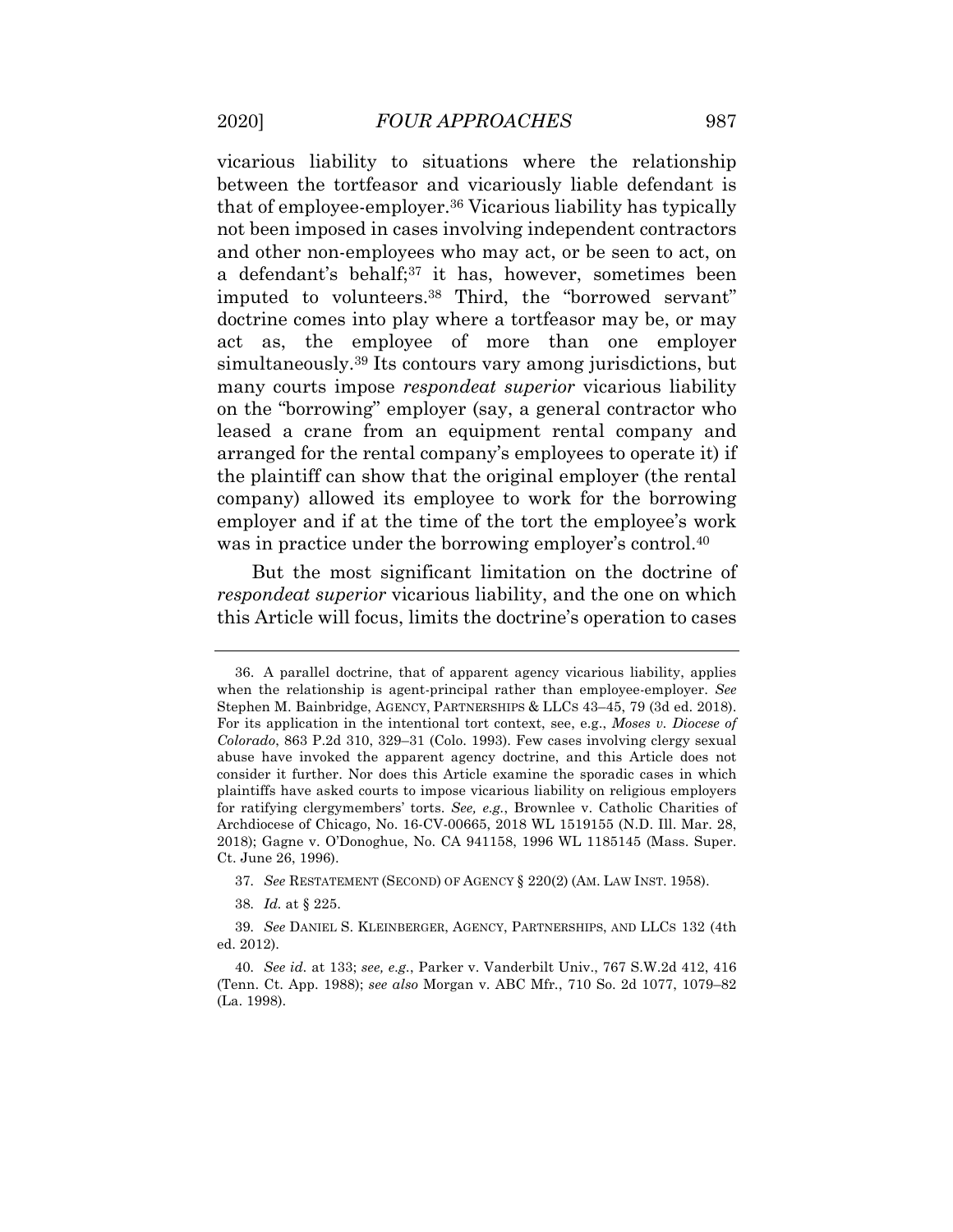where a tortfeasor is acting within the scope of her or his employment. The modern "scope of employment" test emerged from the practice of judges who, historically, inquired whether the actions of a "servant" were for the benefit or purpose of the "master"; they held the master vicariously liable only if the answer was yes.41 In the U.S., the *Restatement (Second) of Agency* offers the most influential test for determining whether an employee is acting within the scope of employment:

 (1) Conduct of a servant is within the scope of employment if, but only if:

(a) it is of the kind he is employed to perform;

 (b) it occurs substantially within the authorized time and space limits;

 (c) it is actuated, at least in part, by a purpose to serve the master, and

 (d) if force is intentionally used by the servant against another, the use of force is not unexpectable by the master.

 (2) Conduct of a servant is not within the scope of employment if it is different in kind from that authorized, far beyond the authorized time or space limits, or too little actuated by a purpose to serve the [master.42](https://master.42)

Debates about the interpretation of these provisions, and of

 § 209. The *Third Restatement* offers a somewhat broader formulation: 42. RESTATEMENT (SECOND) OF AGENCY § 228 (AM. LAW. INST. 1958); *cf. id.* 

 An employee acts within the scope of employment when performing work assigned by the employer or engaging in a course of conduct subject to the employer's control. An employee's act is not within the scope of employment when it occurs within an independent course of conduct not intended by the employee to serve any purpose of the employer.

 RESTATEMENT (THIRD) OF AGENCY § 7.07(2) (AM. LAW. INST. 2006). By abandoning the framework of the *Second Restatement*, in which a plaintiff bears the burden of proving each of the four elements of § 228(1)(a)–(d), the *Third Restatement* is more friendly to plaintiffs. While most of the cases this Article discusses below cite the *Second Restatement*, the *Third Restatement* better reflects the results of these and similar cases.

<sup>41.</sup> GRAY, *supra* note 32, at 12–20.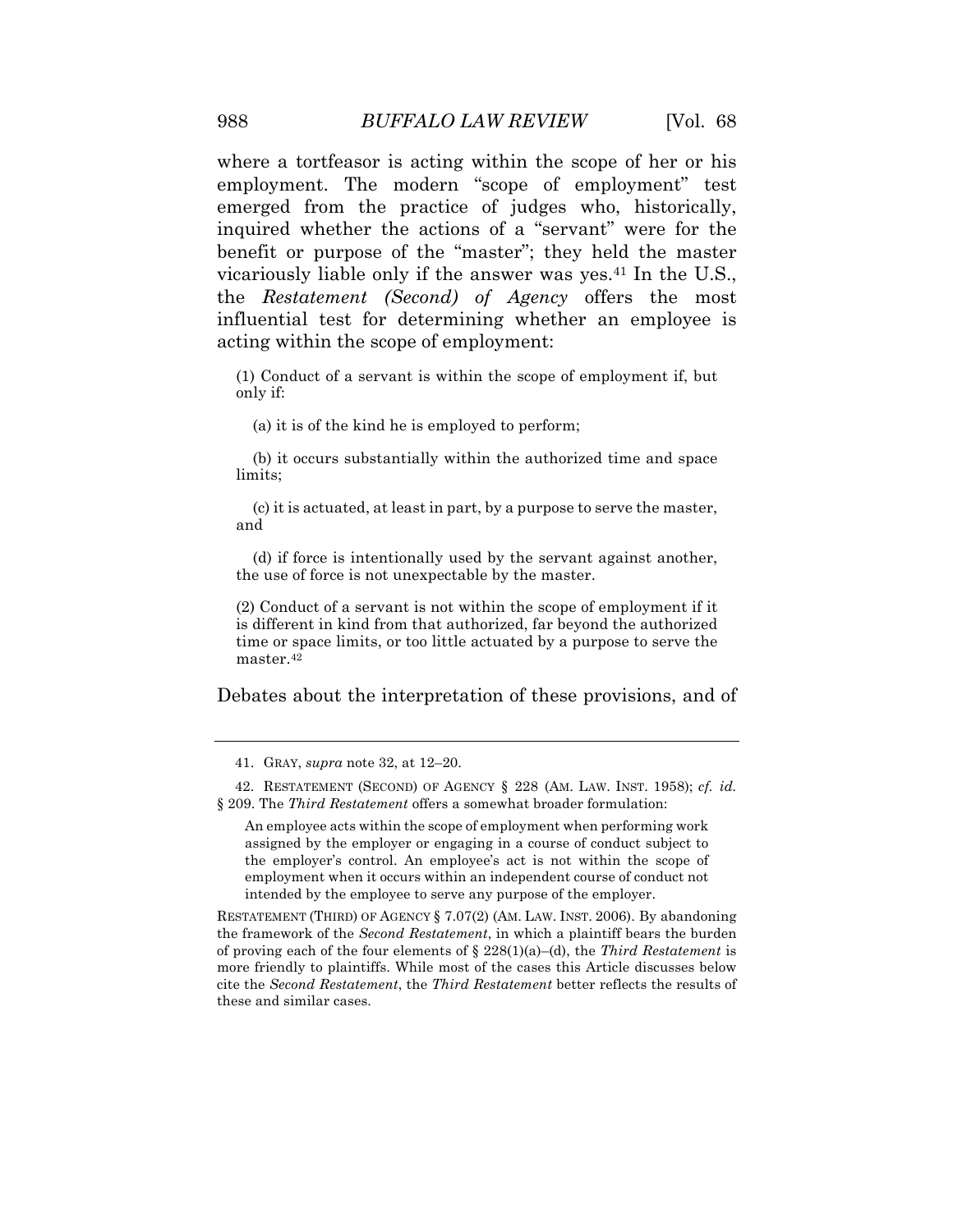counterpart common-law rules in various states and countries, form the backdrop to almost all the cases discussed below.

 But if *respondeat superior* vicarious liability runs counter to the usual rules of tort law, why have courts imposed it? "It is fair to say that it has proven to be extremely difficult to articulate a unifying rationale for the law regarding vicarious liability."43 Courts have struggled to map the boundaries of *respondeat superior* vicarious liability in ways that limit its reach only to cases where an employer can reasonably, or perhaps even morally, be said to bear responsibility for employees' torts. It is not surprising, therefore, that courts have often turned to public policy rationales, far more here than in regard to other tort doctrines.

 Courts and commentators typically cite three rationales for *respondeat superior* vicarious [liability.44](https://liability.44) The first of them concerns deterrence. The threat of being held strictly liable for employees' torts should prompt employers to take measures to minimize the risk that injuries will occur. For instance, employers might screen prospective employees more carefully, discipline or discharge careless employees more rigorously, and install safety mechanisms more comprehensively. When they know courts will impose liability even in the absence of fault, employers will have an incentive to minimize risk—or, at least, so goes the theory. Proponents of this rationale have suggested that vicarious liability is particularly effective where it may not be possible for a fact-finder to determine whether an employer has been negligent; in such instances, vicarious liability can serve as a practical substitute for [negligence.45](https://negligence.45) Yet critics have

<sup>43.</sup> GRAY, *supra* note 32, at 21.

<sup>44.</sup> KLEINBERGER, *supra* note 39, at 101.

*Intentional Torts: Vicarious Liability as a Quasi-Substitute for Punitive Damages*, 53 VAL. U. L. REV. 1 (2018). 45*. See generally* Catherine M. Sharkey, *Institutional Liability for Employees'*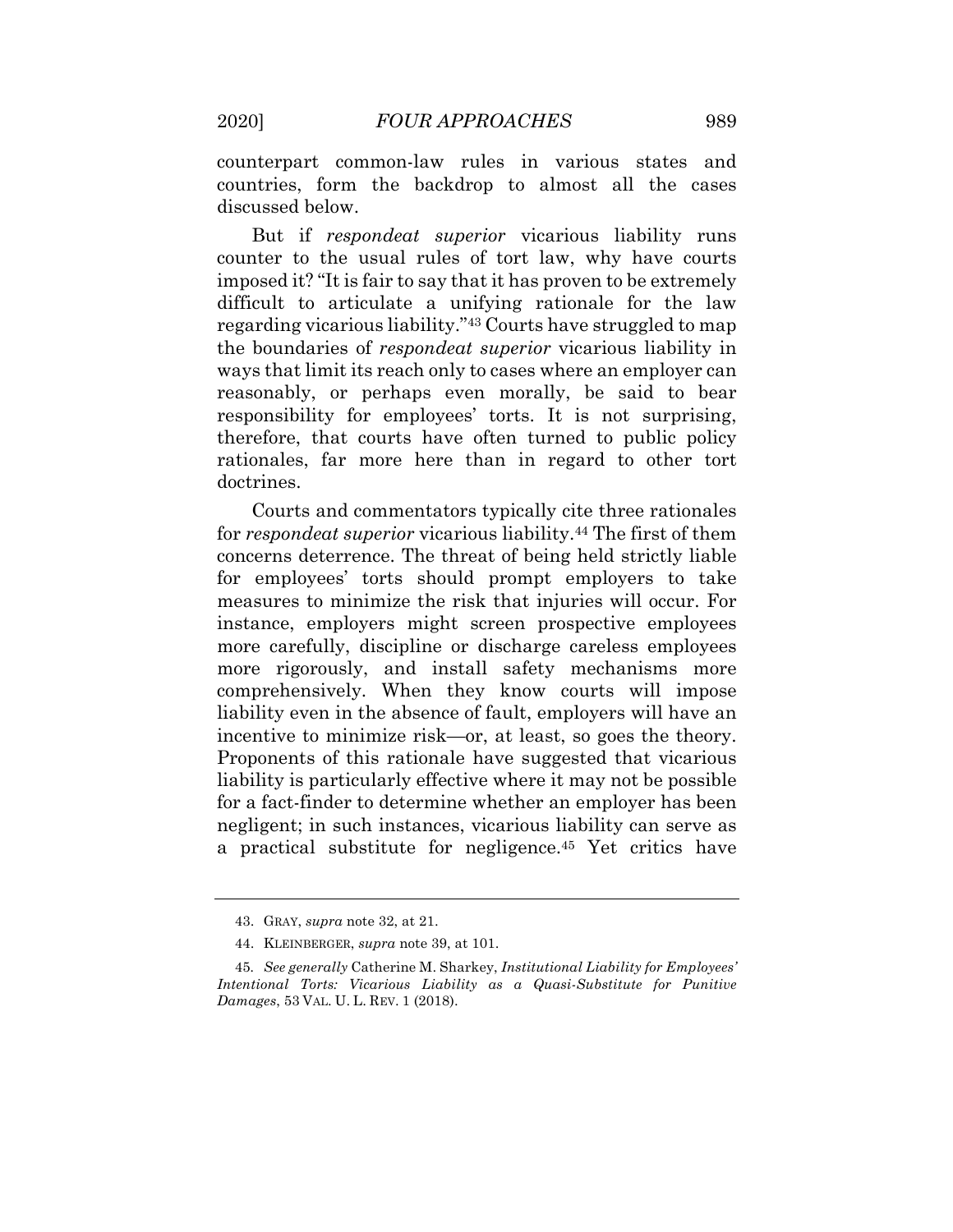cautioned that vicarious liability does not necessarily implementing safeguards is higher than the cost of paying judgments, an employer will have no economic motivation to produce the promised deterrence. Where the cost of act.

 A second rationale involves compensation. Where employees are judgment-proof, vicarious liability can increase the chance that victims will receive compensation for injuries. And related to compensation is a third rationale, the one most strongly advocated by law and economics scholars. They have noted that vicarious liability efficiently allocates to employers the costs of torts arising from their business. Employers, unlike victims and employees, generally have the capacity to spread such costs across their operations, whether by increasing prices or rates or purchasing liability [insurance.46](https://insurance.46) Several commentators have described this rationale in enterprise risk terms: that is, vicarious liability assigns to an employer the full cost its operations impose on society at [large.47](https://large.47) Other scholars have used alternative language, describing the rationale as that of "balancing the damage inflicted by agents in the course and scope of their agency against the benefit that the principal gets from the agent's work."48

 But while courts have broadly embraced vicarious liability in negligence cases, most jurisdictions have been hesitant to do so when torts are intentional. This is particularly true for sexual abuse and other forms of sexual misconduct. Because sexual torts rarely advance (or even

 *the Law of Torts*, 70 YALE L.J. 499 (1961); Guido Calabresi, *The Decision for Accidents: An Approach to Nonfault Allocation of Costs*, 78 HARV. L. REV. 713 46*. See generally* Guido Calabresi, *Some Thoughts on Risk Distribution and*  (1965).

 L.J. 1231, 1246 (1984). 47*. See, e.g.*, Alan O. Sykes, *The Economics of Vicarious Liability*, 93 YALE

 *Religious Freedom and Civil Liability in the Portland Priest Sex Abuse Cases*, 85 OR. L. REV. 481, 489 (2006). 48. Kelly W.G. Clark et al., *Of Compelling Interest: The Intersection of*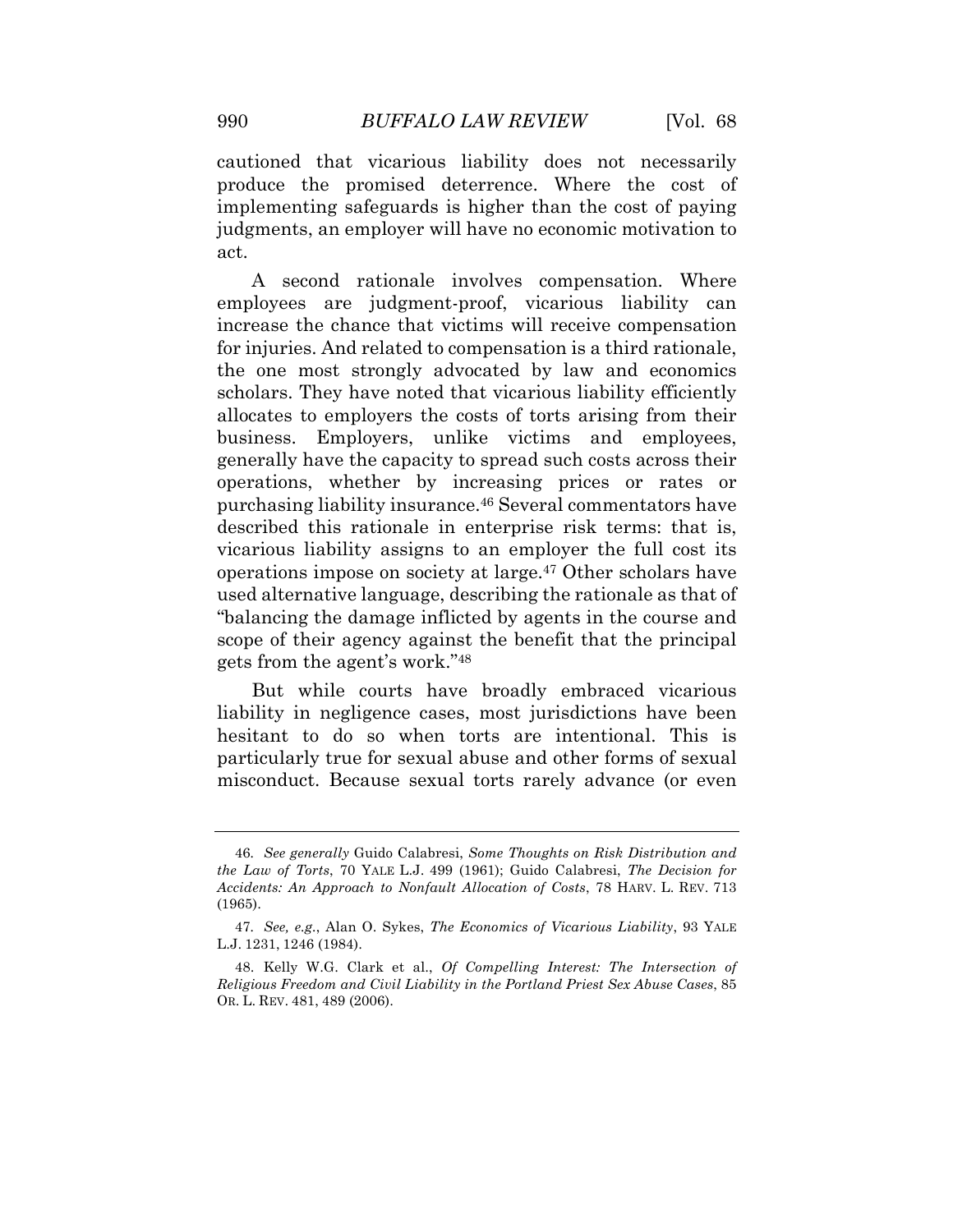seek to advance) an employer's interest, and because employers do not authorize or permit sexual misconduct, courts have routinely found, under the scope of employment test, that these intentional torts do not fall within the scope of employment and cannot be imputed to employers. Many courts have treated this conclusion as so self-evident that they have resolved the issue as a matter of law.

 Dismissing *respondeat superior* vicarious liability cases where employees have committed sexual misconduct is one of four approaches that courts have taken. The other three, which courts have not always distinguished with clarity, permit but seek to limit the reach of *respondeat superior*  vicarious liability. In one line of cases, courts have imposed liability where they have been able to cognize an employee's sexual misconduct as a misguided attempt to perform authorized duties. In a second line of cases, courts have held employers liable for intentional torts that can be said to be characteristic risks of their enterprise. Still other courts have between an employee's authorized responsibilities and the tort being alleged. undertaken fact-intensive inquiries into the relationship

 Each of the next four Parts describes one of these approaches, highlighting its advantages and disadvantages with reference to cases involving private employers. Numerous other cases have involved sexual misconduct by employees of the state—e.g., police officers, other law enforcement personnel, and government officials—but this Article deliberately omits them from further consideration. These cases implicate the doctrine of sovereign immunity and involve claims about the coercive authority with which society clothes public officials, especially police officers.<sup>49</sup>

 have been held vicariously liable for the sexual misconduct of law enforcement  officers include *Mary M. v. City of Los Angeles*, where the court observed that "[p]olice officers occupy a unique position of trust in our society" and that "[t]hose who challenge an officer's actions do so at their peril." 814 P.2d 1341, 1342 (Cal. 1991). California courts have generally refused to apply *Mary M.* to tortfeasors 49. I am grateful to Jed Shugerman for this point. Cases where governments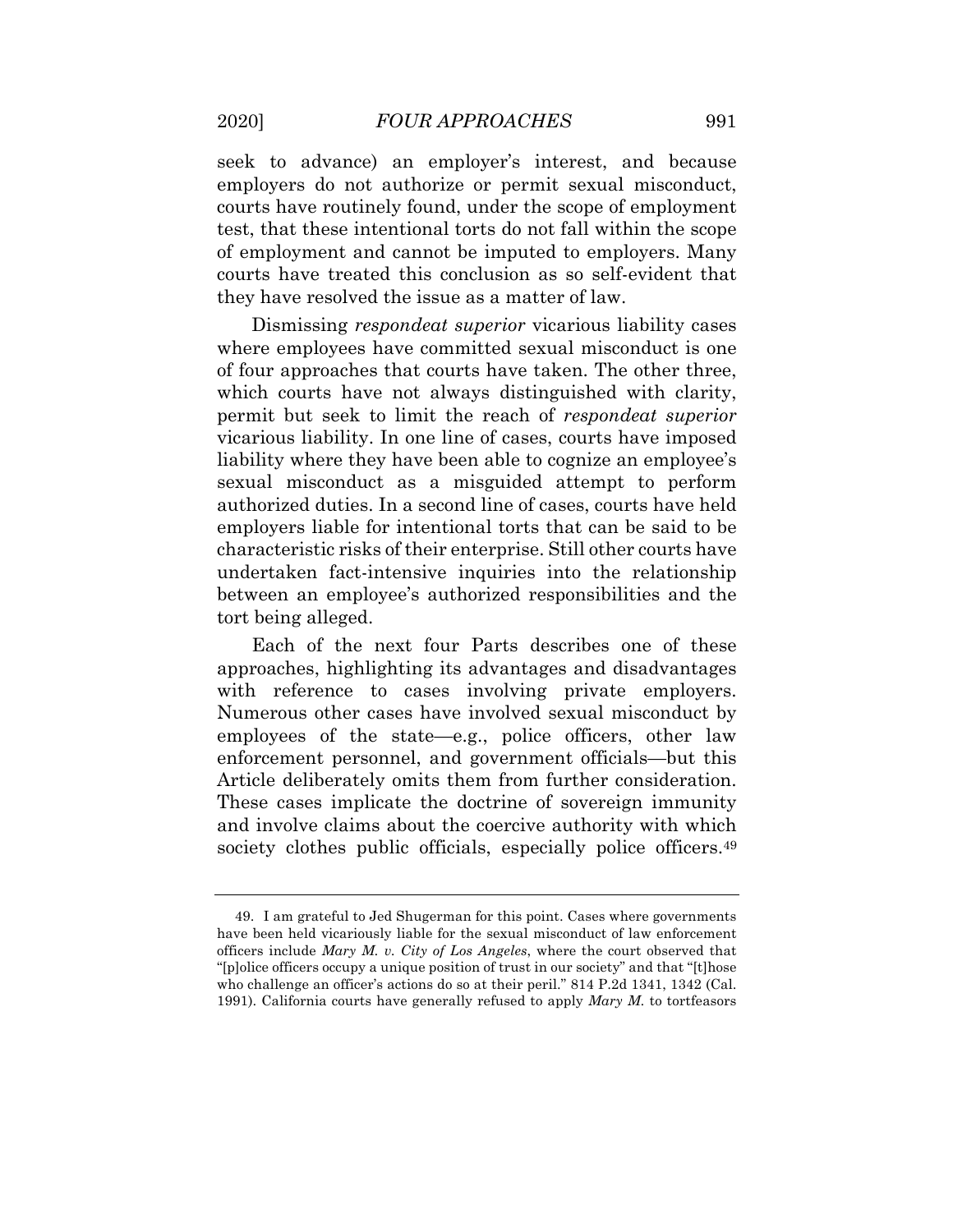Private employees, by contrast, do not wield authority over life and death, arrest, incarceration, or deportation. Even though some religious institutions teach their followers that clergymembers may be able to affect their standing in the afterlife, courts have typically not analogized their authority with that of police and other public employees.

 other than police. *See, e.g.*, Z.V. v. Cty. of Riverside, 189 Cal. Rptr. 3d 570, 576– 80 (Ct. App. 2015). Among similar cases, see *St. John v. United States*, 240 F.3d 671 (8th Cir. 2001); *Red Elk v. United States*, 62 F.3d 1102 (8th Cir. 1995); *Cox v. Evansville Police Department*, 107 N.E.3d 453 (Ind. 2018). *But see* Primeaux v. United States, 181 F.3d 876, 882 (8th Cir. 1999) (refusing to impose liability on the Bureau of Indian Affairs for a rape perpetrated by one of its officers, noting that the officer was "unarmed, out of uniform, and off duty, insofar as his law enforcement responsibilities were concerned").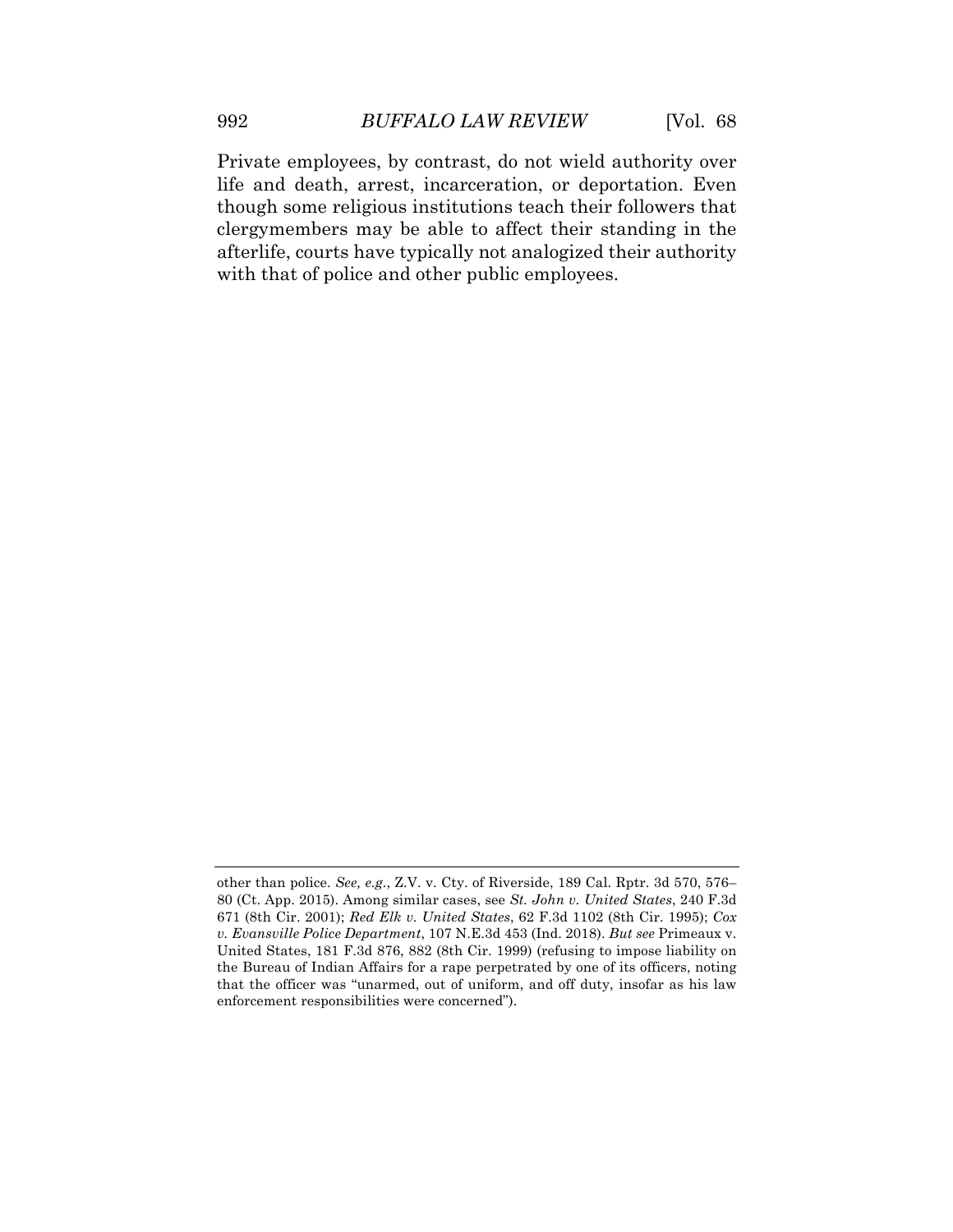#### III. FIRST APPROACH: NO *RESPONDEAT SUPERIOR*  VICARIOUS LIABILITY

 As seen above, a majority of U.S. courts have elected not to impose vicarious liability on employers for the sexual misconduct of their employees. A sampling of cases illustrates the courts' tendency to find, under the scope of employment test, that sexual misconduct is simply not within a tortfeasor's duties. In Georgia, a court dismissed a *respondeat superior* claim against an employee's former employer, holding that her supervisor's sexual harassment was "not in furtherance of [the defendant's] business but independent of the relation of master and servant."50 A boarding school likewise escaped *respondeat superior*  liability for a teacher's sexual misconduct with one of his students because his actions were "personal in nature and unrelated to the performance of [his] employment duties."51 In Connecticut, a court granted summary judgment in favor of another boarding school in similar circumstances, dismissing a *respondeat superior* claim for intentional infliction of emotional distress because the plaintiff could not show that the school intended its teacher to abuse him.52

 Even where the circumstances of a tortfeasor's employment have facilitated sexual misconduct, most courts have persisted in refusing to impose vicarious liability. In  *Lisa M. v. Henry Mayo Newhall Memorial Hospital*, a hospital lab technician purported to perform an ultrasound examination on a pregnant woman but penetrated her with his fingers and ultrasound wand.<sup>53</sup> The Supreme Court of California affirmed a grant of summary judgment for the

 (Ga. 1983); *see also* Doe v. Fulton-DeKalb Hosp. Auth., 628 F.3d 1325, 1333 (11th 50. Cox v. Brazo, 303 S.E.2d 71, 73 (Ga. Ct. App. 1983), *aff'd*, 307 S.E.2d 474 Cir. 2010).

<sup>51.</sup> Doe v. Vill. of St. Joseph, 415 S.E.2d 56, 57 (Ga. Ct. App. 1992).

 (D. Conn. Mar. 8, 2019). 52. Doe v. Hotchkiss Sch., No. 3:15-CV-160 (VAB), 2019 WL 1099027, at \*15

<sup>53. 907</sup> P.2d 358, 359–60 (Cal. 1995).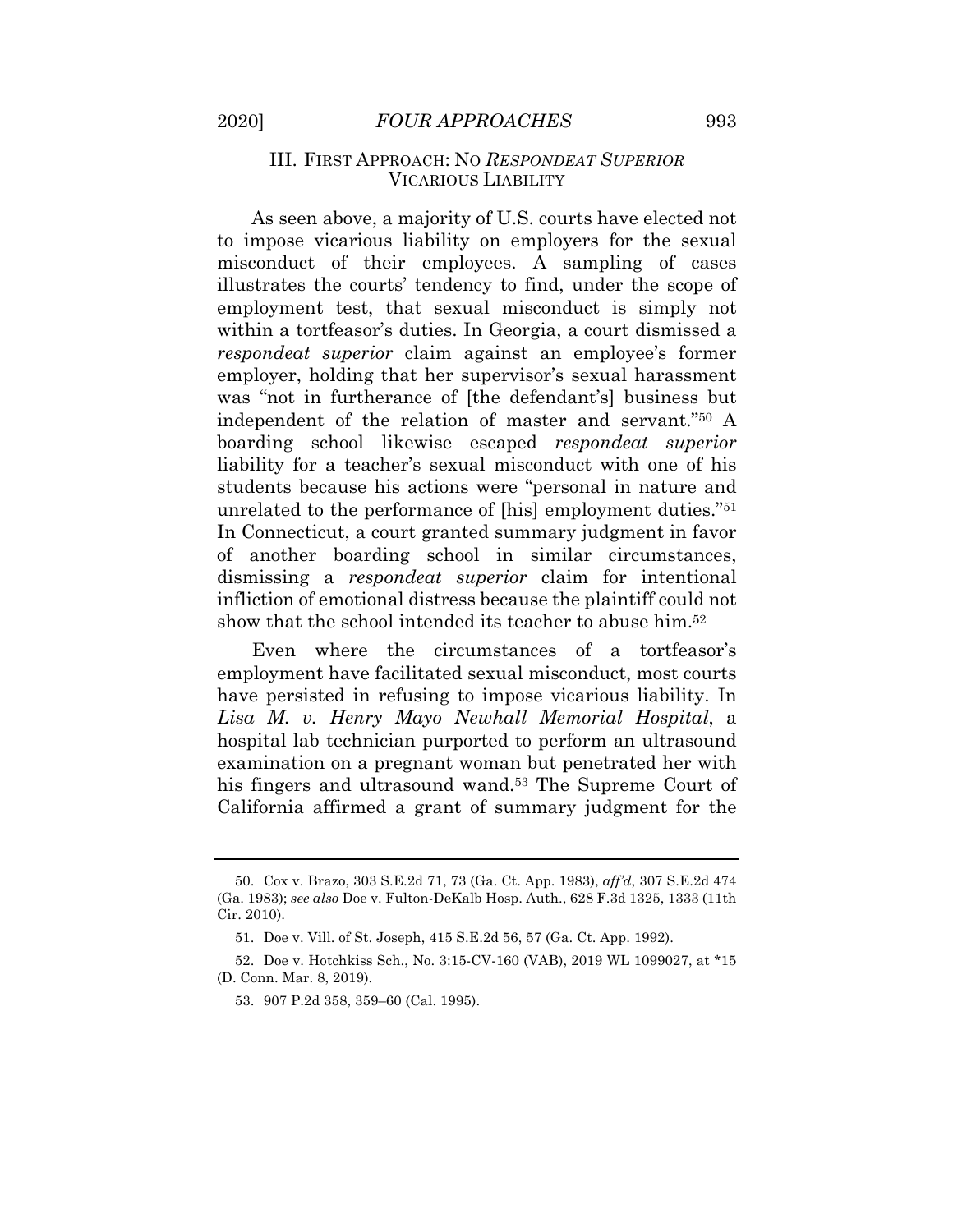hospital, holding that because the technician "simply took advantage of solitude with a naïve patient to commit an assault," therefore "his motivating emotions were not causally attributable to his employment," and "those personal motivations were not generated by or an outgrowth of workplace responsibilities, conditions, or events."54 A lower California court relied on *Lisa M.* in a subsequent case involving a scoutmaster who repeatedly molested a member of his troop during overnight events. The court was emphatic: "we reject the proposition that simply because the scoutmaster/scouting relationship provided the opportunity" for the abuse, the Scouts should be held vicariously liable for the scoutmaster's [misconduct.55](https://misconduct.55) 

 Courts have hesitated to impose vicarious liability for the sexual misconduct of employees generally, but they have been especially reticent to do so for clergy. In many jurisdictions, courts have held, as a matter of law, that no reasonable factfinder could conclude that sexual misconduct is within the scope of a clergymember's employment. Paradigmatic of the numerous cases of this variety is  *Tichenor v. Roman Catholic Church of Archdiocese of New Orleans*, in which the Fifth Circuit upheld a grant of summary judgment for two religious employers.<sup>56</sup> Ronald Tichenor alleged that his boyhood priest, Dino Cinel, had taken sexually explicit photographs and videos of him, as well as "performed illicit acts upon him."<sup>57</sup> Tichenor sued the priest, the parish, and the local archdiocese. Both the district court and the Fifth Circuit rejected his *respondeat superior*  theory, the Fifth Circuit doing so in two paragraphs that

 (Ga. 2003); G.L. v. Kaiser Found. Hosp., Inc., 757 P.2d 1347, 1350 (Or. 1988). 54*. Id.* at 364; *see also* Piedmont Hosp., Inc. v. Palladino, 580 S.E.2d 215, 216

<sup>55.</sup> Juarez v. Boy Scouts of Am., Inc., 97 Cal. Rptr. 2d 12, 24 (Ct. App. 2000).

 of sexual abuse by Catholic clergy in the U.S. to another Louisiana case, that of 56. 32 F.3d 953 (5th Cir. 1994). Many commentators trace public awareness Gilbert Gauthe. *See generally* JASON BERRY, LEAD US NOT INTO TEMPTATION (1992).

<sup>57</sup>*. Tichenor*, 32 F.3d at 957.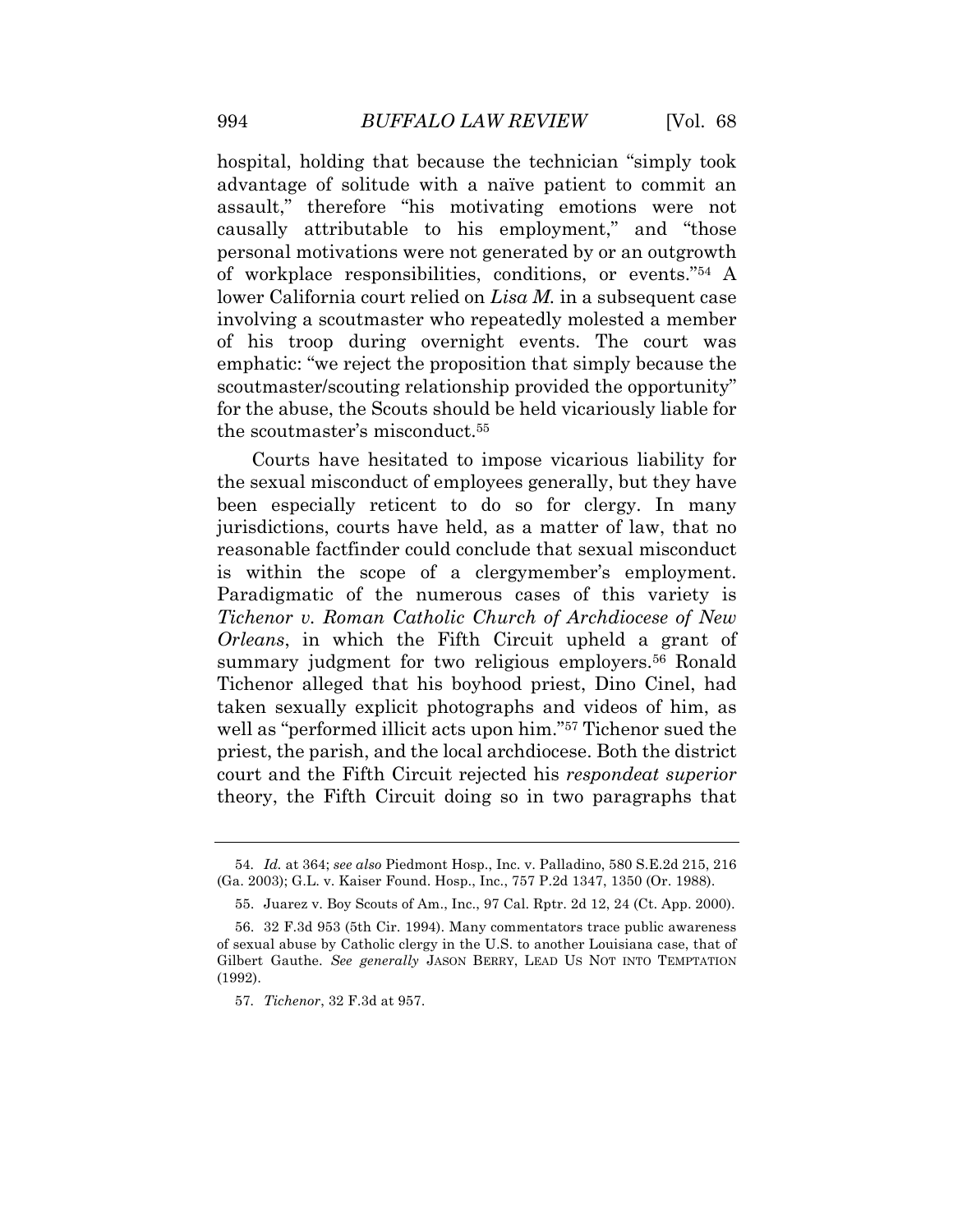#### merit quotation in full:

 We reject the contention that Cinel was acting within the scope of his employment. Although a priest's duties are less susceptible to definition than, say, a store clerk, we can nonetheless outline the basics. It is a priest's duty to represent the word of God, as embodied in the Scriptures. The central aspect of that duty is to aid people in their relationship with God and, also, the Church. Moreover, it is his duty to help others—whose paths may have wandered—to find safety and security in the doctrines of Catholic theology.

 It would be hard to imagine a more difficult argument than that Cinel's illicit sexual pursuits were somehow related to his duties as a priest or that they in any way furthered the interests of St. Rita's, his employer. Instead, given Cinel's vow of celibacy and the Catholic Church's unbending stand condemning homosexual relations, Cinel's acts represent the paradigmatic pursuit of "some purpose unrelated to his master's [business".58](https://business�.58)

 The Fifth Circuit's logic is straightforward: as a matter of law, a priest's employment responsibilities cannot include sexual abuse. Cinel's torts are by definition unrelated to his employment and cannot advance his employer's interests; therefore, religious employers cannot be held vicariously liable under *respondeat superior*. In *Tichenor*, the court amplified these general rules with specific observations about the Catholic Church's teachings concerning the behavior of clergy. For the court, the fact that the Church prohibits sexual activity on the part of priests and strongly rejects same-sex relations confirms that Cinel's actions must fall outside the scope of his employment.

 Numerous courts have dismissed *respondeat superior*  causes of action against religious employers in similar terms, sometimes applying the scope of employment test in detail,<sup>59</sup>

<sup>58</sup>*. Id.* at 959–60 (footnotes omitted).

 Conn. 1995); H.R.B. v. J.L.G., 913 S.W.2d 92, 97 (Mo. Ct. App. 1995); Alpharetta First United Methodist Church v. Stewart, 472 S.E.2d 532, 535–36 (Ga. Ct. App. 1996); L.L.N. v. Clauder, 563 N.W.2d 434, 436 (Wis. 1997); N.H. v. Presbyterian Church (U.S.A.), 998 P.2d 592, 599 (Okla. 1999); Doe v. Liberatore, 478 F. Supp. 2d 742, 758 (M.D. Pa. 2007); Lara v. Legionaries of Christ, No. X03HHDCV106016974S, 2011 WL 4347919, at \*4 (Conn. Super. Ct. Aug. 30, 59*. See, e.g.*, Nutt v. Norwich Roman Catholic Diocese, 921 F. Supp. 66, 71 (D.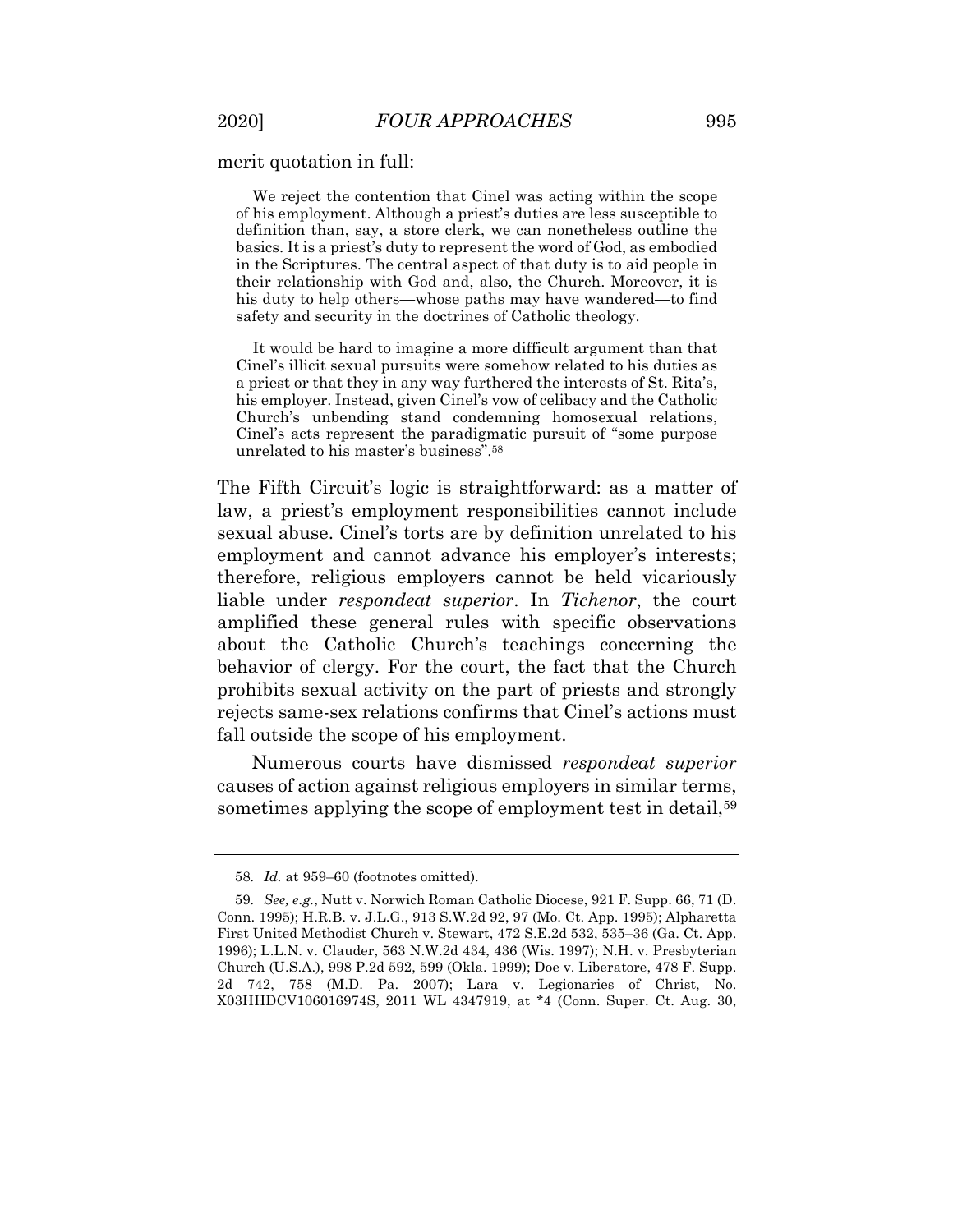other times in more conclusory fashion.<sup>60</sup> In litigation involving Catholic clergy, courts have echoed the observation in *Tichenor* that the church specifically forbids its priests to engage in sexual conduct. Therefore, "[w]hen a priest has sexual intercourse with a parishioner it is not part of the priest's duties nor customary within the business of the church."61 In perhaps the strongest statement of this variety, the Supreme Court of Kentucky commented that to allow *respondeat superior* causes of action "would in effect require the diocese to become an absolute insurer for the behavior of anyone who was in the priesthood."62 Even in cases involving other religious traditions, courts have repeatedly quoted the remark in *Tichenor* that "[i]t would be hard to imagine a more difficult argument" for clergy sexual abuse plaintiffs to make.63

Distressing though this approach has been to many

62. Osborne v. Payne, 31 S.W.3d 911, 915 (Ky. 2000).

 921 F. Supp. 231, 233 (D. Vt. 1996); *Bernie*, 821 N.W.2d at 239; Doe v. Kanakuk Ministries, No. 3:13–CV–3030–G, 2014 WL 3673029, at \*7 (N.D. Tex. July 24, 2014). Occasionally, courts that have rejected *respondeat superior* causes of action have distinguished the cases before them from the exceptional sets of circumstances, which will be discussed in the following three Parts, in which other courts have occasionally imposed vicarious liability. *See, e.g.*, Doe v. Villa Marie Educ. Ctr., No. FBTCV165032101S, 2017 WL 3671352, at \*4 (Conn. Super. Ct. July 20, 2017); Givens v. St. Adalbert Church, No. HHDCV126032459S, 2014 WL 5094304, at \*3 (Conn. Super. Ct. July 17, 2014); Gough v. St. Peters Episcopal, No. CV106012967S, 2011 WL 2611747, at \*3 (Conn. Super. Ct. June 2, 2011). In California, where an employer can be held vicariously liable for torts that are foreseeable within the context of a particular employment situation, courts have held specifically that sexual assault is not a foreseeable outcome of the duties that clergymembers or religious schoolteachers are hired to perform. *See, e.g*., Rita M. v. Roman Catholic Archbishop, 232 Cal. Rptr. 685, 690 (Ct. App. 1986) ("It would defy every notion of logic and fairness to say that sexual activity between a priest and a parishioner is characteristic of the Archbishop of the Roman Catholic Church."); Jeffrey E. v. Cent. Baptist Church, 243 Cal. Rptr. 128, 130 (Ct. App. 1988). 63*. E.g.*, Kennedy v. Roman Catholic Diocese of Burlington, Vermont, Inc*.*,

 2011); Bernie v. Catholic Diocese of Sioux Falls, 821 N.W.2d 232, 237 (S.D. 2012).

 v. Hartford Roman Catholic Diocese, No. X07CV010077631S, 2002 WL 31015708, at \*1 (Conn. Super. Ct. July 31, 2002). 60*. See, e.g.*, Gibson v. Brewer, 952 S.W.2d 239, 245–46 (Mo. 1997); Dumais

<sup>61.</sup> Destefano v. Grabrian, 763 P.2d 275, 287 (Colo. 1988).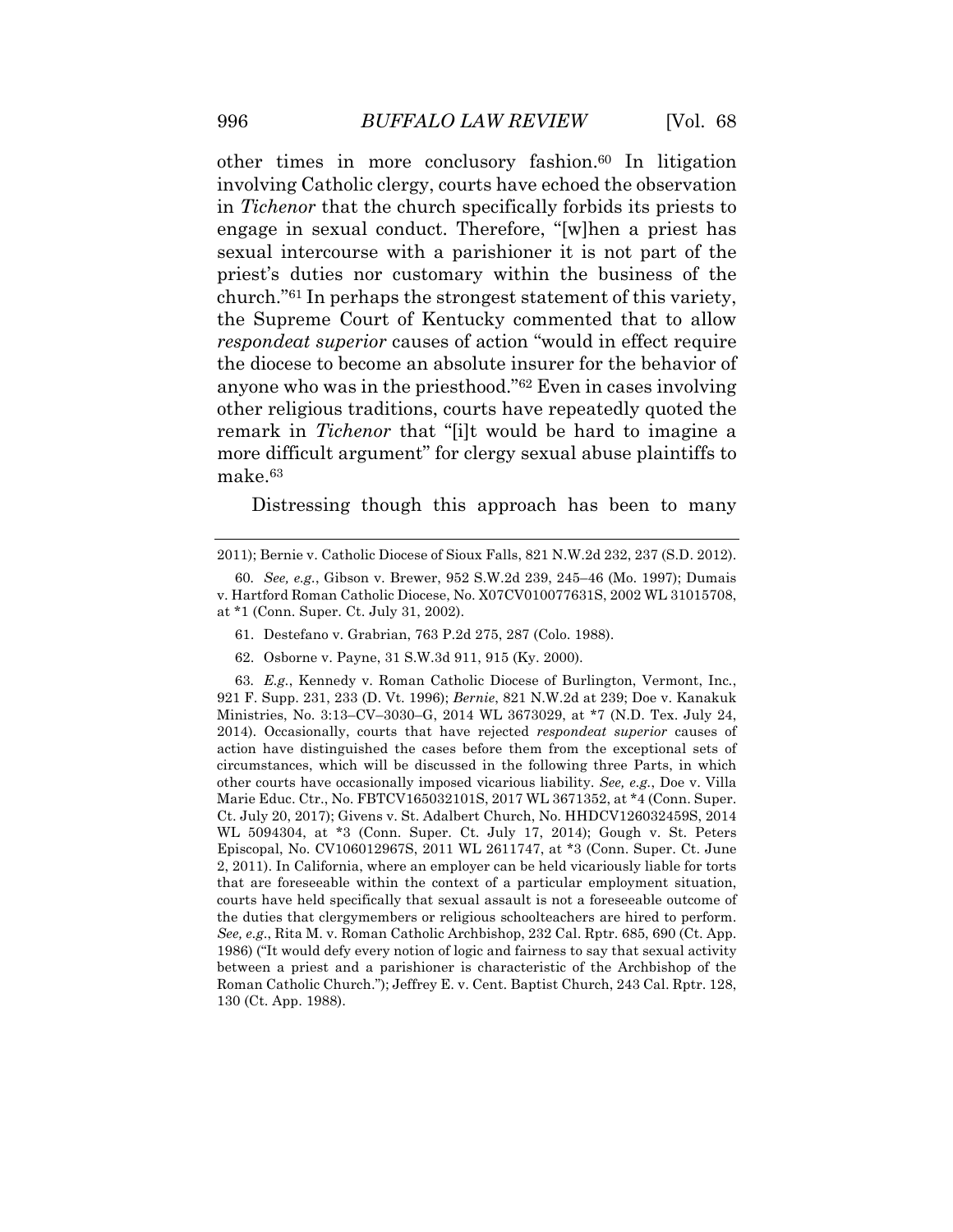victim-survivors of sexual abuse, it does possess some advantages. First, it recognizes that employees who commit sexual misconduct are not acting on their employers' behalf. It acknowledges that employers—and perhaps religious employers in a particular way—do not intend their employees to commit sexual misconduct and often take measures to prevent it, and so this approach upholds the general tort principle that liability is not imposed without fault. Because this approach allows courts simply to dismiss *respondeat superior* claims as a matter of law, it does not decisions, or doctrines of religious institutions, which in turn avoids the constitutional challenges that can arise when courts examine religious employers' personnel practices. Therefore, this approach affirms what some commentators have called the doctrine of church autonomy. It likewise promotes judicial economy, because it enables courts to dispose of vicarious liability causes of action with minimal necessitate inquiries into the internal communications, litigation.

 But these advantages come at a price. Because this approach bars plaintiffs from recovering from religious employers unless they are able to make out a case for negligence or another cause of action, it lowers the chance that those injured by clergy sexual abuse will be able to obtain redress. As noted above, plaintiffs often find it difficult to prevail in negligence claims against religious employers. Sometimes there is insufficient evidence that an institution knew or should have known about an employee's misconduct, especially if a particular victim was the first to be abused by that employee. Moreover, institutions often raise constitutional objections to the investigation of their internal practices. Because abusive clergymembers are often judgment-proof, a bar to recovery against religious employers often renders plaintiffs unable to receive the resources necessary to address the harms inflicted upon them. At the same time, as appears in greater depth below, this approach fails to acknowledge the reality that the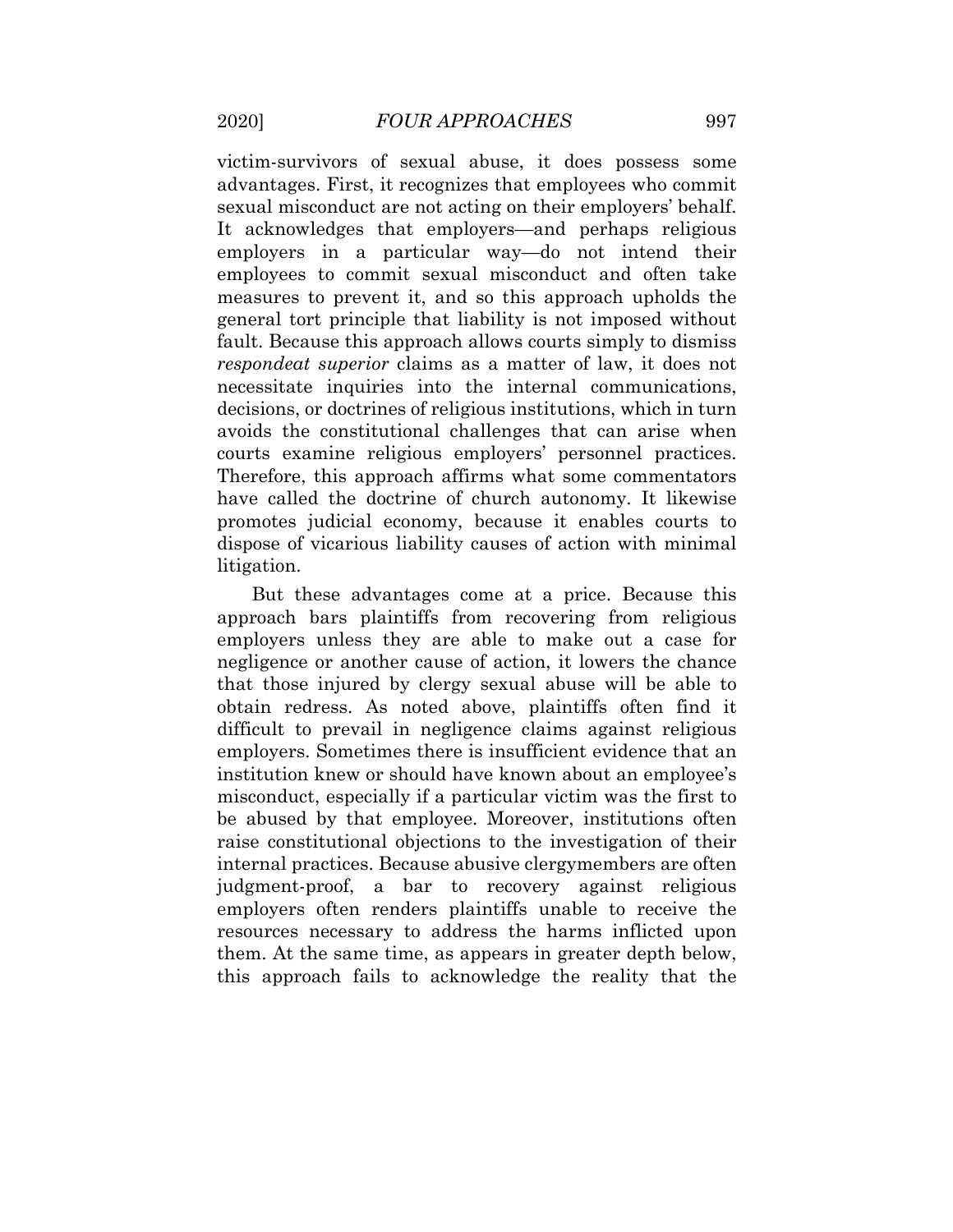authority with which employers, especially religious employers, clothe their employees may facilitate the commission of sexual torts. In numerous cases, victims and their families have asserted that, but for an abuser's status as a clergymember, they would not have afforded him or her the access and trust that facilitated episodes of abuse.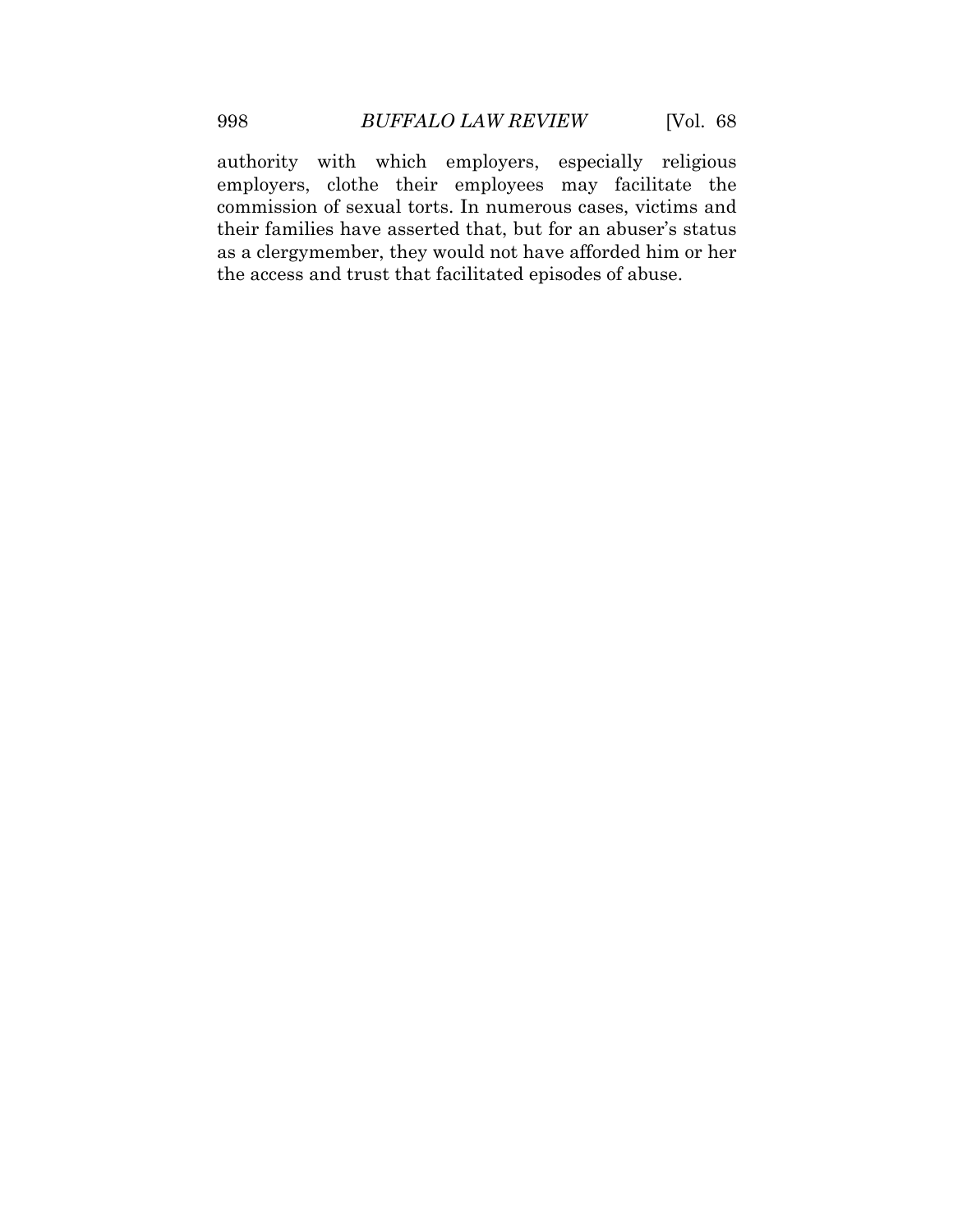#### IV. SECOND APPROACH: *RESPONDEAT SUPERIOR* VICARIOUS LIABILITY FOR MISGUIDED ATTEMPTS

 that courts have used to hold employers vicariously liable for employee sexual misconduct. The approaches are all heavily fact-dependent, yet each in a different way. "That *respondeat superior* decisions often turn on subtle distinctions in the facts, to be left to the province of the fact finder, is due in large part to the fact that there is no bright line to apply in determining when liability attaches to the employer."64 The following Parts describe three forms of reasoning

 Some courts have imposed liability on the theory that tortfeasors were engaged in misguided attempts to carry out authorized job responsibilities. It does not appear that courts have used this method of reasoning with regard to sexual misconduct in secular workplaces; the seminal cases have all involved other torts. In *Pelletier v. Bilbiles*, a young man working in a candy shop owned and operated by his father beat a customer who had littered on the shop floor.<sup>65</sup> The jury returned a verdict in the customer's favor, but the trial court entered judgment notwithstanding the verdict, holding as a matter of law that *respondeat superior* vicarious liability did not [apply.66](https://apply.66) The Supreme Court of Connecticut set aside the judgment, reasoning that the jury had not been unreasonable when it found that the son's actions constituted "an extremely forceful, although misguided, method of discouraging patrons" from littering.<sup>67</sup> Even though the shop owner had not specifically authorized his son to assault unruly customers, he had instructed him to ensure that customers did not misbehave; the fact that the son chose a violent method of implementing this directive did not absolve the father from liability.<sup>68</sup> A lower Connecticut

<sup>64.</sup> Webb v. United States, 24 F. Supp. 2d 608, 614 (W.D. Va. 2000).

<sup>65. 227</sup> A.2d 251, 252 (Conn. 1967).

<sup>66</sup>*. Id.* at 252–53.

<sup>67</sup>*. Id.* at 253.

<sup>68</sup>*. Id.*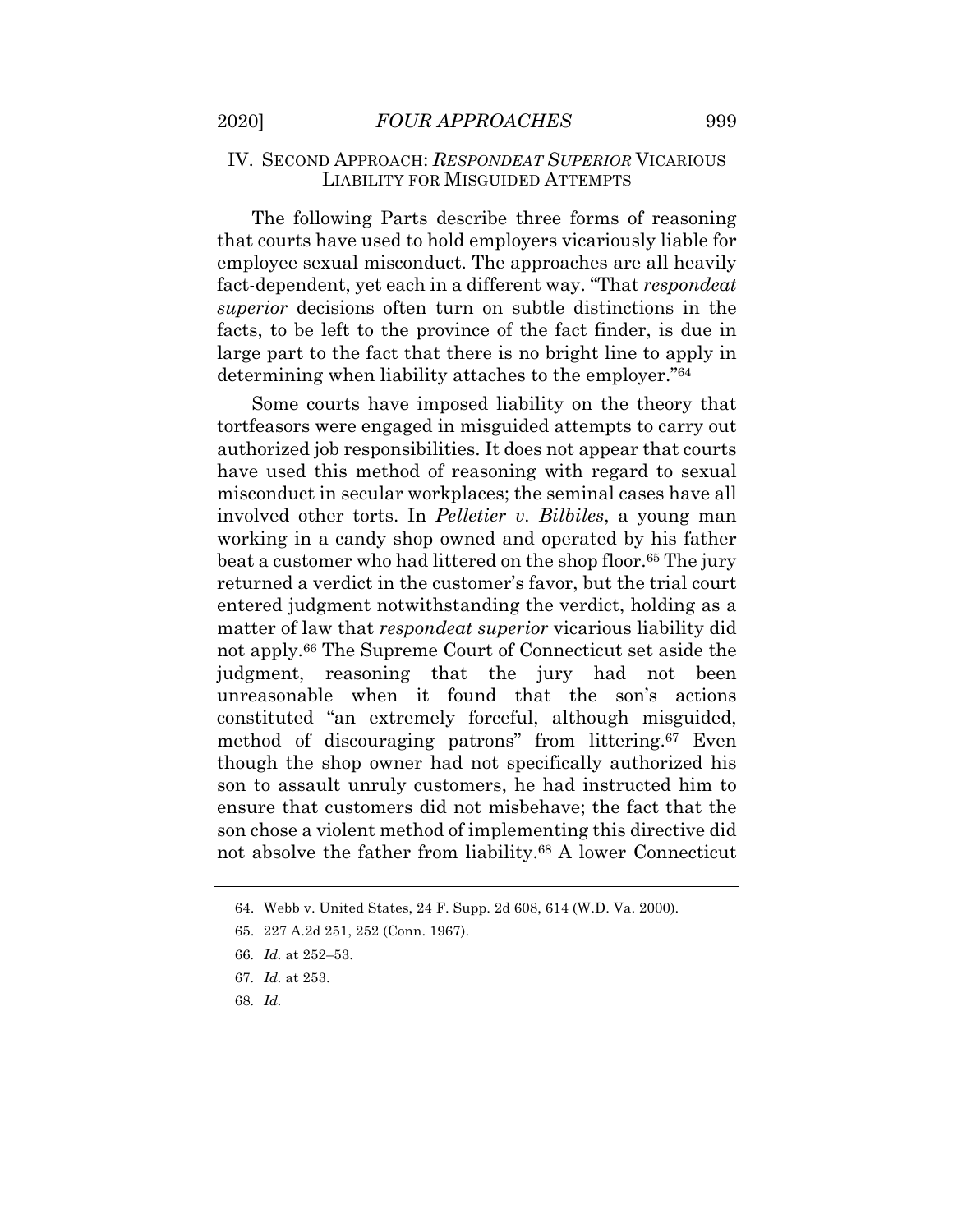court, applying *Pelletier*, subsequently held the Young Men's Christian Association liable for injuries caused by an employee who punched a patron in the head during a lunchtime basketball game.69 Among the employee's responsibilities was keeping order during games that occasionally became rowdy, and the court found that the employee had beat the patron "in a misguided attempt to maintain order on the basketball court."70 As in *Pelletier*, the court held it not to be a valid defense that the employer had not authorized, much less condoned, the employee's [activities.71](https://activities.71)

 In another Connecticut case citing *Pelletier*, the court employed analogous reasoning to allow a *respondeat superior*  claim against a religious order to survive summary  [judgment.72](https://judgment.72) In *Mullen v. Horton*, the plaintiff sought pastoral and psychological counseling from a priest of the Missionary Oblates of Mary Immaculate who was also a practicing psychologist. About eight months into the treatment, Horton and Mullen began to engage in sexual activity during their counseling sessions, for which Horton billed Mullen's insurance company.<sup>73</sup> The court held that the Oblates benefited from Horton's employment as a psychologist, not least because his vow of poverty meant that all proceeds from his practice were paid to the [order.74](https://order.74) A reasonable factfinder could conclude that Horton was acting within the scope of his employment in one of two ways: either by construing his sexual activities as a misguided means of conducting pastoral counseling or by finding that the sexual

<sup>69.</sup> Glucksman v. Walters, 659 A.2d 1217, 1219–20 (Conn. App. Ct. 1995).

<sup>70</sup>*. Id.* at 1220.

<sup>71</sup>*. Id.* 

 *on other grounds by* Cefaratti v. Aranow, 141 A.3d 752 (Conn. 2016). 72. Mullen v. Horton, 700 A.2d 1377, 1381 (Conn. App. Ct. 1997), *overruled* 

<sup>73</sup>*. Id.* at 1379.

<sup>74</sup>*. Id.* at 1380.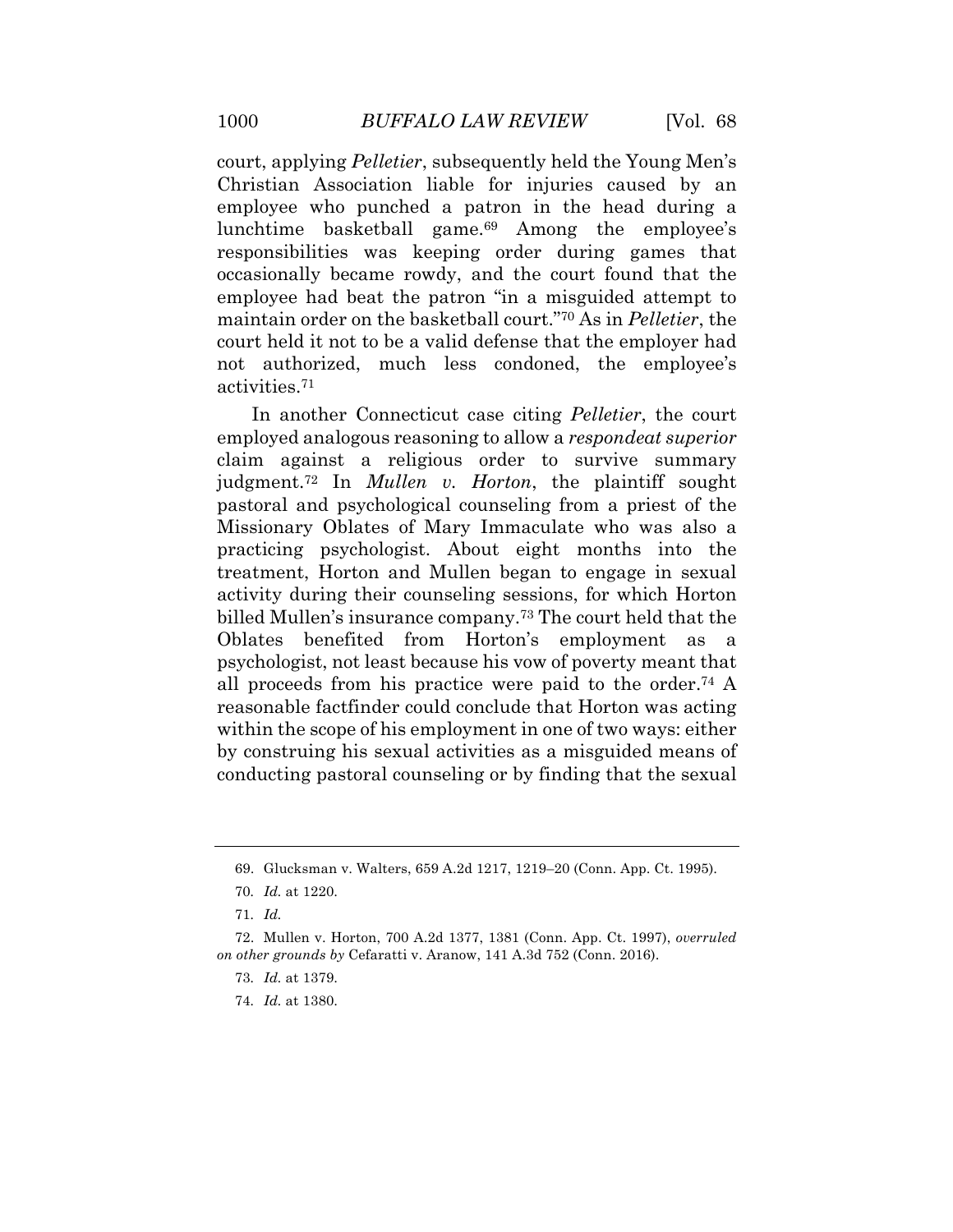activities grew out of counseling he was hired to [provide.75](https://provide.75)  Distinguishing cases in which priests had "wholly abandoned [their] pastoral duties," the court concluded that whether Horton was carrying out his work in a misguided way was a disputed issue of fact meriting [trial.76](https://trial.76)

 Yet another case of this sort arose in Oregon, whose distinctive *respondeat superior* jurisprudence I will examine in Part VI. In *John Doe 105 and Jane Doe 101 v. Archdiocese of Portland in Oregon*, the court considered the complaints of two plaintiffs who alleged that a nun had abused them while serving as their schoolteacher. She held one plaintiff's penis while he urinated, hit him with books, and pushed him into chalkboards, and she refused the other plaintiff permission to go to the bathroom during class, insisting instead that she sit in her own excrement.<sup>77</sup> The court denied the religious employer's motion for summary judgment, holding in part that it could be found vicariously liable if the factfinder concluded that the nun's actions constituted misguided attempts to promote classroom [discipline.78](https://discipline.78) 

 Like the previous approach, characterizing employee sexual misconduct as a misguided attempt to perform job responsibilities has advantages and disadvantages. As in circumstances in which employees, seeking to achieve the outcomes desired by their employers, genuinely do so overzealously, even violently. This approach provides an avenue for plaintiffs to recover where such a fact pattern obtains. But it often stretches credulity to characterize sexual misconduct in these terms. To the extent that the priest in *Mullen* appears to have acted to satisfy his own *Pelletier* and *Glucksman*, some cases do feature

<sup>75</sup>*. Id.* at 1380–81. The second form of reasoning resembles the approach discussed *infra* Part VI.

<sup>76</sup>*. Id.* at 1383.

<sup>77.</sup> Doe 105 v. Archdiocese of Portland in Oregon, No. CV 07-1130-PK, 2008 WL 11389644, at \*3 (D. Or. Jan. 8, 2008).

<sup>78</sup>*. Id.* at \*7.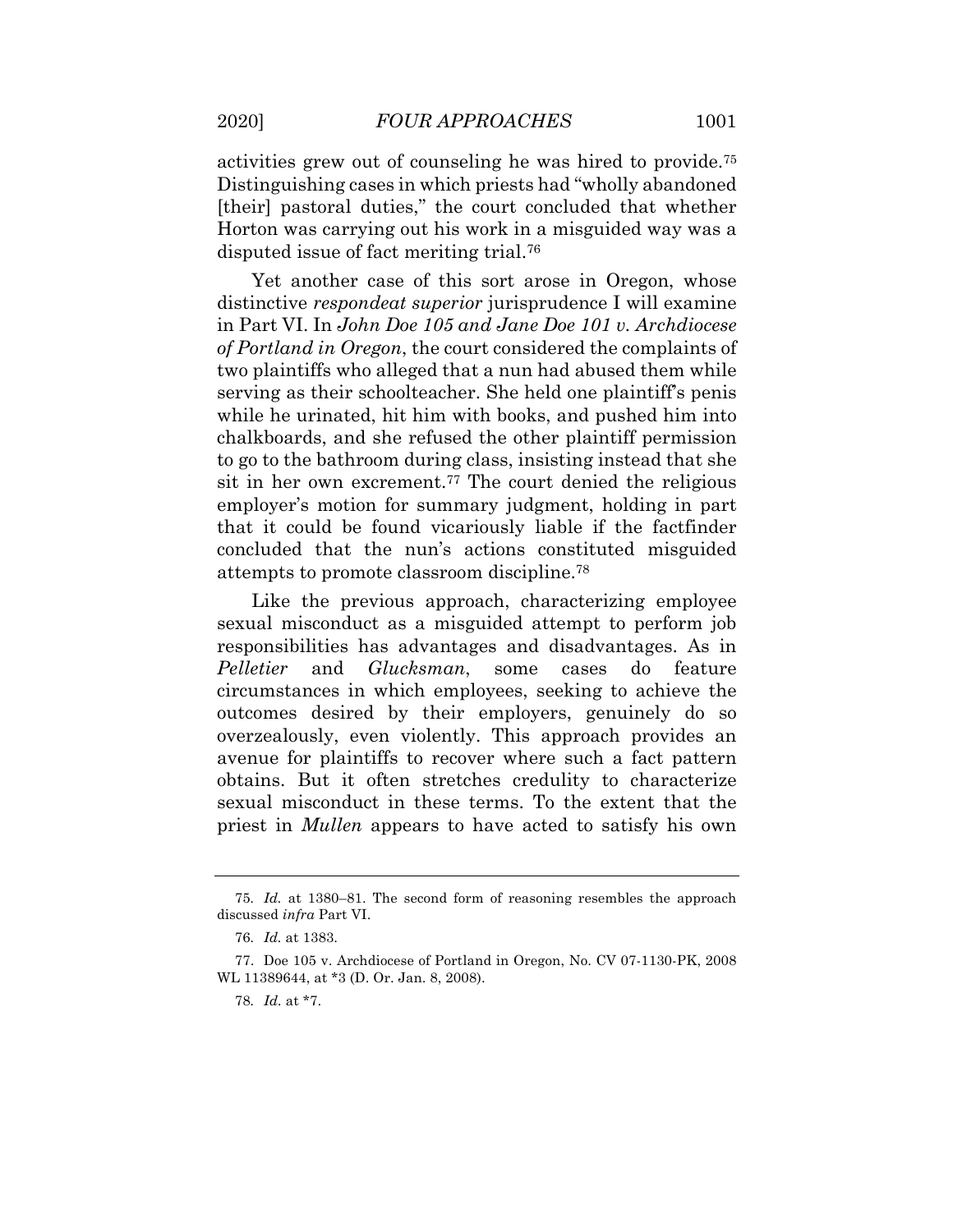desires, for instance, it is not credible that he was performing his duties in mistaken fashion. The nun in *Does 105 and 101*  presents another instance of what the court called "classroom discipline taken too far," but the facts recited in the court's opinion seem insufficient to determine whether the nun thought of herself, or a reasonable observer would have found her, to have been enforcing [discipline.79](https://discipline.79) Herein lies a potential constitutional problem, because making such determinations requires courts to distinguish reasonable from misguided forms of ministry within any given religious tradition, a matter normally reserved to ecclesiastical authorities.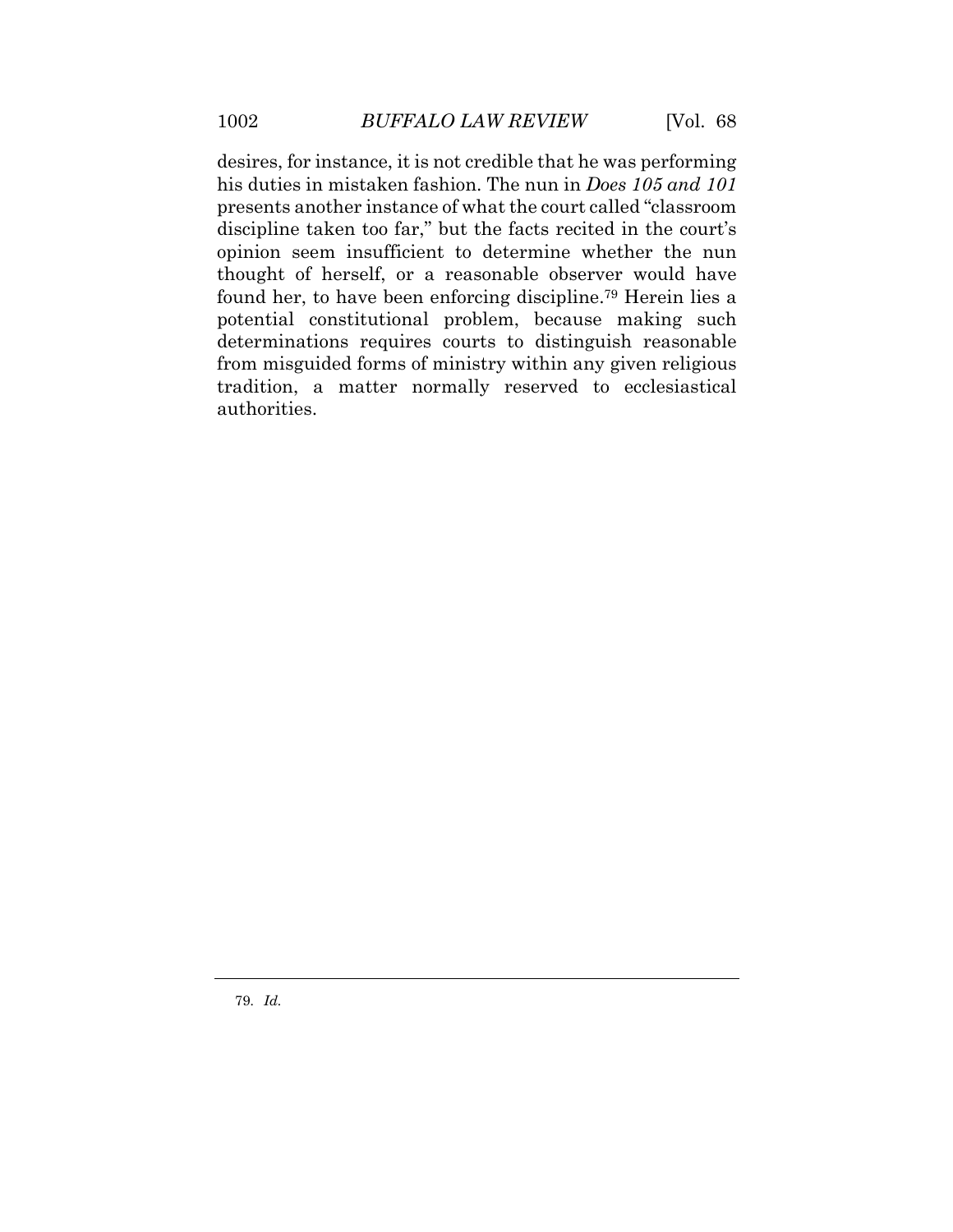#### V. THIRD APPROACH: *RESPONDEAT SUPERIOR* VICARIOUS LIABILITY FOR CHARACTERISTIC RISKS

 In the next approach to *respondeat superior* vicarious liability, courts have held employers liable for employees' intentional torts that, as a matter of law, they deem characteristic risks of the employers' enterprise. The distinction between this approach and that discussed in the next Part, which seeks to identify the relationship between a *specific* tort and a particular employee's job responsibilities, is a nuanced one that parties and even some courts have blurred.

 Exemplary of this third approach is *Ira S. Bushey & Sons, Inc. v. United States*. *Bushey* involved both a state employer and misconduct not of a sexual nature, and it is therefore readily distinguishable from cases involving clergy sexual abuse. Nevertheless, the *Bushey* court's analysis has been so influential in the development of the "characteristic risks" approach that it requires discussion. *Bushey* involved an intoxicated sailor who, in returning from shore leave, severely damaged a drydock and Coast Guard vessel.<sup>80</sup> Reasoning that the doctrine of *respondeat superior* is grounded "in a deeply rooted sentiment that a business enterprise cannot justly disclaim responsibility for accidents which may fairly be said to be characteristic of its activities," Judge Henry Friendly concluded that the sailor's conduct "was not so 'unforeseeable' as to make it unfair to charge the Government with responsibility."81 Even though the Coast Guard might not have been able to foresee the sailor's precise actions, Judge Friendly wrote, it is well enough known that sailors on shore leave drink to excess; the United States, by creating or tolerating circumstances in which such conduct might create injury, is liable for its employees' torts.<sup>82</sup>

<span id="page-29-0"></span>

<sup>80.</sup> Ira S. Bushey & Sons, Inc. v. United States., 398 F.2d 167, 168 (2d Cir. 1968).

<sup>81</sup>*. Id.* at 171.

<sup>82</sup>*. Id.* at 172; *see also* Taber v. Maine, 67 F.3d 1029, 1037 (2d Cir. 1995).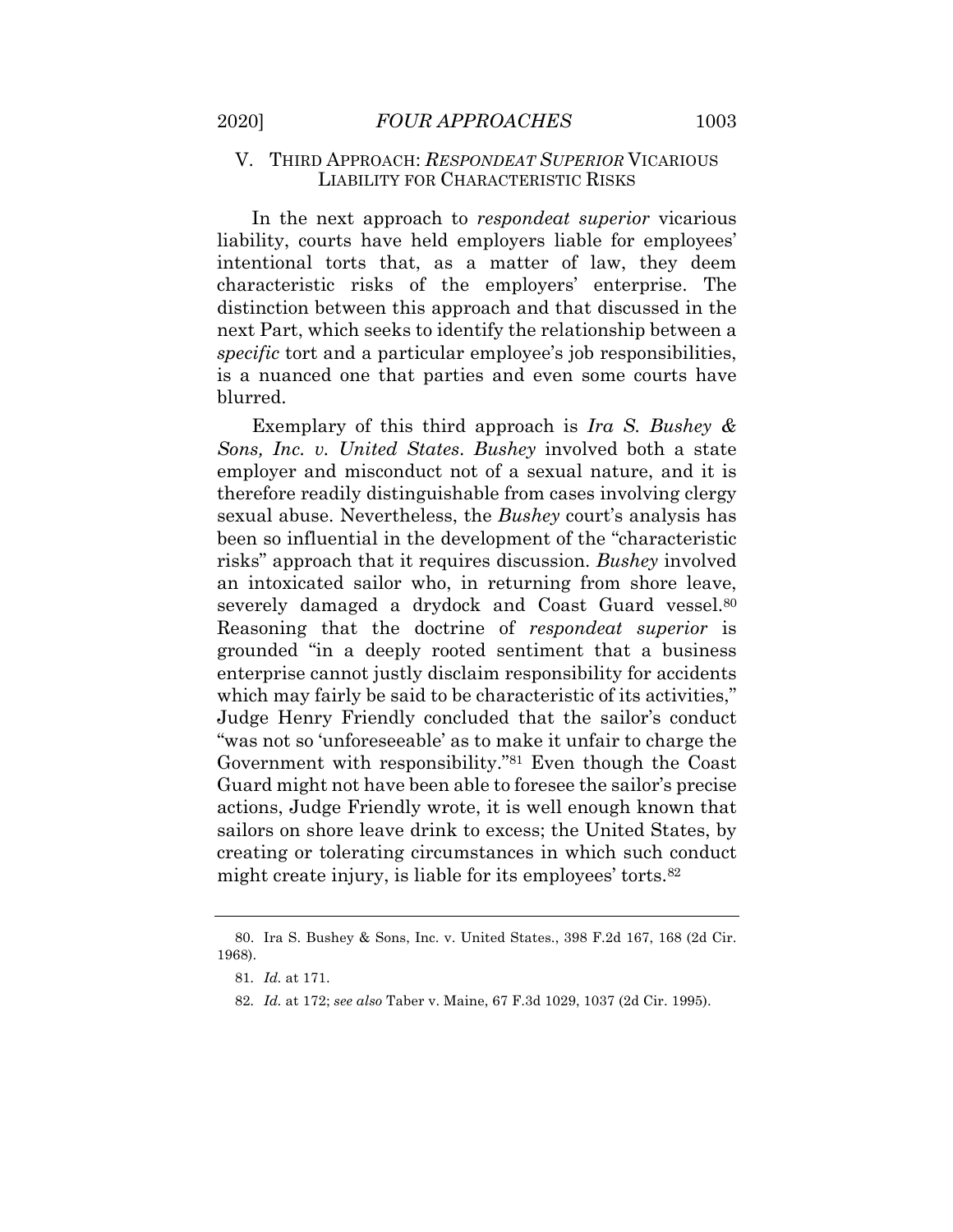Some years later, a California appellate court relied on *Bushey*, and refined Judge Friendly's reasoning, in a case involving a subcontractor whose employees became intoxicated on a job site and battered employees of the general contractor in an altercation over a [bulldozer.83](https://bulldozer.83) In  *Rodgers v. Kemper Construction Co.*, the court cited California's primary rationale for *respondeat superior* vicarious liability: that an employer, rather than a victim or tortfeasor, is best positioned to absorb and spread the risk of [injury.84](https://injury.84) When, the court asked, is a risk so typical of an enterprise that employers should be held liable as a matter of policy? Its answer is worth quoting in full:

 One way to determine whether a risk is inherent in, or created by, an enterprise is to ask whether the actual occurrence was a generally foreseeable consequence of the activity. However, "foreseeability" in this context must be distinguished from "foreseeability" as a test for negligence. . . . "[F]oreseeability" as a test for *Respondeat superior* merely means that in the context of the particular enterprise an employee's conduct is not so unusual or startling that it would seem unfair to include the loss resulting from it among other costs of the employer's [business.85](https://business.85)

 As the court noted, with regard to intentional torts the concept of foreseeability entails something other than it does in the determination of proximate cause. For the court's purposes, foreseeability denotes a typical or characteristic risk of a particular kind of business, a risk that a court could find sufficiently inherent in the industry that it would be fair to assign the risk to employers rather than injured parties. The *Rodgers* court concluded that it was foreseeable in this sense that a subcontractor's employees would come in contact with the employees of other contractors on the site, that such contacts would result in disagreements and

<sup>83.</sup> Rodgers v. Kemper Constr. Co., 124 Cal. Rptr. 143, 146–47 (Ct. App. 1975).

<sup>84</sup>*. Id.* at 148.

<sup>85</sup>*. Id.* at 148–49 (citations omitted) (citing 2 HARPER & JAMES, THE LAW OF TORTS 1375–78 (1956)).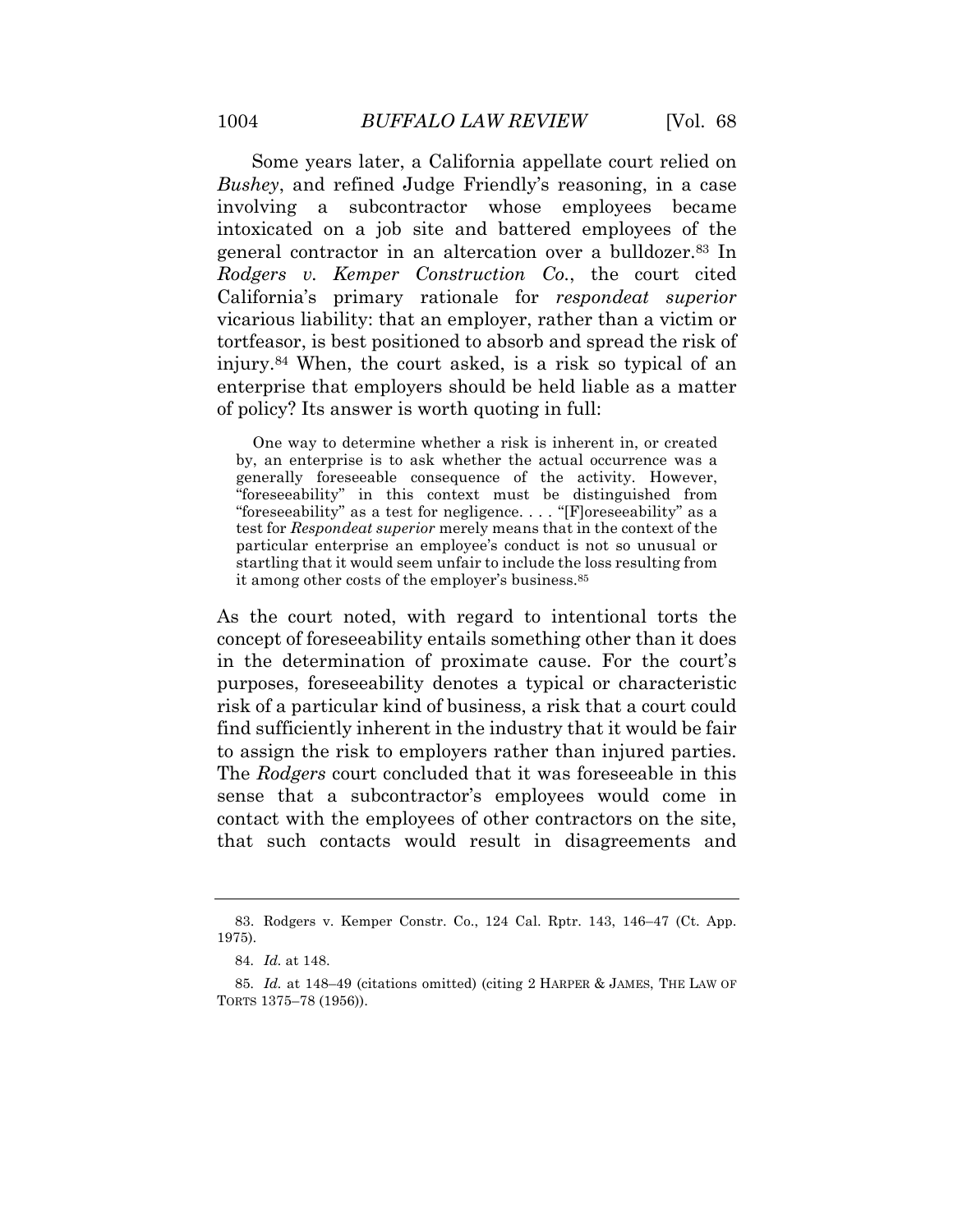altercations, and that injuries would result.<sup>86</sup>

 *Bushey* and *Rodgers* have numerous progeny, cases in which courts have identified activities that, rather than being related to a specific employee's job responsibilities, are characteristic of a particular *kind* of enterprise. The Supreme Court of Minnesota has been particularly active in applying this approach to employee sexual misconduct. In  *Marston v. Minneapolis Clinic of Psychiatry and Neurology, Ltd.*, a patient sued the clinic that employed a therapist who had touched her sexually during their counseling sessions. The clinic's policies barred all sexual contact between therapists and patients, but at trial, an expert testified that "sexual relations between a psychologist and a patient is [sic] a well-known hazard and thus, to a degree, foreseeable and a risk of employment."87 On appeal, and over the strenuous objection of a dissenting justice, the court found that this testimony justified a remand for further factual [development.88](https://development.88) This result highlights the blurry boundary between an approach to *respondeat superior* vicarious liability concerned with characteristic risks and a somewhat different approach, discussed in the following Part, that inquires into the circumstances of a particular tort. Had the court employed a pure characteristic risks approach, a remand would not strictly have been necessary.

 The Minnesota high court revisited the issue in subsequent cases. In *P.L. v. Aubert*, which involved a schoolteacher who engaged in sexual activity with a student on school property and during school hours, the court clarified its holding in *Marston*. "It was the foreseeability of the risk that determined the outcome of the *Marston* case," but in *P.L.* there was insufficient evidence that teacher-

<sup>86</sup>*. Id.* at 150.

 N.W.2d 306, 311 (Minn. 1983). 87. Marston v. Minneapolis Clinic of Psychiatry & Neurology, Ltd., 329

<sup>88</sup>*. Id.* at 311; *see also id.* at 312–14 (Peterson, J., dissenting).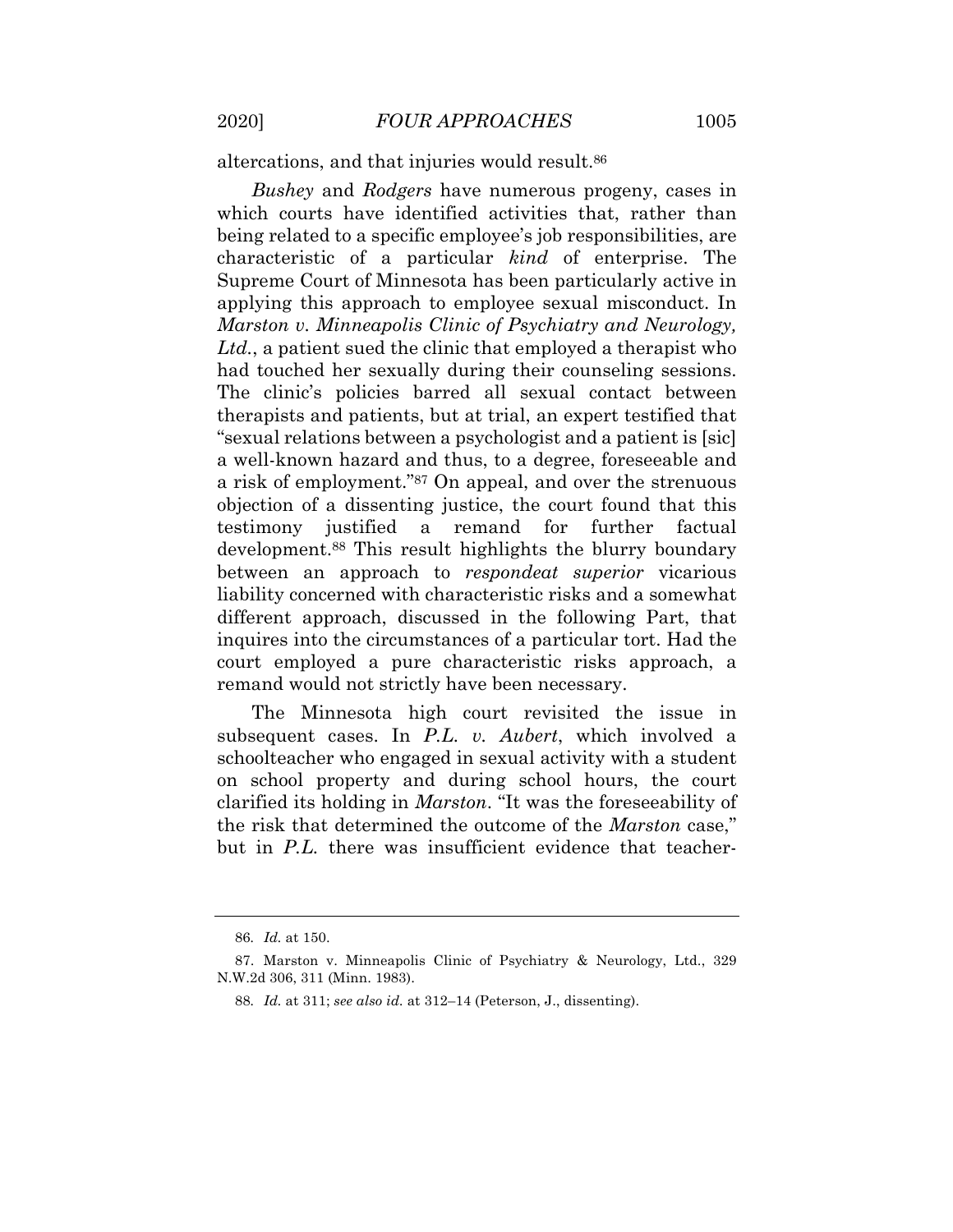student sexual relationships are a "well-known hazard."89 In  *Fahrendorff ex rel. Fahrendorff v. North Homes, Inc.*, where an employee of a group home for children in crisis was accused of assaulting them sexually, the court again relied on expert testimony to the effect that such conduct is a "well- known hazard" (i.e*.*, a characteristic risk) of group homes. The court held that a *respondeat superior* cause of action perpetrator's circumstances of the assaults, because "sexual abuse by a group home parent is sufficiently common in the group home industry that, as a matter of fairness, an employer engaged in that business should bear the loss associated with such abuse as a foreseeable cost."90 should survive despite incomplete evidence concerning the job responsibilities or the specific

 Only in recent years have courts employed this approach in lawsuits involving sexual misconduct by employees of religious institutions. In a Connecticut case, *Nelligan v. Norwich Roman Catholic Diocese*, the court acknowledged that most jurisdictions have barred *respondeat superior*  claims for clergy sexual misconduct but noted that relevant facts had recently come to light. Citing a comprehensive study of sexual abuse claims in the Catholic Church published by John Jay College of Criminal Justice, the court observed that the "number of reported allegations of sexual assaults by priests has risen so dramatically that one must wonder whether [earlier judges] would be so quick to conclude that there could not possibly be a factual dispute over whether such molestation could take place within the scope of a priest's employment."91 In *P.K. v. Hartford Roman Catholic Diocese Corp.*, the court employed an identical rationale in refusing to dismiss a *respondeat superior* claim

<sup>89.</sup> P.L. v. Aubert, 545 N.W.2d 666, 668 (Minn. 1996).

<sup>90.</sup> Fahrendorff *ex rel.* Fahrendorff v. N. Homes, Inc., 597 N.W.2d 905, 912 (Minn. 1999).

 at \*2 (Conn. Super. Ct. Mar. 5, 2004). 91. Nelligan v. Norwich R.C. Diocese, No. CV020099218S, 2004 WL 574330,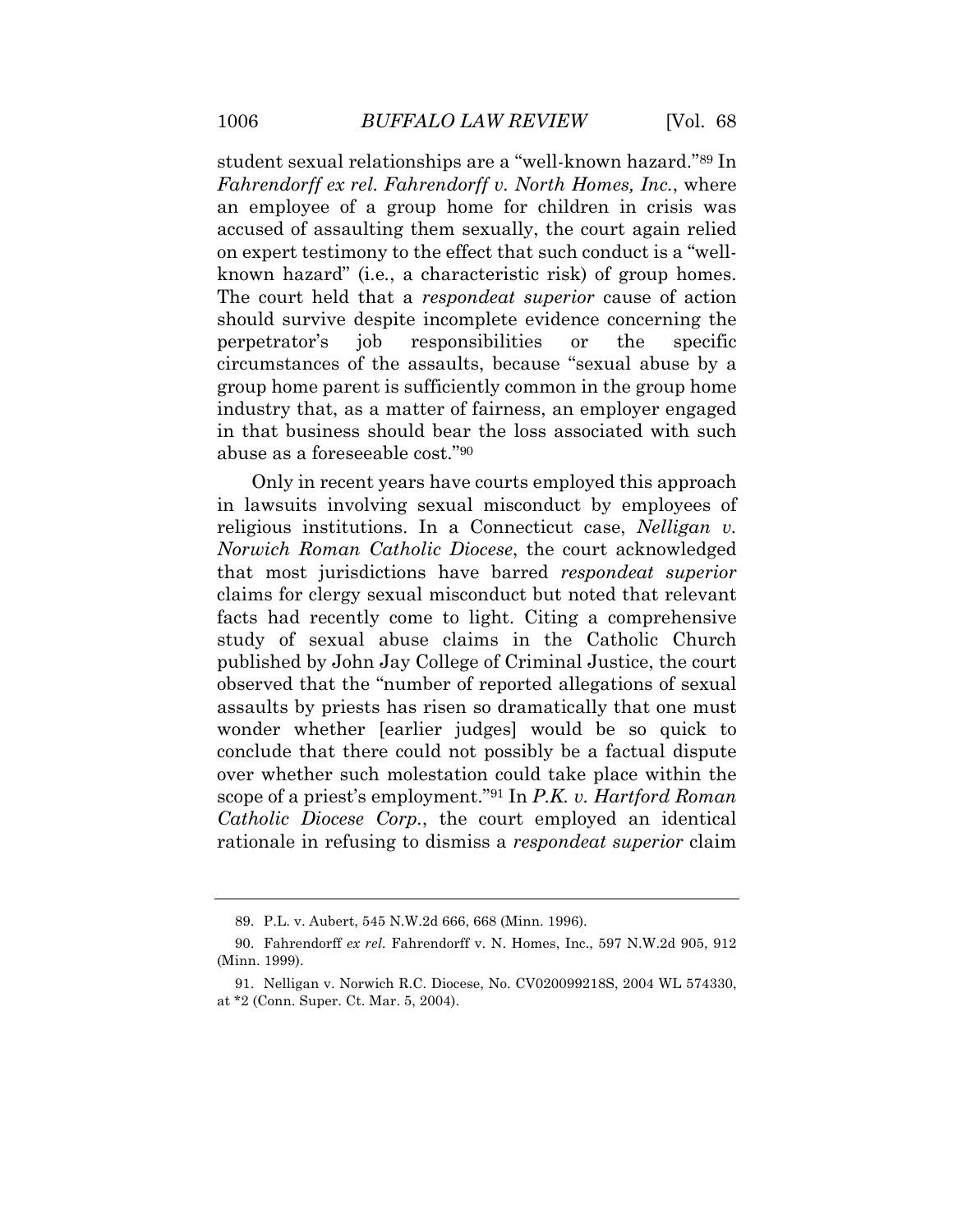against a different Connecticut [diocese.92](https://diocese.92) The study that both these courts cited, which the U.S. Conference of Catholic Bishops commissioned from a prominent secular research institution, garnered wide praise for its rigor; it concluded that approximately 4 percent of priests in ministry had credibly been accused of sexual misconduct.<sup>93</sup>

 In *Nelligan* and *P.K.*, the import of the John Jay study was not that it established sexual abuse to be within the scope of a priest's employment, but rather that "it can no longer be said, as a matter of law, that such conduct represents one of those exceptional cases in which the servant's digression from duty is so clear cut that the disposition of the case is a matter of law."94 The court in *P.K.*  explicitly labeled this a question of the "foreseeability of the unauthorized conduct in question," drawing analogies with illicit sexual contact between a therapist and client and (perhaps remembering, but not citing, *Pelletier* and *Glucksman*) altercations at stores and on basketball [courts.95](https://courts.95)  Neither Connecticut court referred to out-of-state cases such as *Bushey* and *Rodgers*, but their reasoning is analogous. If it can be demonstrated that a particular kind of injury is "a generally foreseeable consequence of the activity," then it is appropriate to impose vicarious liability when an employee's conduct "is not so unusual or startling that it would seem unfair."96

 The number of courts that have employed this approach to clergy sexual misconduct remains tiny. One court has

 WWE, 2014 WL 4536626, at \*4 (D. Conn. Sept. 11, 2014). 92. P.K. v. Hartford Roman Catholic Diocesan Corp., No. 3:13–CV–00211–

 SCOPE OF SEXUAL ABUSE OF MINORS BY CATHOLIC PRIESTS AND DEACONS IN THE UNITED STATES 1950–2002 4 (2004). 93. JOHN JAY COLL. OF CRIMINAL JUSTICE, CITY UNIV. OF N.Y., THE NATURE AND

 1377, 1383 (Conn. App. 1997)); *see also* P.K., 2014 WL 4536626, at \*4. 94. Nelligan, 2004 WL 574330, at \*2 (quoting Mullen v. Horton, 700 A.2d

<sup>95.</sup> P.K., 2014 WL 4536626, at \*3.

<sup>96.</sup> Rodgers v. Kemper Constr. Co., 124 Cal. Rptr. 143, 148–49 (Ct. App. 1975).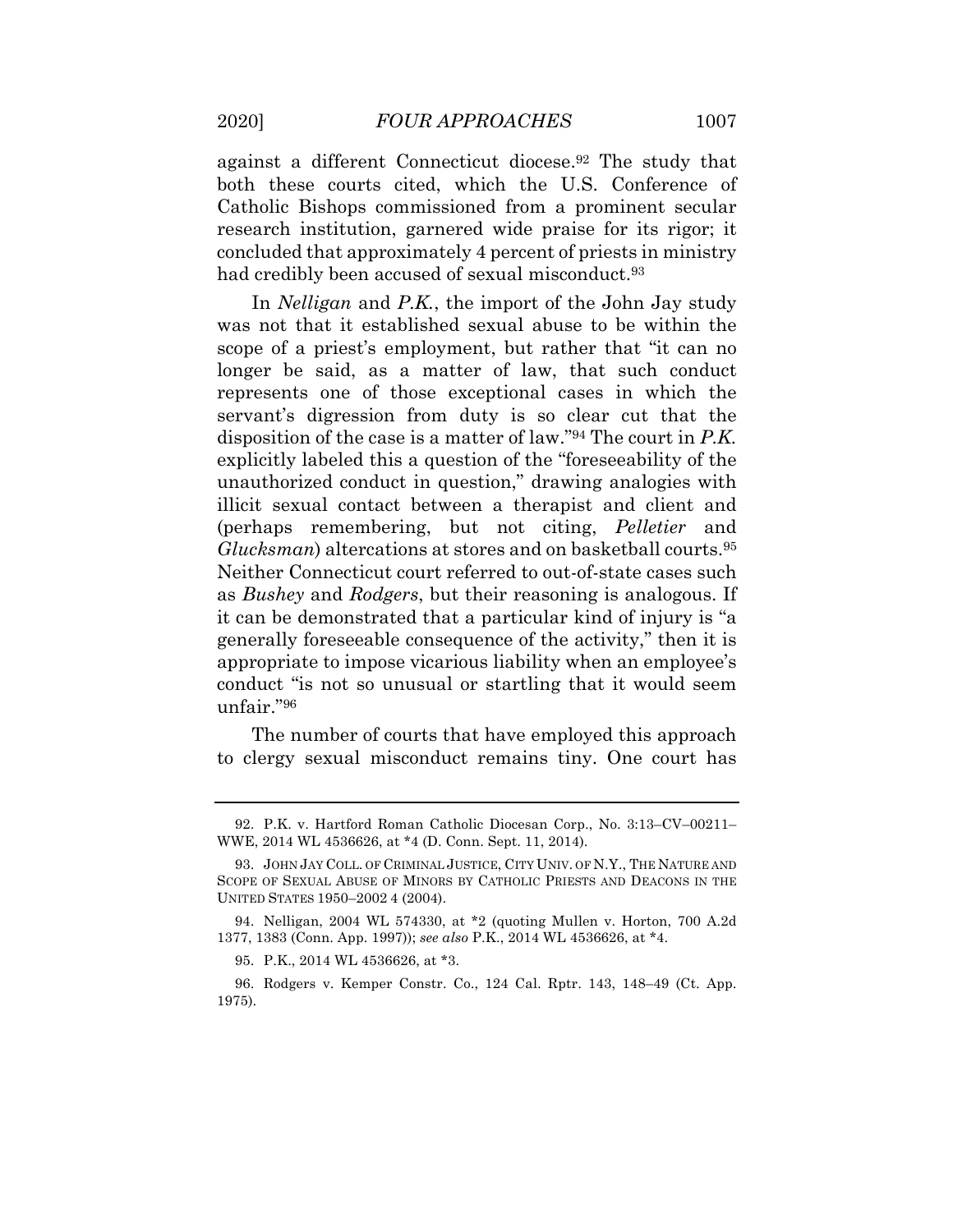sharply narrowed the availability of *respondeat superior* for characteristic risks created by religious employers, requiring religious sexual abuse be precisely on point. In the same year *Nelligan* was decided, another Connecticut plaintiff cited the John Jay study in opposition to a religious order's motion to dismiss, but the court noted that the plaintiff had alleged abuse by a nun rather than a priest. "There are no comparable statistics or studies involving sexual abuse, or allegations of such abuse, by nuns."97 The court granted the religious employer's motion. that evidence proffered to establish the foreseeability of

 Advocates seeking to establish that sexual abuse is foreseeable within religious institutions now have additional studies on which to draw, and as research into the causes and scope of the Catholic sexual abuse crises has proliferated, foreseeability arguments may be increasingly likely to succeed.<sup>98</sup> Jeffrey Anderson, one of the attorneys most active in representing clergy sexual abuse plaintiffs, has argued that internal church documents concerning abuse, which date back to the mid-1980s, constitute strong evidence of a characteristic risk.<sup>99</sup> Moreover, insurers that previously sold general liability policies that covered clergy sexual misconduct have ceased doing so, requiring that institutions now purchase separate insurance against a risk the insurers perceive to be characteristic of religious settings.

 An approach to *respondeat superior* vicarious liability that asks whether a risk is characteristic of a particular kind of enterprise holds numerous attractions. It provides a relatively efficient means of allocating risks to the enterprises that create them, rather than letting injuries fall

<sup>97.</sup> Sparano v. Daughters of Wisdom, Inc., No. X08CV030199399, 2004 WL 1730183, at \*4 (Conn. Super. Ct. July 1, 2004).

<sup>98</sup>*. See, e.g.*, JOHN JAY COLL. OF CRIMINAL JUSTICE, CITY UNIV. OF N.Y., THE NATURE AND SCOPE OF SEXUAL ABUSE OF MINORS BY CATHOLIC PRIESTS AND DEACONS IN THE UNITED STATES 1950–2002 (Supp. 2006).

<sup>99.</sup> Anderson et al., *supra* note 10, § 19.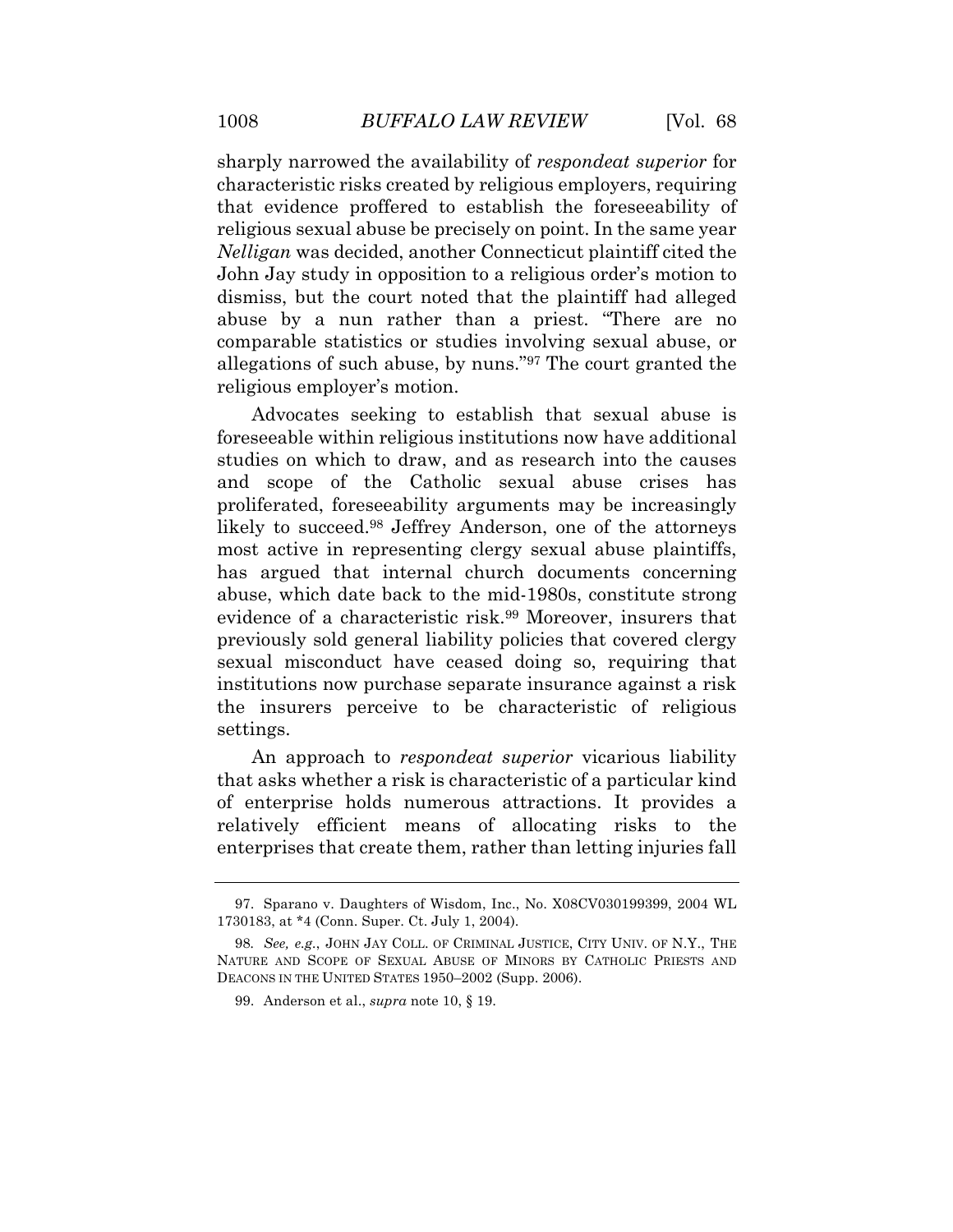on those who derive no upside benefit. Under this approach, both religious and secular employers would have the benefit of knowing whether they will generally be subject to liability for certain kinds of torts, and they would therefore be able to decide whether to purchase insurance. As courts clarify over time which risks are characteristic of which kinds of enterprises, greater judicial economy would result.

 But this approach is not without substantial drawbacks as well. Chiefly, while it is true that certain enterprises do entail certain risks, there is a fine line between identifying risks and trafficking in stereotypes. The drunken sailor whom the court described in *Bushey* is not far from a caricature, and it is uncertain on what sources of information Judge Friendly drew in framing his opinion. To the extent that such characterizations reflect stereotypes, they may perpetuate implicit or explicit biases against those who work in socially undesirable or stigmatized professions. If this approach were to perpetuate bias against members of religious groups, it would surely offend what the Supreme Court has called the "clearest command of the Establishment Clause . . . that one religious denomination cannot be officially preferred over another."100 And even if the threat of stereotyping can be overcome, this approach raises complicated questions about the legal application of social science. Thinking about the John Jay College study that the courts in *Nelligan* and *P.K.* cited, one might ask, for instance, what rate of occurrence of a particular tort is high enough for courts to deem it a characteristic risk; or what sample size, geographic reach, methodology, and level of statistical confidence a study must rely upon in order to count as evidence. The likelihood of disagreement about the answers

 priest as sexual predator has an extensive pedigree. *See, e.g.*, Angela Berlis,  *Celibate or Married Priests? Polemical Gender Discourse in Nineteenth-Century*  FEMININIZATION THESIS 57 (Patrick Pasture et al. eds., 2012). I am grateful to James P. McCartin for this reference. 100. Larson v. Valente, 456 U.S. 228, 244 (1982). The stereotype of the Catholic *Catholicism*, *in* GENDER AND CHRISTIANITY IN MODERN EUROPE: BEYOND THE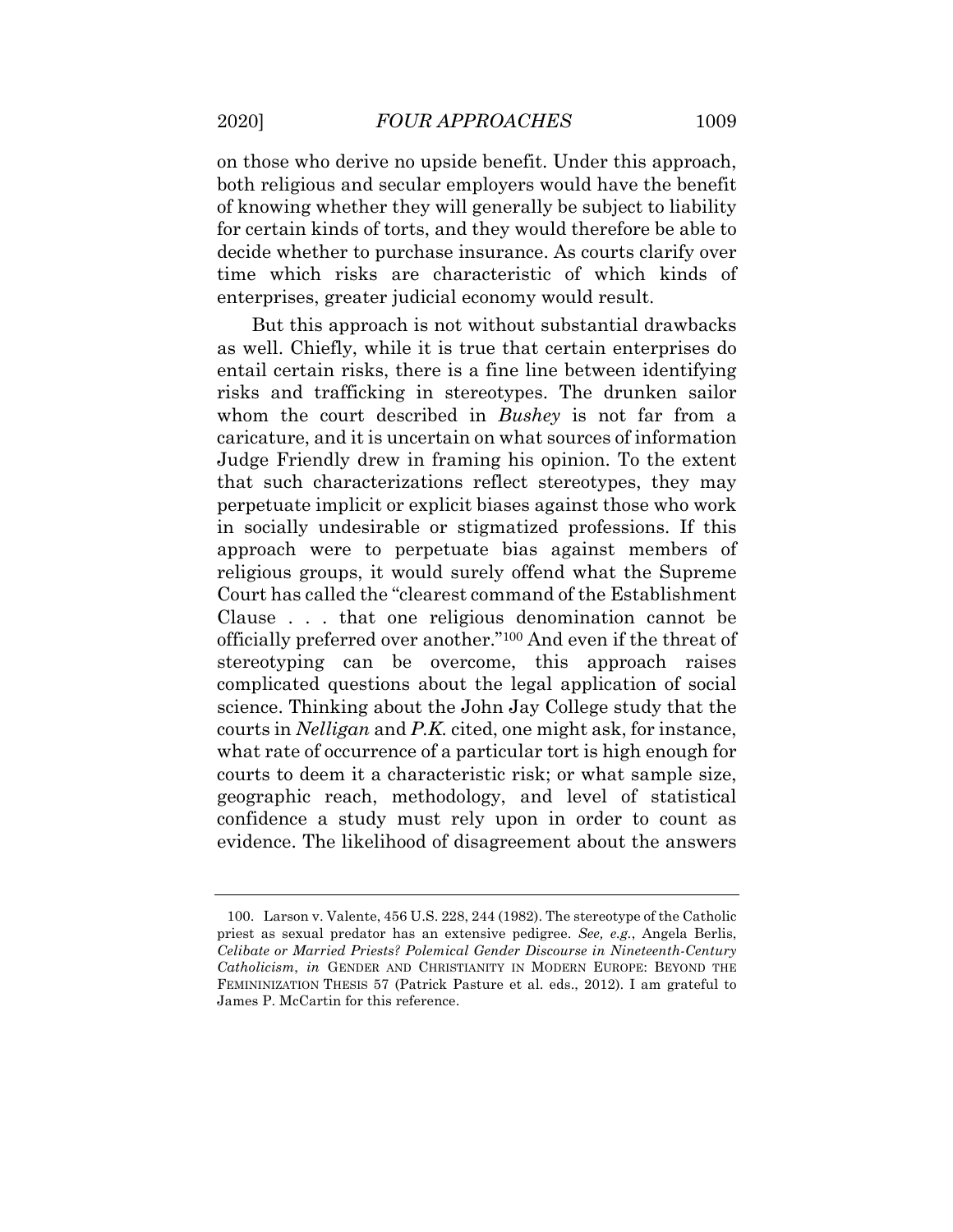to these questions represents a disadvantage for this approach in regard to fundamental fairness and judicial economy.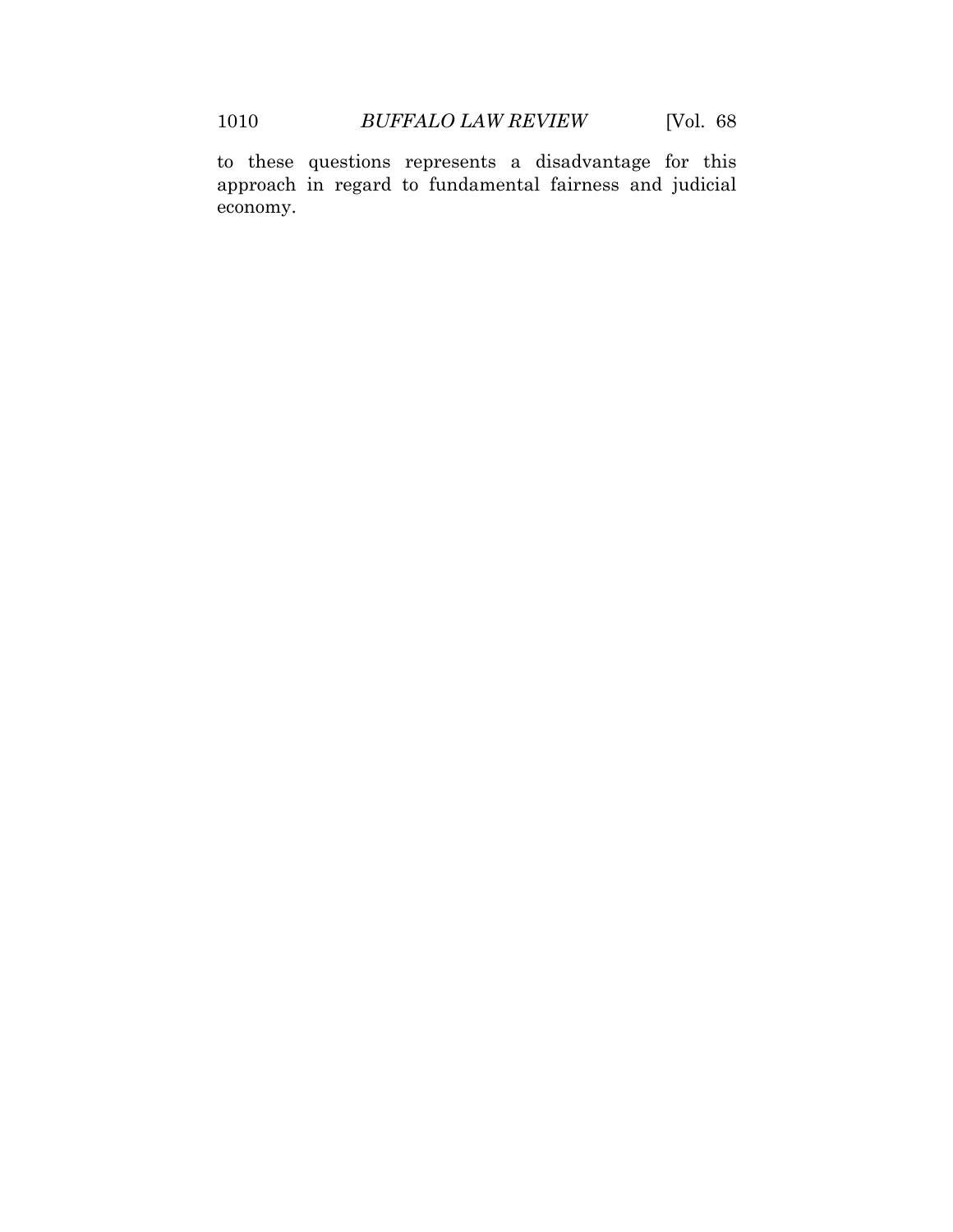#### <span id="page-37-0"></span>VI. FOURTH APPROACH: FACT-INTENSIVE ANALYSIS OF THE CAUSAL CONNECTION OR NEXUS BETWEEN EMPLOYMENT RESPONSIBILITIES AND TORT

 liability for employee sexual misconduct remains to be discussed, the one this Article will argue is the most effective. This approach focuses on the relationship between an employee's responsibilities and the tort being alleged, but not in the categorical manner of the characteristic risk approach. Instead, courts employing this fourth approach ask whether an employee's tortious conduct "arises out of and is reasonably incidental to the employee's legitimate work activities."101 Other courts have framed the inquiry in different terms, asking whether the tortious conduct bears a sufficiently close connection to or exists in a sufficient causal nexus with the particular employee's job responsibilities. Only one approach to *respondeat superior* vicarious

 This Part unfolds in three movements. First, it explores cases taking this approach that have involved secular employers. $102$  specifically involving sexual misconduct by the employees of religious institutions. Among U.S. jurisdictions, the Oregon Supreme Court has developed a particularly discriminating approach to these cases. Finally, it places U.S. courts in dialogue with their counterparts in several common-law countries that have explicitly developed a "close connection test" as a substitute for the traditional "scope of employment" test for *respondeat superior* vicarious liability. Second, it investigates similar cases

#### *A. Introducing Causal Connection Analysis*

 Courts have asked about the connection or nexus between tort and employment in cases involving both sexual and non-sexual misconduct. In *Leafgreen v. American Family Mutual Insurance Co.*, an insurance agent took advantage of

<sup>101.</sup> Doe v. Samaritan Counseling Ctr., 791 P.2d 344, 348 (Alaska 1990).

 P.2d 1275 (Ariz. 1997); *VECO, Inc. v. Rosebrock*, 970 P.2d 906 (Alaska 1999). 102. In addition to the cases discussed below, see, e.g., *State v. Schallock*, 941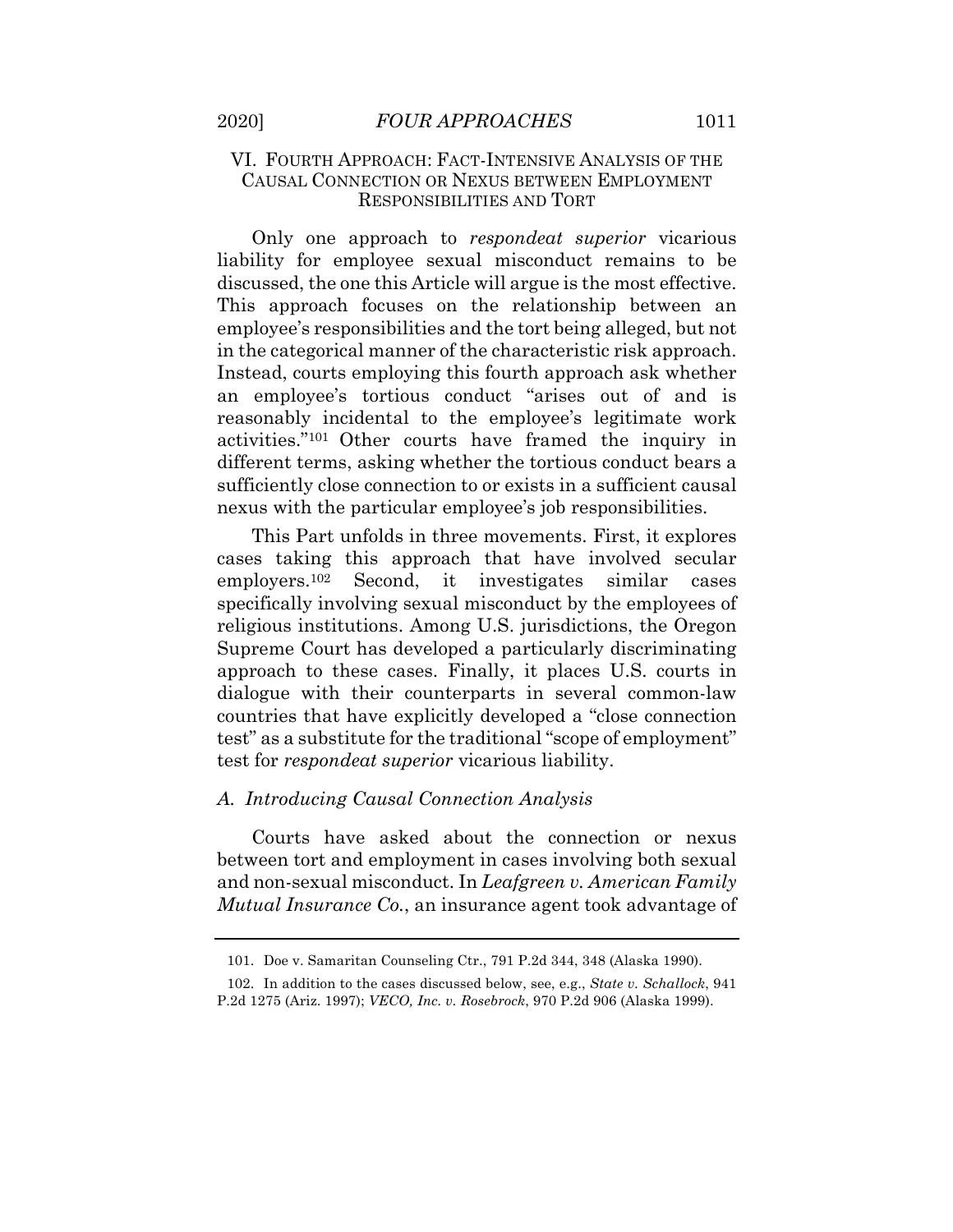his relationship with clients who were also personal friends; he arranged for their home to be burglarized on a date when he knew they would be out of town.103 After the agent was arrested and pled guilty, the clients sued the insurance company that employed him. The Supreme Court of South Dakota explained that principals, including employers, may be held vicariously liable "for tortious harm caused by an agent where a nexus sufficient to make the harm foreseeable exists between the agent's employment and the activity which actually caused the injury."104 The court cited numerous cases standing for the proposition that an employer is liable where it "put the agent in a position to commit" a tort, where "the agent's position facilitate[d] the consummation of" the tort, or where the tort was "well within the insignia of office with which [the agent] had been clothed."105 These inquiries are highly dependent on the particulars of a tort and a set of employment duties; certainly, they are matters about which reasonable judges and finders of fact will disagree. Indeed, in *Leafgreen* the majority concluded that there was not a sufficient nexus between employment and tort to hold the insurance company liable. The burglary occurred five weeks after the agent took advantage of his professional role to visit his clients and gather information about their valuables; the agent learned about his clients' absence from their home because of his friendship rather than his business relationship with them; and the stolen property was in any case covered under policies issued by the employer. But the minority dissented vigorously, insisting that the insurance company "cannot wash its hands. It clothed [the agent] with an aura of honesty and respectability."106

South Dakota courts have applied *Leafgreen* to find that

<sup>103. 393</sup> N.W.2d 275, 276–77 (S.D. 1986).

<sup>104</sup>*. Id.* at 280.

<sup>105</sup>*. Id.* at 278–79.

<sup>106</sup>*. Id.* at 282 (Henderson, J., dissenting).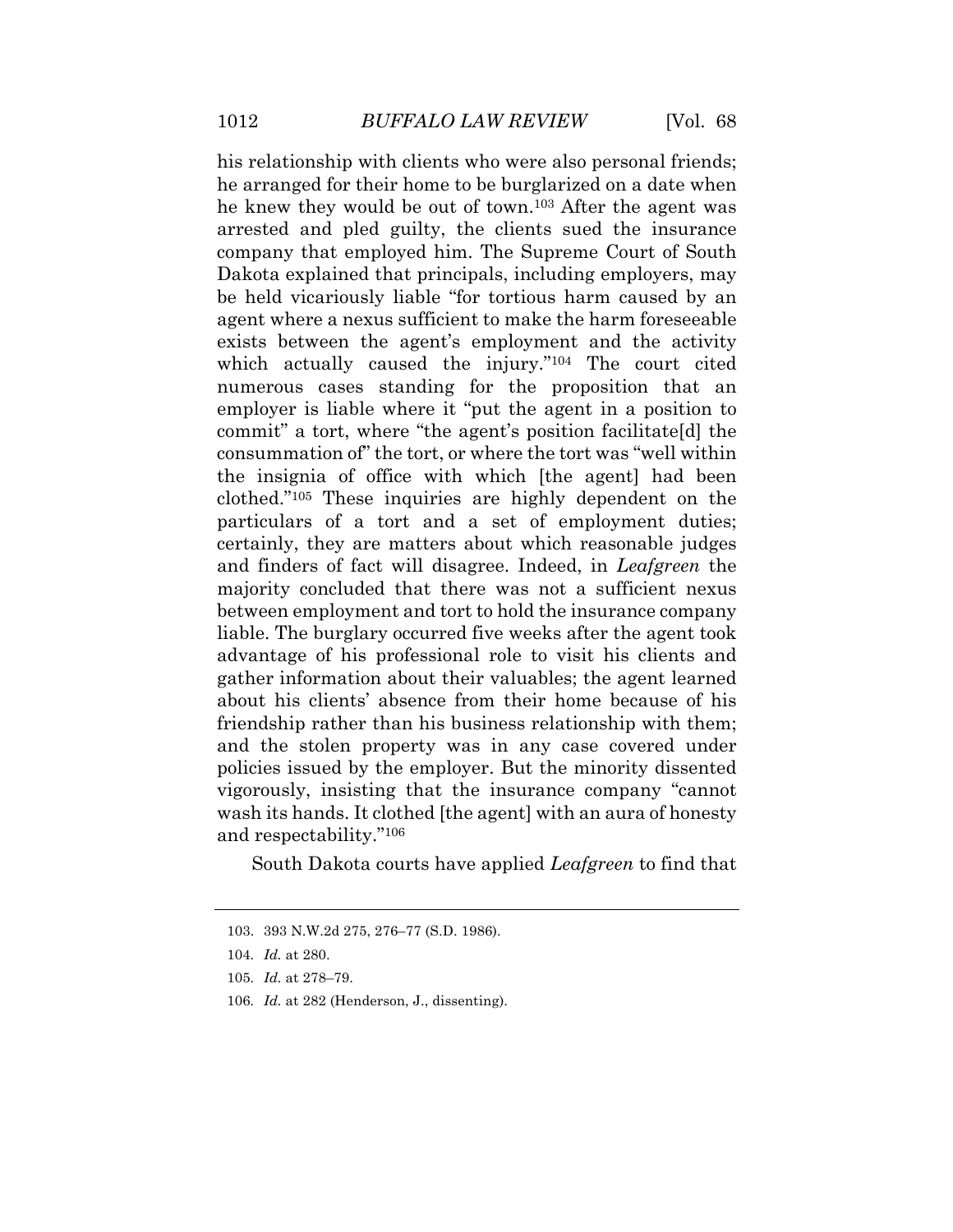there was a sufficient causal nexus between employment and tort in cases involving a ranch hand who shot a hunter,<sup>107</sup> a bank employee who issued fraudulent promissory notes,<sup>108</sup> an employee of a heating and air conditioning company who assaulted a competitor's employee,<sup>109</sup> and a manager of an apartment complex who sexually harassed a subordinate.110 Yet the same courts have reached the opposite conclusion in

 cases where the connections between employment duties and torts were less evident. In *Plamp v. Mitchell School District No. 17-2*, for instance, the court found that there was no evidence that a teacher who beat one of his students was acting in connection with his duties.111

 Courts in other jurisdictions have proceeded similarly. In  *Doe v. Samaritan Counseling Center*, a 1990 case from Alaska, the plaintiff filed suit after a counselor whom she had been seeing for emotional and spiritual support touched her sexually during counseling sessions.<sup>112</sup> On the plaintiff's *respondeat superior* claim, the trial court granted summary judgment for the center, but the state supreme court reversed. The majority looked to a Ninth Circuit case, Simmons v. United States,<sup>113</sup> where the court had imposed *respondeat superior* liability in connection with another therapist who took advantage of his client sexually.114 The

 N.W.2d 96, 104–05 (S.D. 2012). 111. 565 F.3d 450, 462–63 (8th Cir. 2009); *see also* Hass v. Wentzlaff, 816

112. Doe v. Samaritan Counseling Ctr., 791 P.2d 344, 345 (Alaska 1990).

113. Simmons v. United States, 805 F.2d 1363 (9th Cir. 1986).

 "[c]onduct constituting an intentional violation of professional ethical standards 114. Moore, J., in dissent, took aim directly at *Simmons*, writing that

<sup>107.</sup> Deuchar v. Foland Ranch, Inc., 410 N.W.2d 177, 177–81 (S.D. 1987).

<sup>108.</sup> Olson v. Tri-Cty. State Bank, 456 N.W.2d 132, 132–35 (S.D. 1990).

<sup>109.</sup> Kirlin v. Halverson, 758 N.W.2d 436, 441–44 (S.D. 2008).

 (D.S.D. Oct. 31, 2006). Numerous jurisdictions beyond South Dakota have adopted this approach, including Iowa, *e.g.*, Godar v. Edwards, 588 N.W.2d 701, 705 (Iowa 1999); Riggan v. Glass, No. 06-0396, 2007 WL 911888, at \*3 (Iowa Ct. App. Mar. 28, 2007), and Delaware, *e.g.*, Smith v. Liberty Mut. Ins. Co., 201 A.3d 555, 563–64 (Del. Super. Ct. 2019). 110. Stanley v. Hall, No. CIV.05-5104-KES, 2006 WL 3138824, at \*1, \*14–15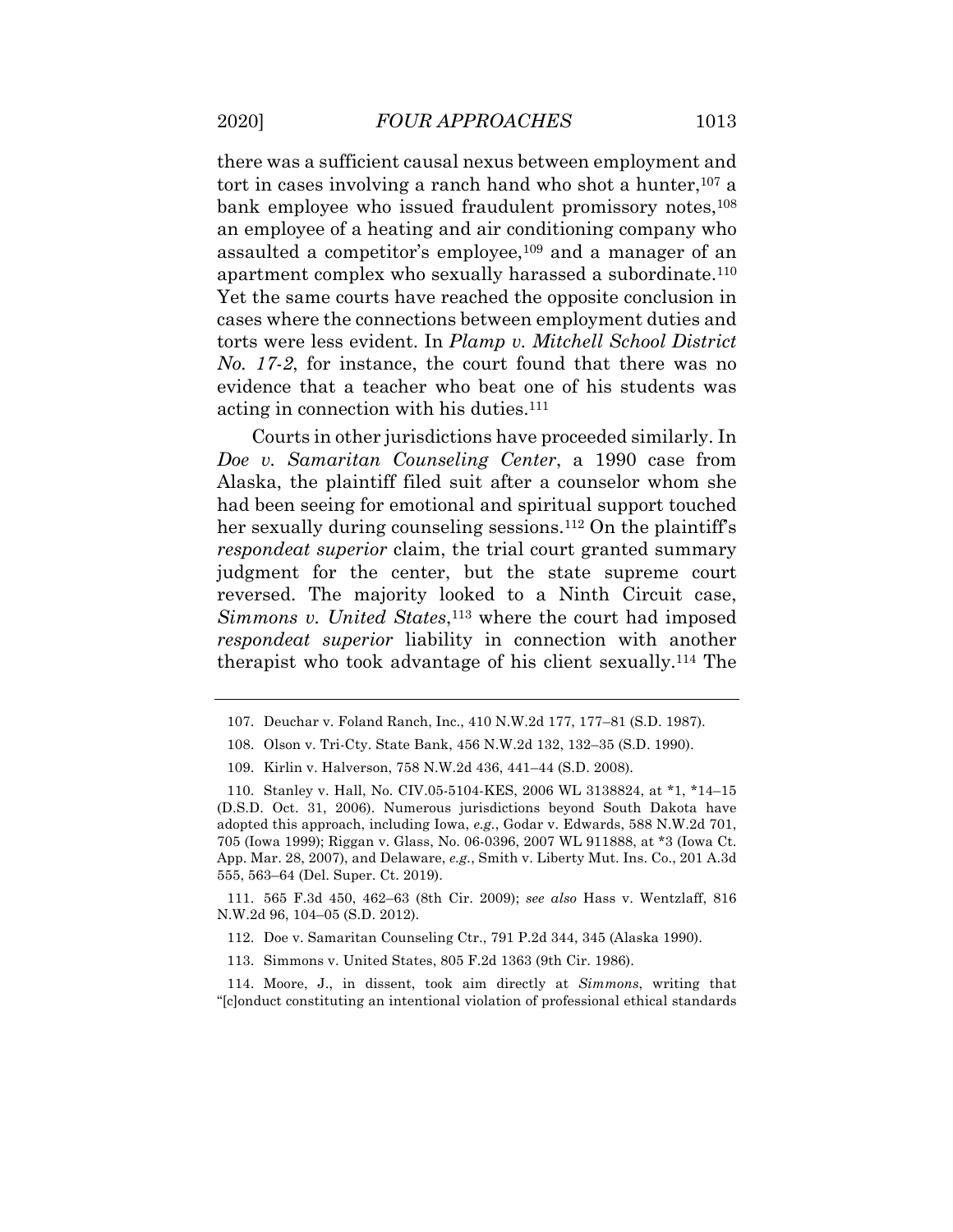court found that the sexual contact had taken place in the setting of the tortfeasor's professional counseling activities. From *Simmons*, the Alaska court drew the lesson that "where tortious conduct arises out of and is reasonably incidental to the employee's legitimate work activities," then the conduct is motivated to serve the employer.115

#### *B. Causal Connection Analysis in Clergy Sexual Misconduct Cases*

 This approach to employees' intentional torts has proven effective with regard to clergy sexual misconduct as well. It appears first to have been used in reference to Catholic clergy  abuse in *Martinelli v. Bridgeport Roman Catholic Diocesan Corp.*, a Connecticut case from 1997.116 The plaintiff, Frank Martinelli, was between 13 and 15 years old when Father Laurence Brett was assigned to his parish. Brett cultivated the trust of a small group of boys who were interested in the Catholic liturgy, forming them into an informal club he dubbed "Brett's Mavericks."117 Martinelli alleged that Brett sexually assaulted him on at least three occasions, and he sued Brett and the local diocese after retrieving suppressed memories of the incidents.118 In Connecticut, the scope of employment test for *respondeat superior* vicarious liability turns on whether "the employee was furthering the employer's business."119 Martinelli argued, and the court found, that "at least certain aspects of the relationship between plaintiff and Father Brett advanced the Diocese's interests," specifically, the dissemination of knowledge about

- 115*. Id.* at 348 (majority opinion).
- 116. 989 F. Supp. 110 (D. Conn. 1997).
- 117*. Id.* at 112–13.
- 118*. Id.* at 112.

<span id="page-40-0"></span>

 for personal benefit cannot be considered reasonably incidental to the profession." *Samaritan Counseling Ctr.*, 791 P.2d at 352 (Moore, J., dissenting).

 Supp. 66, 70 (D. Conn. 1995)). 119*. Id.* at 117–18 (quoting Nutt v. Norwich Roman Catholic Diocese, 921 F.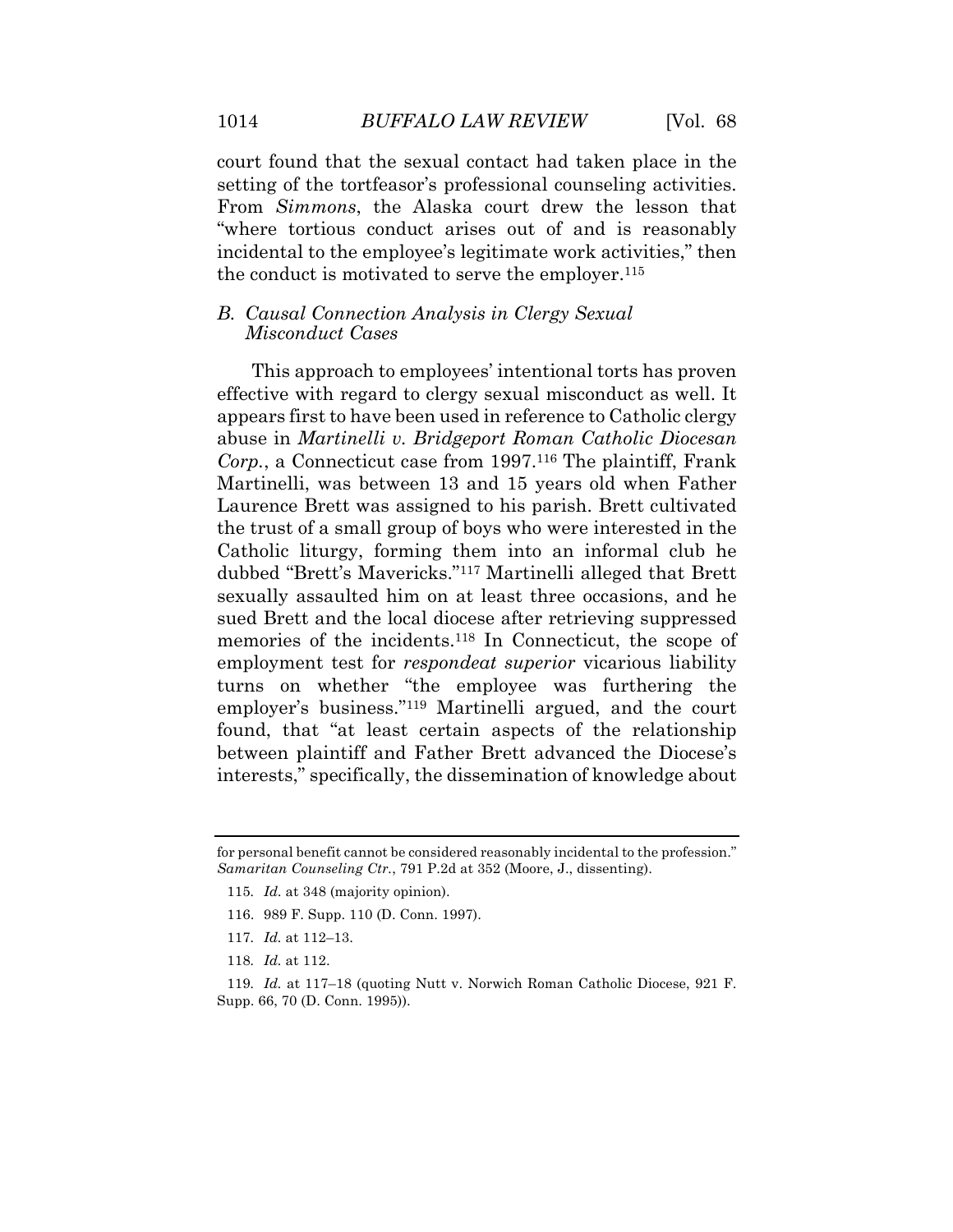Catholic liturgy.120 Decisive in the court's reasoning were facts which linked two acts of abuse with Brett's administration of the sacraments. On one occasion, Brett allegedly performed oral sex on Martinelli after hearing his confession; on another, he allegedly induced Martinelli to perform oral sex on him by telling him that it was a way of receiving communion.121 "Such circumstances," the court wrote, "in which sexual abuse was directly connected with the administration of sacraments in the context of a broader effort by the abuser to educate and interest the victim in liturgical reform," are sufficient for Martinelli's *respondeat*  superior claim to survive summary judgment.<sup>122</sup> "[P]laintiff has raised a genuine dispute as to whether or not Father Brett's sexual activities represented a total departure from the Diocese's business."123

 Similarly, in another Connecticut case, *Doe v. Norwich Roman Catholic Diocesan Corp.*, the plaintiff alleged that her parish priest had abused her in counseling sessions whose purpose the court characterized as "bring[ing] plaintiff closer to the Church and her religious faith, thereby increasing financial donations to the Church and volunteer time spent by plaintiff and her family in furtherance of the Church's business."124 As in *Martinelli* and *Mullen*, the court in *Doe*  found that the plaintiff's assertions about the purpose of the

122*. Martinelli*, 989 F. Supp. at 118.

 *superior* cause of action from the bench, for reasons not in the record. *See* Nelligan v. Norwich R.C. Diocese, No. CV020099218S, 2004 WL 574330, at \*1 (Conn. Super. Ct. Mar. 5, 2004). 123*. Id.* Subsequently, the trial court dismissed Martinelli's *respondeat* 

 granted summary judgment for the diocese on the plaintiff's *respondeat superior*  claim but allowed her to file an amended complaint alleging additional facts that connected the sexual assaults with Sullivan's work on behalf of the church. Doe v. Norwich Roman Catholic Diocesan Corp., 268 F. Supp. 2d 139, 143 (D. Conn. 124. 309 F. Supp. 2d 247, 252 (D. Conn. 2004). The court had previously 2003).

<sup>120</sup>*. Martinelli*, 989 F. Supp. at 118.

 414 (2d Cir. 1999); *see also Martinelli*, 989 F. Supp. at 118 (where the trial court 121. Martinelli v. Bridgeport Roman Catholic Diocesan Corp., 196 F.3d 409, states these facts euphemistically).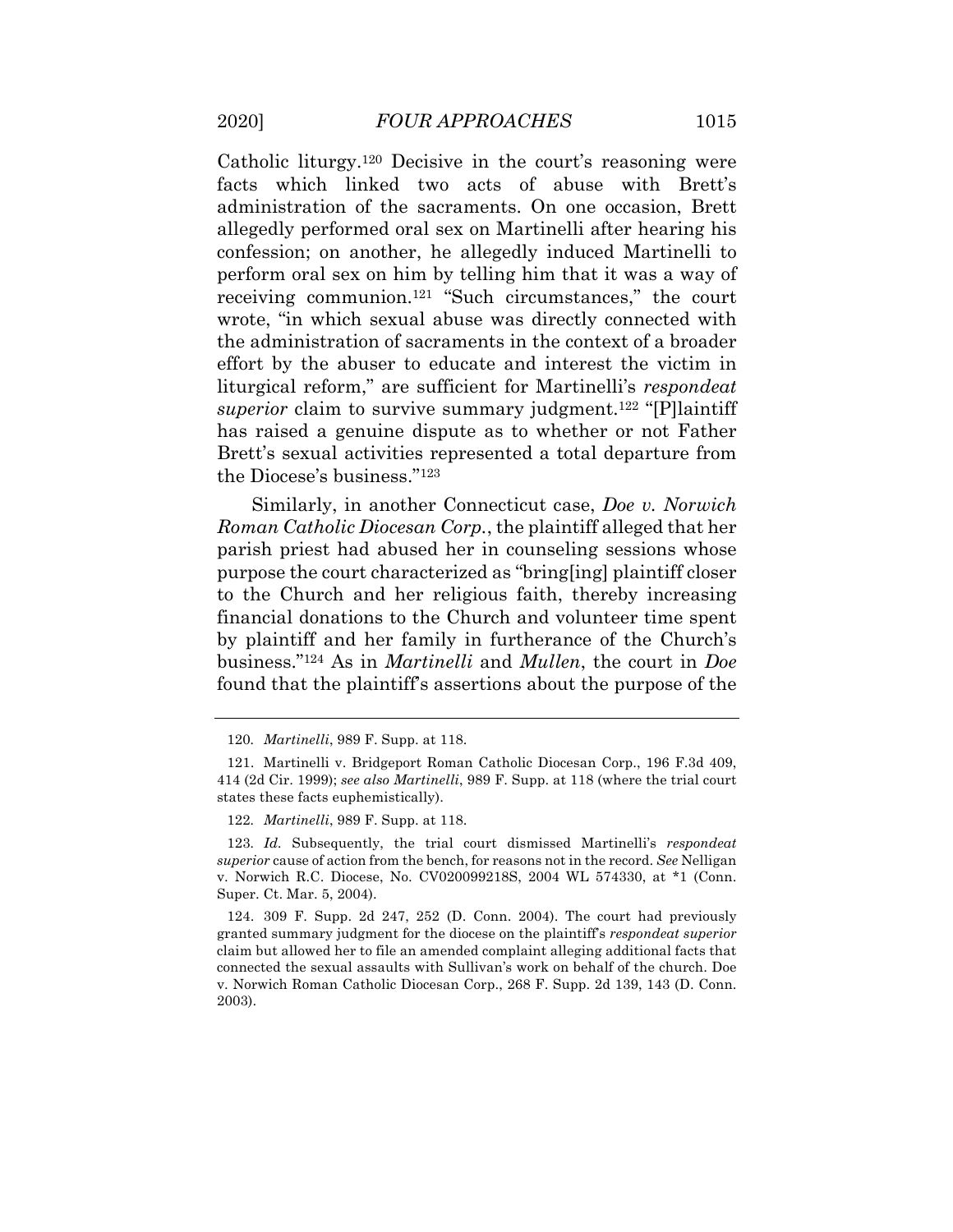counseling sessions were sufficient to connect her abuser's actions with his employment duties. It denied the diocese's motion to dismiss.125

 In Pennsylvania as well, a court imposed *respondeat superior* vicarious liability on a religious employer. In  *Nardella v. Dattilo (No. 2)*, a priest pursued a sexual relationship with an adult woman whom he had counseled during the final illness and death of her mother.126 Their relationship developed in the context of pastoral counseling sessions that took place on church property. Analyzing the *Second Restatement* elements for the scope of employment, the court reasoned that the priest's conduct was of the type he was hired to perform, that it occurred for the most part within the time and space limits of his employment, and that he acted in part "to serve his employer by facilitating plaintiff's return to the Catholic church."127 The court therefore denied the religious employer's motion to dismiss. Subsequent Pennsylvania courts, as well as federal courts applying Pennsylvania law, have declined to follow *Nardella*, although it has never specifically been overruled.128

 Of U.S. jurisdictions, the one with the most distinctive Oregon.129 Beginning with a 1988 case, *Chesterman v. Barmon*, the Supreme Court of Oregon has expanded the scope of *respondeat superior* vicarious liability to include intentional torts that, while not committed within the scope of employment in the usual sense, constitute the and plaintiff-friendly *respondeat superior* jurisprudence is

<sup>125</sup>*. Doe*, 309 F. Supp. 2d at 252.

<sup>126. 36</sup> Pa. D. & C.4th 364, 366 (Ct. C.P. 1997).

<sup>127</sup>*. Id.* at 377–78.

 2013) (declining to impose *respondeat superior* vicarious liability on university over well-publicized sexual misconduct by member of football coaching staff). 128*. See, e.g.*, Doe 6 v. Pa. State Univ., 982 F. Supp. 2d 437, 443 n.8 (E.D. Pa.

 *and Clergy Sexual Misconduct: The Implications of* Fearing v. Bucher, 62 WASH. & LEE L. REV. 687 (2005); Clark et al., *supra* note 48; LYTTON, *supra* note 20, at 129*. See generally* Michael J. Sartor, *Respondeat Superior, Intentional Torts,*  56–58.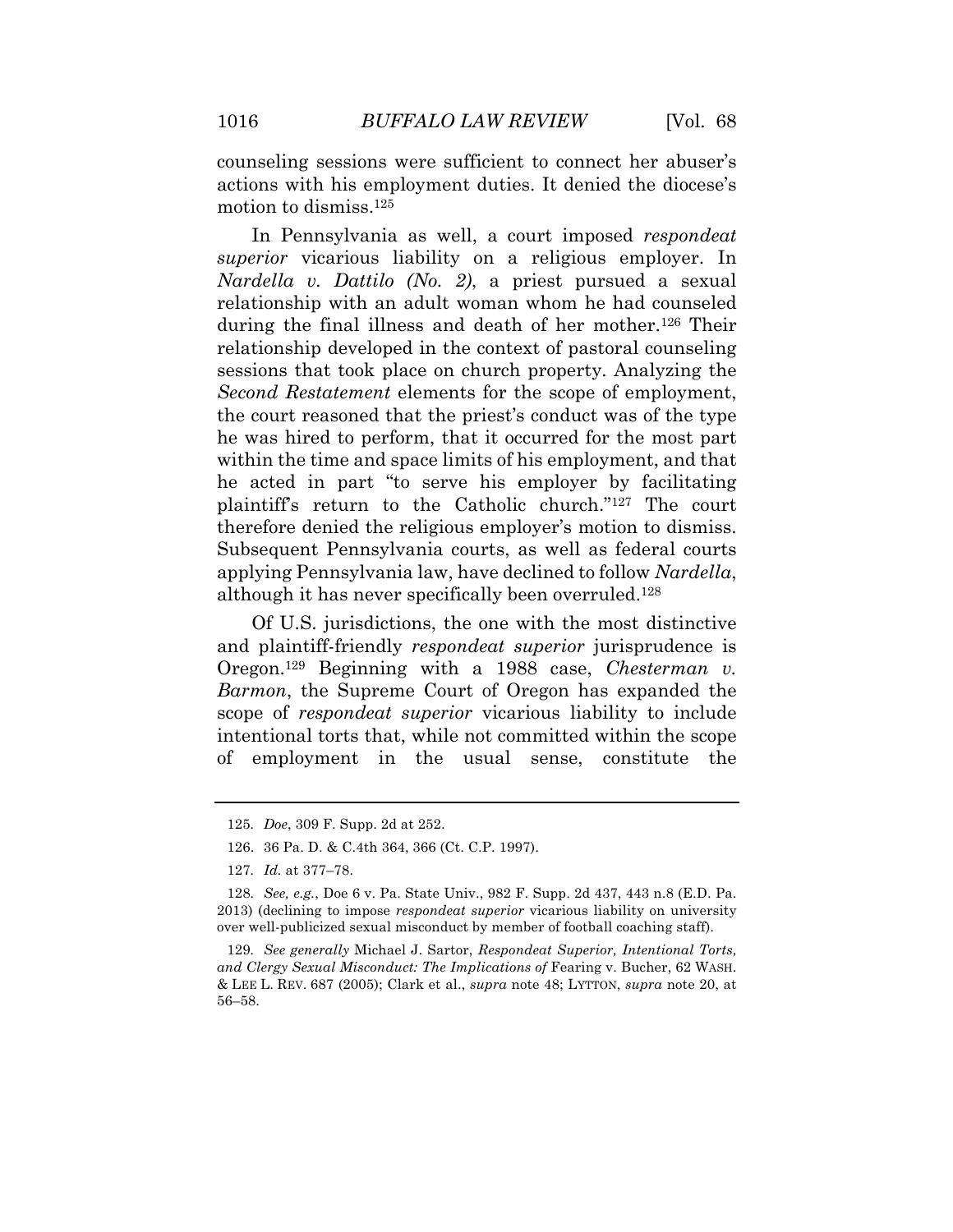consequences of actions that *were* performed within the scope corporation's employee took a hallucinatory drug to improve his performance at work; later, still feeling its effects, he broke into the plaintiff's home and sexually assaulted her.<sup>131</sup> While the trial court granted summary judgment for the employer, the Supreme Court of Oregon reversed, holding that where there is a "time-lag" between an employee's action and a subsequent harm, *respondeat superior* analysis should focus on "the *act* on which vicarious liability is based and not on when the act results in *injury*."132 In other words, when acts undertaken within the scope of employment later produce harm, the employer is just as liable as if the act and of employment.130 In *Chesterman*, the defendant injury were simultaneous.133

 The court first applied its *Chesterman* analysis to clergy sexual abuse in *Fearing v. Bucher*, which it decided in 1999.134 Fearing sued his alleged abuser, the local archdiocese, and the abuser's religious order, asserting that he had been the victim of a prolonged period of grooming that culminated in sexual assaults. As the court put it, Fearing contended that Bucher had "gained the trust and confidence of plaintiff's family as a spiritual guide and priest and as a youth pastor and mentor"; in so doing, Bucher had "also won the friendship and admiration of plaintiff himself."135 On Fearing's theory, which both the trial and appellate courts rejected, the steps that Bucher had taken to develop a pastoral relationship and bond of trust fell squarely within the scope of his employment as a priest and youth pastor; they were actions such a minister would be expected to undertake. The state high court held that a reasonable jury

131*. Id.* 

135*. Id.* at 1165.

<sup>130. 753</sup> P.2d 404, 406 (Or. 1988).

<sup>132</sup>*. Id.* at 407.

<sup>133</sup>*. See id.* 

<sup>134. 977</sup> P.2d 1163 (Or. 1999).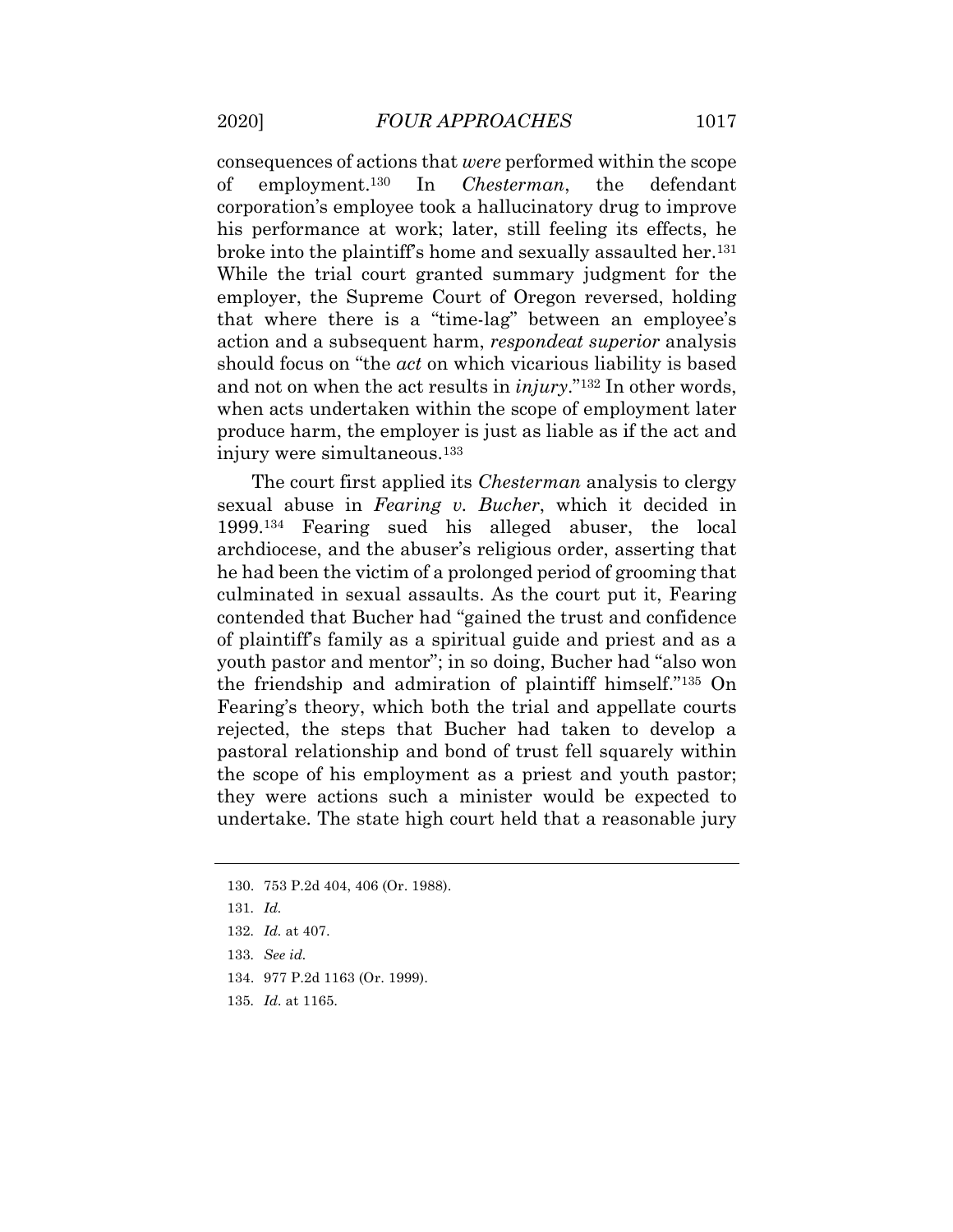could find that Bucher's actions, at least at first, were "motivated by a desire to fulfill his priestly duties" and that the sexual assaults "were the culmination of a progressive series of actions that began with and continued to involve Bucher's performance of the ordinary and authorized duties of a priest."136 Citing *Chesterman*, the court held that for the purposes of *respondeat superior* analysis, "the focus properly is directed at whether the complaint contains sufficient allegations of Bucher's conduct that was within the scope of employment that arguably resulted in the acts that caused plaintiff's injury."137 But the court was careful not to broaden the scope of liability to include all acts that arise out of employment responsibilities. It is not enough for the circumstances of employment merely to provide an employee the "opportunity" to commit an intentional tort. Rather, there must be a closer connection between employment and tort: the acts within the scope of employment must be "a necessary precursor" to the tort, and the tort must be "a of these, the court stressed, are detailed inquiries properly left to finders of fact. direct outgrowth" of the employment-related conduct.138 All

 Like the courts in *Mullen*, *Martinelli*, *Doe*, and *Nardella*, the court in *Fearing* found that there was a sufficiently close between responsibilities and alleged sexual misconduct to impose liability on a religious employer. But Oregon's rule provides  greater scope for *respondeat superior* than either Connecticut's or Pennsylvania's: it opens the door to liability even when employment-related activities and sexual torts are remote in time. The Oregon high court took a similar position in a companion case, *Lourim v. Swensen*, which involved a Boy Scout leader who, like Bucher, had taken advantage of his position to cultivate the trust of a young connection between an abusive clergymember's

<sup>136</sup>*. Id.* at 1167.

<sup>137</sup>*. Id.* 

<sup>138</sup>*. Id.* at 1168.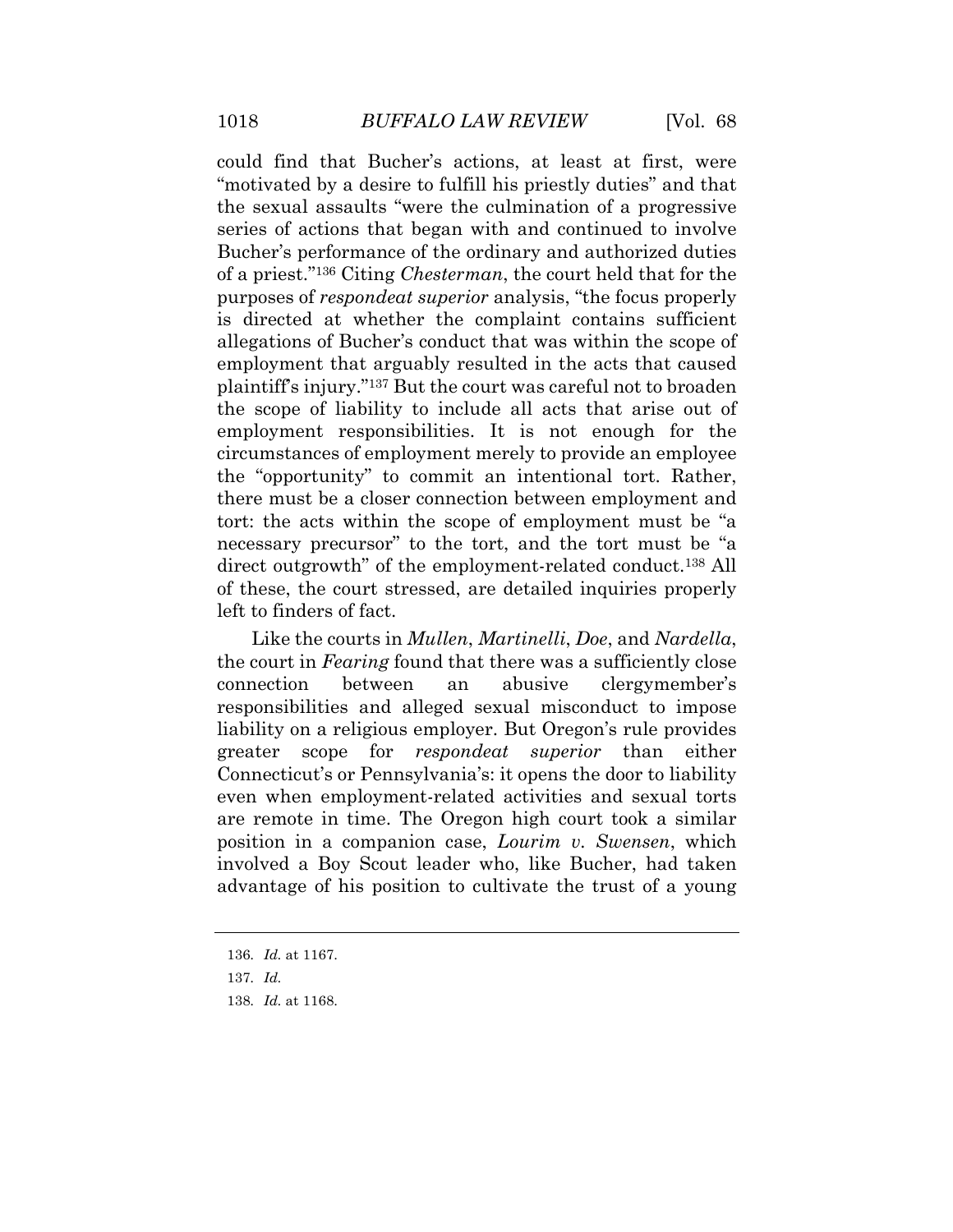person whom he went on to abuse.<sup>139</sup>

 *Fearing* and its progeny unfolded against the backdrop of major scandals that led to the bankruptcy of the Archdiocese of Portland in 2004. The archdiocese became the first of at least twenty-three Catholic dioceses and religious orders to seek bankruptcy protection.140 Its bankruptcy petition listed at least sixty outstanding lawsuits alleging abuse by employees, and the resolution of these cases provided Oregon state courts and federal courts applying Oregon law with numerous opportunities to test the boundaries of the state's vicarious liability doctrine.<sup>141</sup>

 In some cases, Oregon courts found that there was an insufficient causal connection between a perpetrator's duties and a plaintiff's injuries for religious employers to be held liable. One plaintiff alleged that when he was seven or eight years old and scraped his knees in a fall, a priest in clerical garb walked by, offered to help, and took him to the basement

 *Management Corp.*, 988 P.2d 933 (Or. Ct. App. 1999), where a parking garage attendant stabbed a patron whom he had previously been instructed not to allow to park in the garage. The court concluded that although the stabbing itself was not within the scope of the attendant's employment, nevertheless, as in *Fearing*  and *Lourim*, the jury could have found that his conduct was "merely the culmination of a progressive series of actions that involved [the attendant's] ordinary and authorized duties." *Id.* at 936 (quoting *Lourim*, 977 P.2d at 1160). A number of courts, however, have criticized the *Fearing* line of decisions. *See, e.g.*, Bernie v. Catholic Diocese of Sioux Falls, 821 N.W.2d 232, 238–39 (S.D. 139. 977 P.2d 1157, 1160 (Or. 1999). See also *Bray v. American Property*  2012).

 see *Bankruptcy Protection in the Abuse Crisis*, BISHOP ACCOUNTABILITY, <http://www.bishop-accountability.org/bankruptcy.htm>(last visited October 27, 140. For a regularly updated list of diocesan and religious order bankruptcies, 2019).

 WASH. POST, July 7, 2004, at A01. Outside the scope of this article is the question of whether punitive damages can or should be imposed in the context of *respondeat superior* vicarious liability. The court in *Wood v. Archdiocese of Portland in Oregon*, No. 3:11-CV-1126-PK, 2012 WL 950188, at \*7 (D. Or. Mar. 20, 2012), declined to do so, finding no "coherent policy rationale" for extending the reach of *Chesterman* and *Fearing* to punitive damages. *See generally The Assessment of Punitive Damages Against an Entrepreneur for the Malicious Torts of His Employees*, 70 YALE L.J. 1296 (1961). 141. Alan Cooperman, *Archdiocese of Portland, Ore., Declares Bankruptcy*,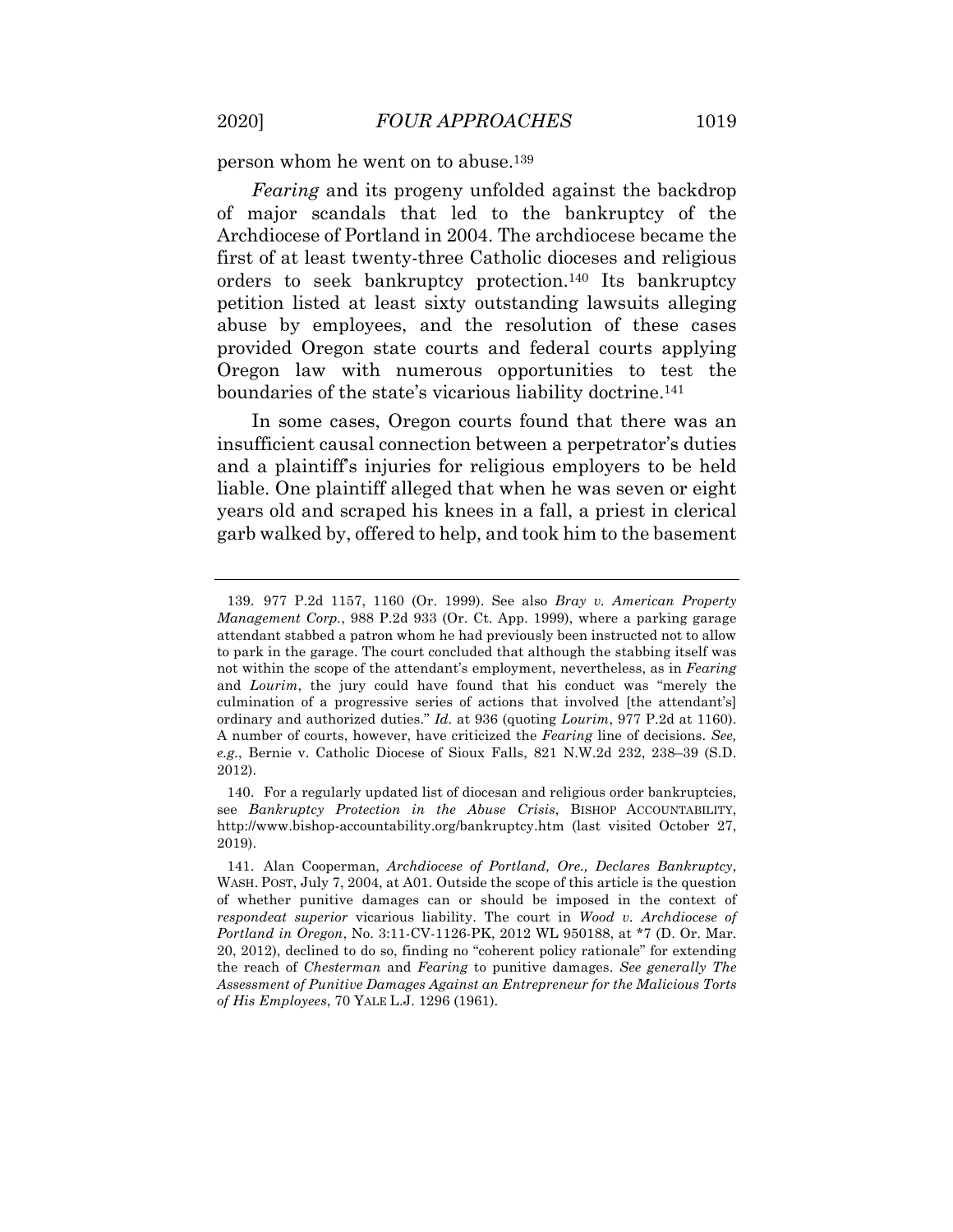of a nearby church. On the pretext of examining the plaintiff's knees, the priest had him take his pants down and then fondled and penetrated him.142 The court held that even though the priest was dressed as a clergyman and the assault occurred in a church basement, the priest's conduct lacked a sufficient connection with his official duties. The court stressed that the priest had no previous relationship with the plaintiff or his family, the plaintiff had not been active in the priest's parish, and the plaintiff did not remember meeting the priest until the alleged assault.<sup>143</sup> Even though the Catholic Church generally expects priests clergy, there was no evidence that caring for injured children was among this priest's "*particular* employment duties in the parish."144 Therefore, the diocese was not vicariously to be compassionate and parishioners to be obedient to liable.145

 *Fearing*'s distinction between situations where employment merely provides the "opportunity" for misconduct and where the misconduct is a "direct outgrowth" of employment-related activities has sometimes proven difficult to apply. In another case arising from the Portland bankruptcy, a court granted summary judgment against a

- 143*. Schmidt*, 180 P.3d at 177–78.
- 144*. Id.* at 178 (emphasis added).

 App. 2008). Schmidt's suit also included allegations against a second priest, who he claimed masturbated in his presence when he was a high school student. *Id.*  at 161. The trial court found that this second claim was time-barred, *id.* at 163– 64, and the appellate court agreed, declining to reach the issue of vicarious liability, *id.* at 173–74. The state supreme court reversed on the statute of limitations and remanded the case for further fact-finding regarding vicarious liability. Schmidt v. Mt. Angel Abbey, 223 P.3d 399, 409–10 (Or. 2009). The appellate court concluded that Schmidt's allegations were sufficient to satisfy the *Fearing* standard for vicarious liability. Schmidt v. Archdiocese of Portland in Oregon, 234 P.3d 990, 993 (Or. Ct. App. 2010). 142. Schmidt v. Archdiocese of Portland in Oregon, 180 P.3d 160, 162 (Or. Ct.

 Schmidt later filed against his original attorney in which he alleged that, had the attorney engaged in sufficient fact-finding about the incident that occurred when Schmidt was a young boy, Schmidt would have prevailed under *Fearing*. Schmidt v. Slader, 327 P.3d 1182, 1183 (Or. Ct. App. 2014). 145. This line of analysis appears in a different guise in a malpractice claim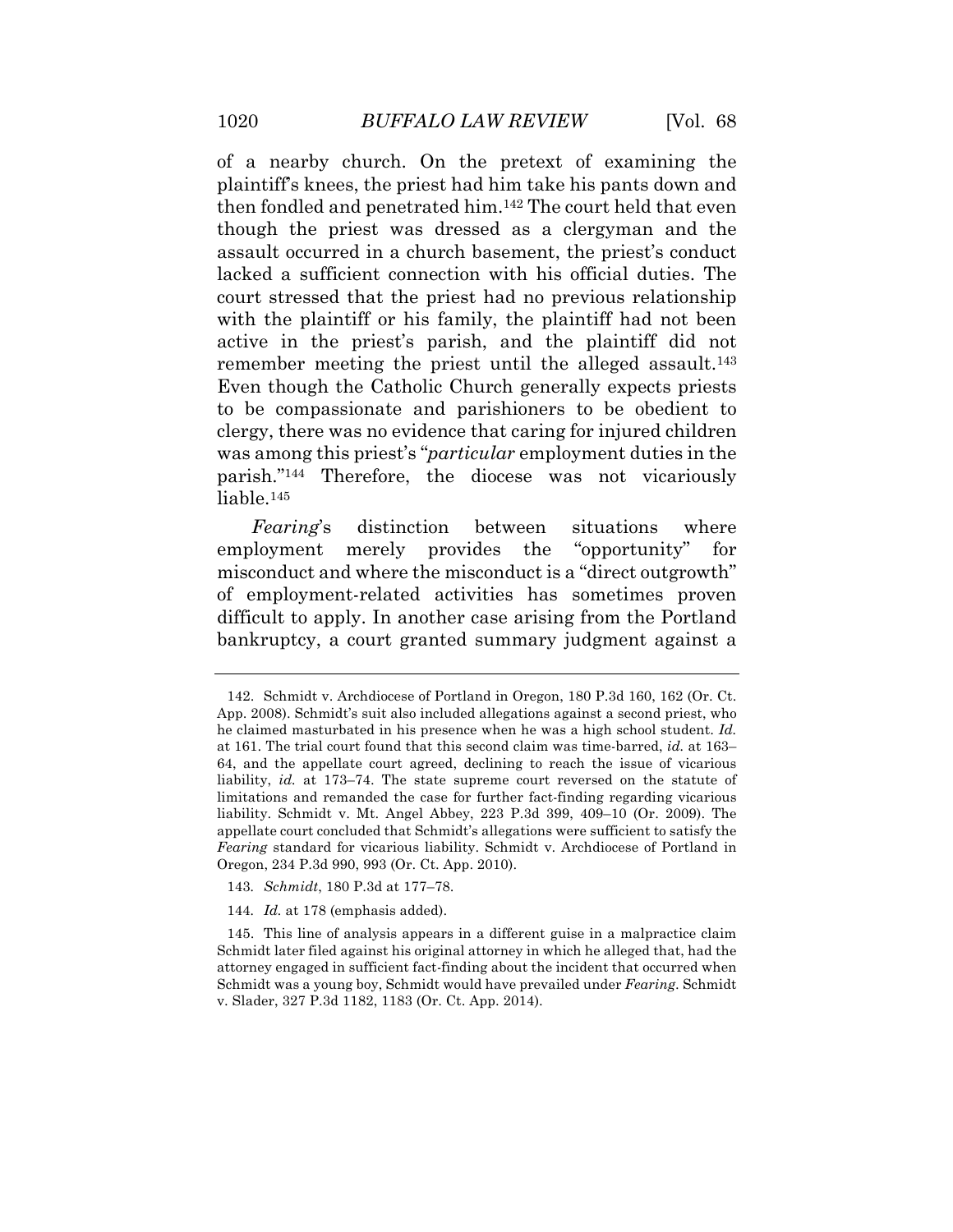plaintiff who alleged that a priest serving as a school principal took him out of his first-grade class, ostensibly for disciplinary purposes, and raped him.146 The court found that the priest's misconduct fell on the "opportunity" side of the distinction: "The act of enforcing discipline within an educational institution is not, in itself, a precursor to abuse, nor is sexual abuse a direct outgrowth of, or engendered by, the enforcement of discipline."147 The court stressed that the abuse was not the culmination of actions legitimately within the scope of the priest's employment, as had been the case in *Fearing*.148

 *Fearing*'s analysis epitomizes the fine-grained nature of the causal connection approach to *respondeat superior*  vicarious liability. Decisions after *Fearing* have often turned on slight factual distinctions within and among cases. In  *Jane Doe 130 v. Archdiocese of Portland in Oregon*, for instance, the plaintiff's alleged abuser was her uncle. She testified that he began abusing her while he was a seminarian, and she alleged that he continued doing so for seven years after his ordination, even though he was never assigned to any of the parishes where she and her parents were members.149 The court found that her uncle's behavior constituted the kind of "grooming" for which church employers had been held liable in *Fearing*, but it cautioned that because the abuse had begun before he became an archdiocesan employee, the church could not be found

 WL 656021, at \*2 (D. Or. Mar. 6, 2008). 146. Doe 130 v. Archdiocese of Portland in Oregon, No. CV. 07-1732-PK, 2008

<sup>147</sup>*. Id.* at \*8.

 No. CV 08-68-PK, 2008 WL 1849915, at \*12 (D. Or. Apr. 22, 2008), where the court granted the archdiocese's motion to dismiss a *respondeat superior* claim against a priest who had hired the plaintiff to mow the parish lawn before assaulting him sexually. As in *Doe 130*, the court in *Sapp* found that the priest's status served "[a]t most . . . to create an opportunity for a sexual predator to prey upon his victim." *Id.*  148*. Id.* See also *Sapp v. Roman Catholic Archbishop of Portland in Oregon*,

 (D. Or. 2010). 149. Doe 130 v. Archdiocese of Portland in Oregon, 717 F. Supp. 2d 1120, 1126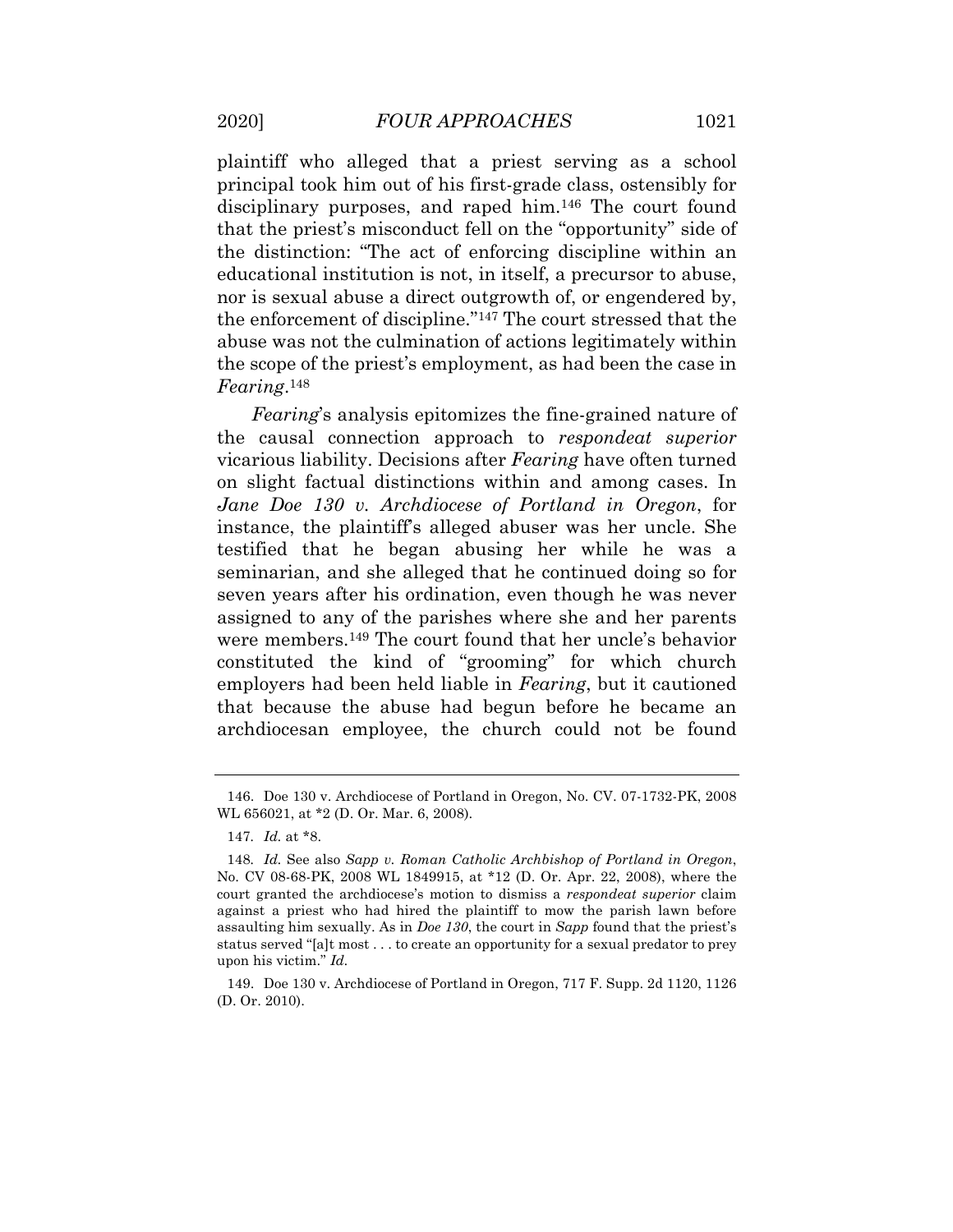vicariously liable for his actions prior to ordination.150 Although the court allowed the plaintiff's complaint to survive a motion to dismiss, it warned that she had pled few facts that established that "*any* of the abuse she suffered was a consequence of actions [the priest] took in furtherance of his employment duties."<sup>151</sup>

#### *C. Foreign Courts and the Causal Connection Approach*

 These cases from Oregon reveal some of the advantages and drawbacks of an approach to *respondeat superior*  vicarious liability that focuses on the nature of the relationship between employment and tort. But the U.S. is not the only common-law country where courts have undertaken analysis of this sort. Courts in Commonwealth countries have grappled openly with the public policy reasons for imposing *respondeat superior* vicarious liability, and in doing so, they have come to articulate with increasing clarity what some jurists have dubbed the "close connection test."

 In Canada, then-Justice McLachlin of the country's supreme court urged that courts "should openly confront the question of whether liability should lie against the employer, rather than obscuring the decision beneath semantic discussions of 'scope of employment' and 'mode of conduct.'"152 Where there is a close enough connection between an employee's tort and conduct authorized by virtue of an employment relationship, she continued, "vicarious liability will serve the policy considerations of provision of an adequate and just remedy and deterrence."153 She was writing for a unanimous court in *Bazley v. Curry*, decided in

<span id="page-48-0"></span>

<sup>150</sup>*. Id.* at 1136.

<sup>151</sup>*. Id.* 

 related cases, see generally Kevin E. Davis, *Vicarious Liability, Judgment Proofing, and Non-Profits*, 50 U. TORONTO L.J. 407 (2000). 152. Bazley v. Curry, [1999] 2 S.C.R. 534, para. 41 (Can.). On *Bazley* and

<sup>153</sup>*. Bazley*, 2 S.C.R. at para. 41.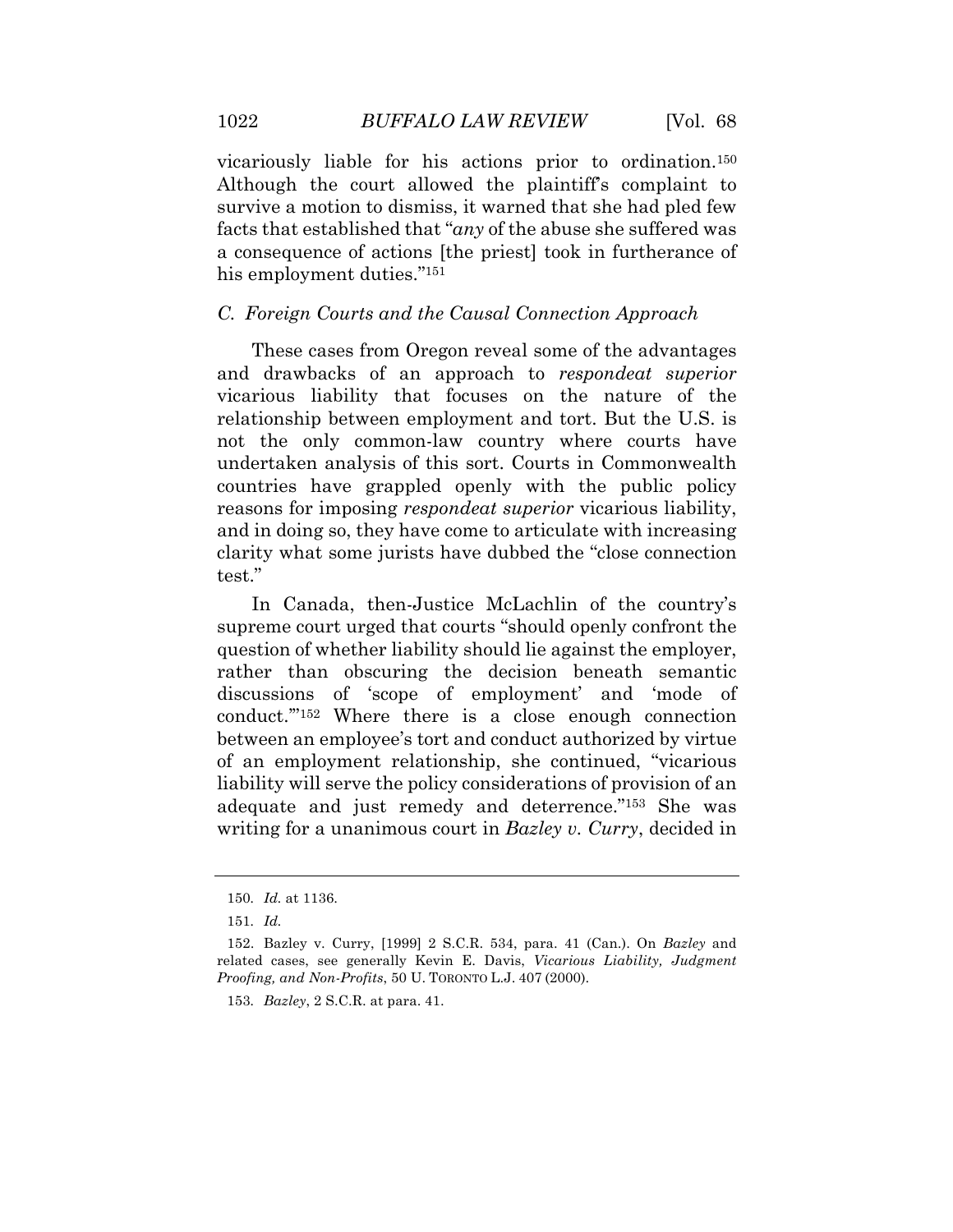1999, where a former resident of a group home for emotionally troubled children sued the foundation that operated the home for sexual abuse perpetrated by an employee. Although the foundation had no previous knowledge of the employee's conduct and in fact discharged him when another victim complained, the plaintiff asked the court to hold the foundation vicariously liable.154

 The trial court applied the traditional Commonwealth test for the scope of employment, finding that the abuse did not fall into the category of "acts authorized by the employer." But it had occurred while the employee was putting his victim to bed, something which the foundation had authorized. The trial court therefore found the abuse to be an example of "unauthorized acts that are so connected with acts that the employer has authorized that they may rightly be regarded as modes—although improper modes—of doing what has been authorized."155 Both the intermediate appellate court and the supreme court affirmed. Justice McLachlin wrote that, regarding employees' intentional torts, courts should eschew the language of misguided "modes" and simply ask:

 whether the wrongful act is *sufficiently related* to conduct authorized by the employer to justify the imposition of vicarious liability. Vicarious liability is generally appropriate where there is a significant connection between the *creation or enhancement of a risk* and the wrong that accrues therefrom, even if unrelated to the employer's desires. . . . Incidental connections to the employment enterprise, like time and place (without more), will not suffice.<sup>156</sup>

 She then enumerated five factors for determining whether there is a sufficient connection between the tort and the circumstances of employment: circumstances of employment: (a) the opportunity that the enterprise afforded the employee to

<sup>154</sup>*. Id.* at paras 1–5. For discussion, see GRAY, *supra* note 32, at 79–82.

 para. 4 (Can. B.C. S.C.)). 155*. Bazley*, 2 S.C.R. at para. 6 (quoting P.A.B. v. Curry, [1995] 9 B.C.L.R. 217,

<sup>156</sup>*. Id.* at para 41.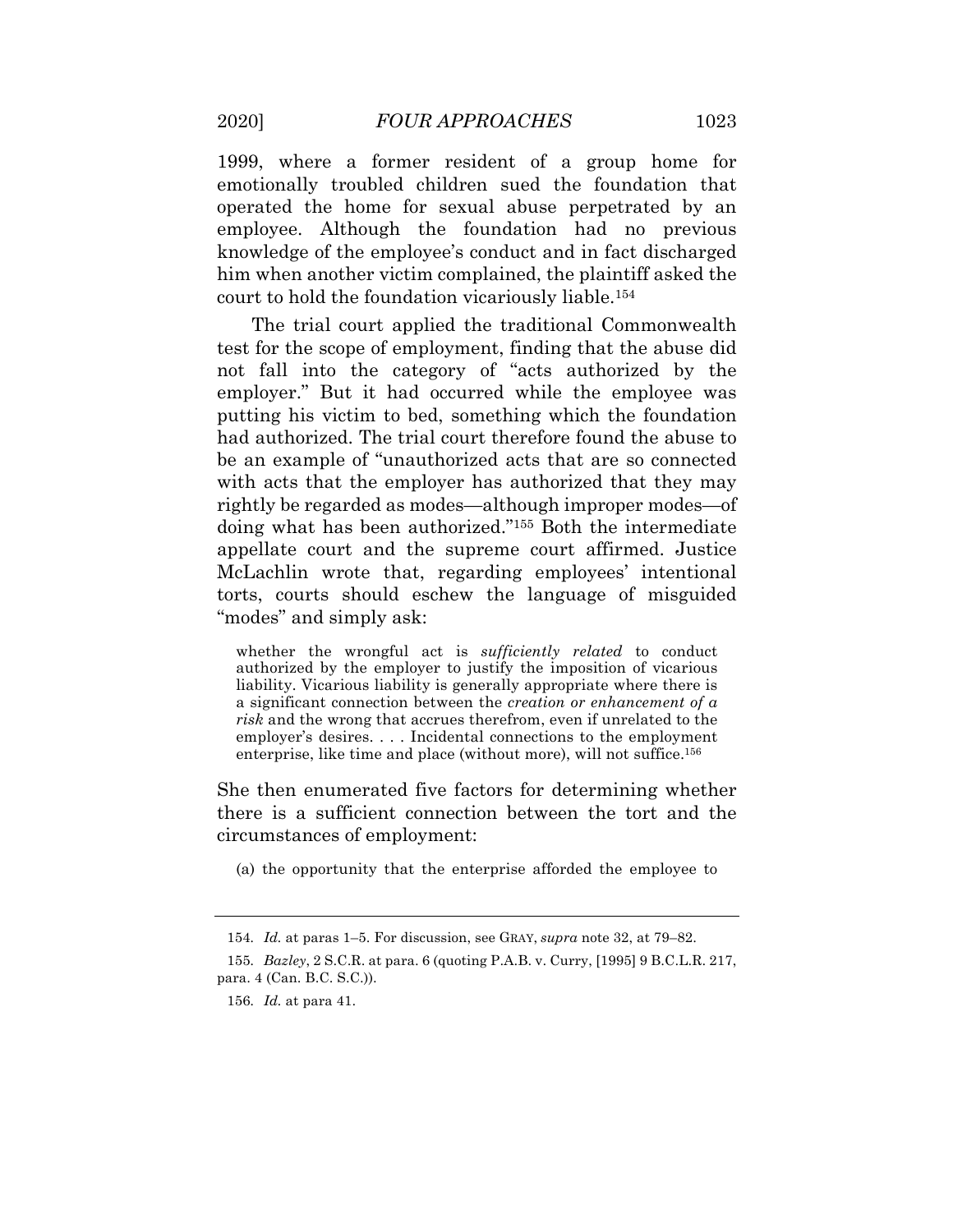abuse his or her power;

 (b) the extent to which the wrongful act may have furthered the employer's aims (and hence be more likely to have been committed by the employee);

 (c) the extent to which the wrongful act was related to friction, confrontation or intimacy inherent in the employer's enterprise;

 (d) the extent of power conferred on the employee in relation to the victim;

 (e) the vulnerability of potential victims to wrongful exercise of the employee's power.157

 Justice McLachlin concluded that the foundation had created an environment that "nurtured and brought to fruition" its employee's abuse. In addition, the abusive conduct was not a "mere accident of time and place, but the product of the special relationship of intimacy and respect the employer fostered, as well as the special opportunities for exploitation of that relationship it furnished. Indeed, it is difficult to imagine a job with a greater risk for child sexual abuse."158

 The U.K. House of Lords confronted similar issues in the  2001 case *Lister v. Hesley Hall Ltd.*, where the former residents of a school boarding house sued the school over acts of sexual abuse perpetrated by the house warden.159 Five Law Lords wrote opinions in *Lister*, overturning the previous

<sup>157</sup>*. Id.* 

 *Bazley*, the Supreme Court of Canada reached a contrary result in a related case.  In *Jacobi v. Griffiths*, the perpetrator of sexual assault was employed to supervise volunteers and organize events for a non-profit organization. A 4-3 majority applied Justice McLachlin's analysis but distinguished the facts of *Jacobi* from those of *Bazley*. The justices held that the circumstances of employment had not clothed the employee with authority under the guise of which he was enabled to commit abuse; instead, the abuse had occurred only when he abandoned his duties. There was therefore not a sufficiently "strong link" between employment and abuse to justify the imposition of vicarious liability. Jacobi v. Griffiths, [1999] 2 S.C.R. 570, para. 86 (Can.). 158*. Id.* at para. 58. On the same day that it handed down its decision in

 215 (appeal taken from Eng.), [https://publications.parliament.uk/pa/ld200001/](https://publications.parliament.uk/pa/ld200001) 159. Lister and Others v. Hesley Hall Ltd. [2001] UKHL 22, [2002] 1 AC (HL) ldjudgmt/jd010503/lister-1.htm.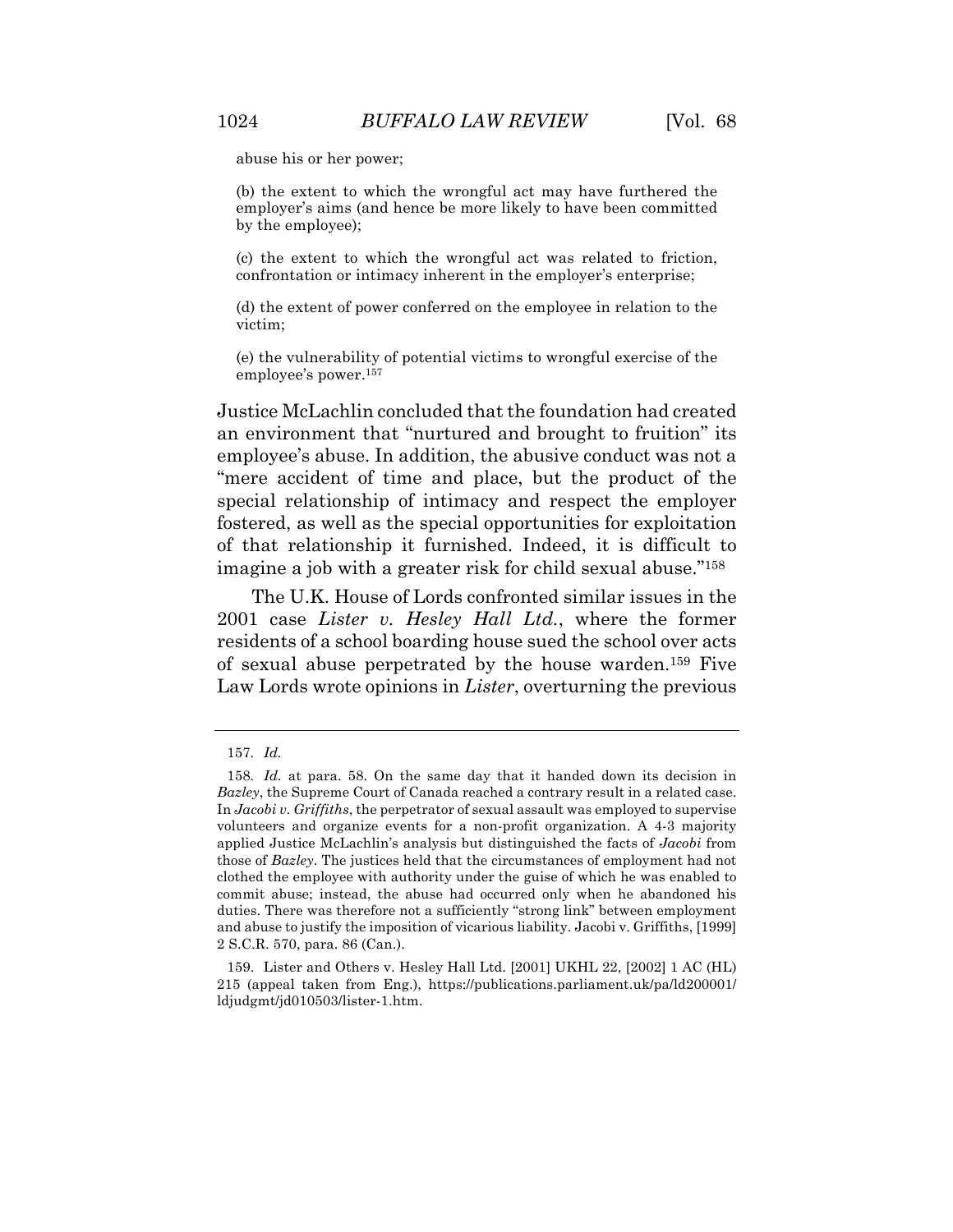English precedent and holding the school vicariously liable. Strongly applauding the reasoning of *Bazley*, Lord Steyn and Lord Hutton concluded that the warden's "torts were so closely connected with his employment that it would be fair and just to hold the employers vicariously liable."160 Lord Clyde also endorsed Canada's "significant connection" test, finding that the warden's employment afforded him the opportunity, close contact, and authority that enabled him to abuse the children in his care.<sup>161</sup> Although he found for the plaintiffs, Lord Hobhouse declined to embrace the reasoning of *Bazley*, averring that "an exposition of the policy reasons for a rule (or even a description) is not the same as defining the criteria for its application."162 For him, the traditional scope of employment test should remain the governing rule, and he sided with the trial court that had heard *Lister*, which held the school vicariously liable not for the abuse itself, but for the warden's failure to report it.163 Lord Millett, in contrast, regarded the trial court's approach to be "sophistry"; he thought the school should be held liable on a variation of enterprise risk theory, because the school had a duty of care for the boys and the warden had abused the position of trust in which the school had placed him.164

 Subsequent U.K. decisions have expounded on *Lister*, not least because, as Lord Phillips wrote for a unanimous supreme court in *Catholic Child Welfare Society v. Various Claimants*, "[t]he test of 'close connection' approved by all tells one nothing about the nature of the connection."165 To

 Hutton). For discussion, see GRAY, *supra* note 32, at 36–39. 160*. Lister*, UKHL at para. 28 (Lord Steyn); *see also id.* at para. 52 (Lord

<sup>161</sup>*. Lister*, UKHL at para. 50 (Lord Clyde).

 somewhat puzzling that a country can wholeheartedly adopt the approach taken in the leading courts of a comparable nation, while at the same time refusing to sign up to the policy analysis that fundamentally underpinned those decisions."). 162*. Id.* at para. 60 (Lord Hobhouse); *see also* GRAY, *supra* note 32, at 48 ("It is

<sup>163</sup>*. Lister*, UKHL at para. 62.

<sup>164</sup>*. Id.* at paras. 82–84 (Lord Millett); GRAY, *supra* note 32, at 38.

<sup>165. [2012]</sup> UKSC 56, [para. 74] (appeal taken from Eng.).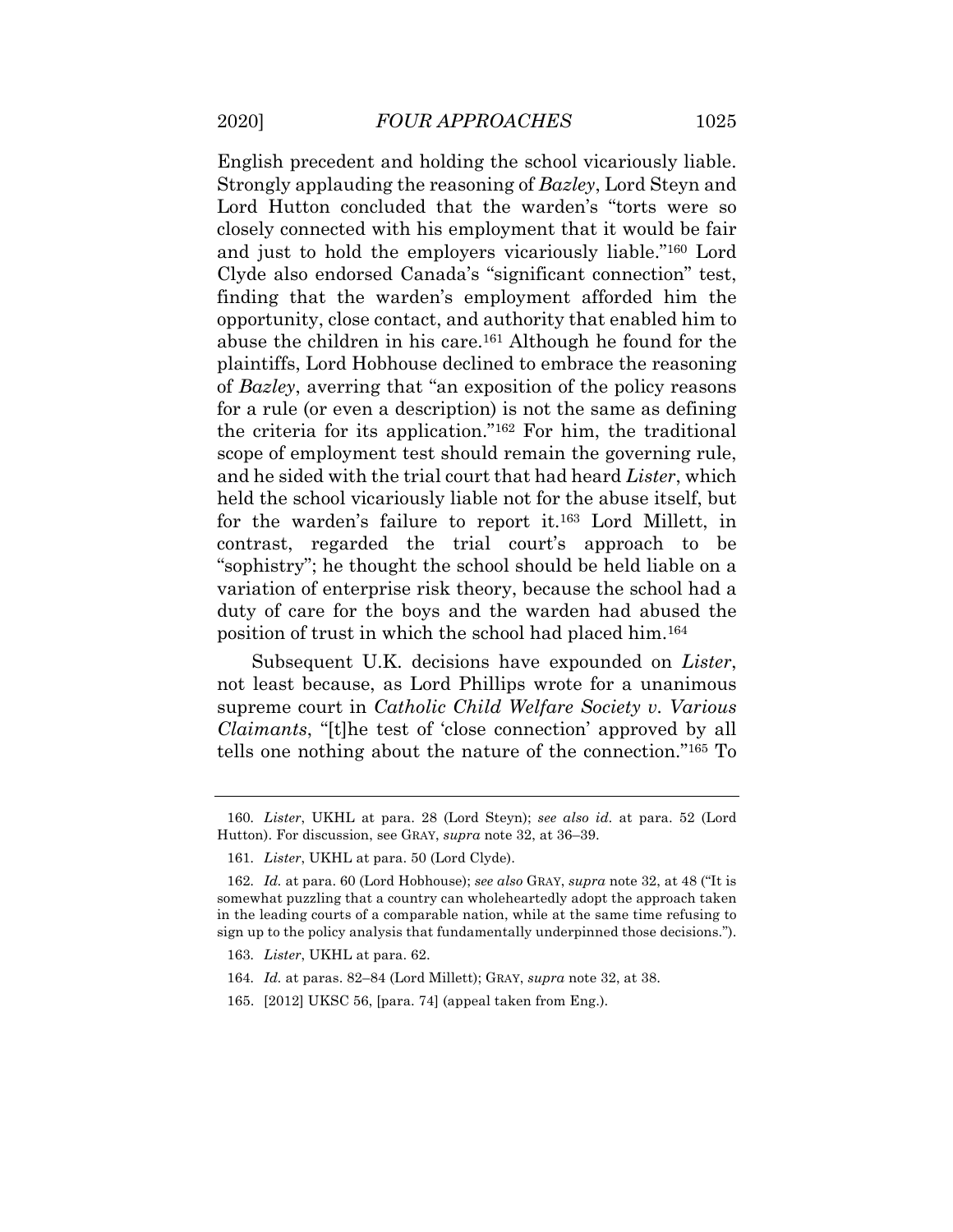fill this lacuna, Lord Phillips framed criteria for testing whether it is "fair, just and reasonable to impose vicarious liability on the employer." These include whether the employer or employee is more likely to have the means to compensate the victim and whether the employment relationship created the risk of the tort the employee committed.166 Some, but not all, of Lord Phillips's criteria resemble those that Justice McLachlin identified in *Bazley*; taken together, they articulate what is effectively an enterprise risk approach. Lord Phillips summarized the inquiry thus:

 Vicarious liability is imposed where a defendant, whose relationship with the abuser put it in a position to use the abuser to carry on its business or to further its own interests, has done so in a manner which has created or significantly enhanced the risk that the victim or victims would suffer the relevant abuse. The essential closeness of connection between the relationship between the defendant and the tortfeasor and the acts of abuse thus involves a strong causative link.167

 The language of these landmark Canadian and British decisions is not identical to that of the U.S. cases discussed earlier. All these courts, however, share an overall approach to disputes in which institutions have clothed employees with authority that employees misused by committing abuse.168 Using the language of "close connection" and

<sup>166</sup>*. Id.* at para. 35.

<sup>167</sup>*. Id.* at para. 86.

 employed similar reasoning. In the apartheid-era case *Minister of Police v. Rabie*, one court held that liability for employees' intentional torts should vicariously be imputed to employers either when an employee subjectively believes the tort to advance the employer's interest or when there is a "sufficiently close link between the servant's acts for his own interests and purposes and the business of his master." 1986 (1) SA 117 at 134 C–E para. 8 (S. Afr.). The post-apartheid Constitutional Court heard *NK v. Minister of Safety and Security*, where three police officers had offered to help a stranded young woman get home and then subsequently raped her. It recited with approval the holdings of *Bazley*, *Jacobi*, and *Lister* and unanimously reiterated the *Rabie* standard. Justice O'Regan concluded that embracing the "spirit, purpo[se,] and objects" of South African constitutional guarantees, including the right to freedom from violence, 168. Courts in a third (former) Commonwealth country, South Africa, have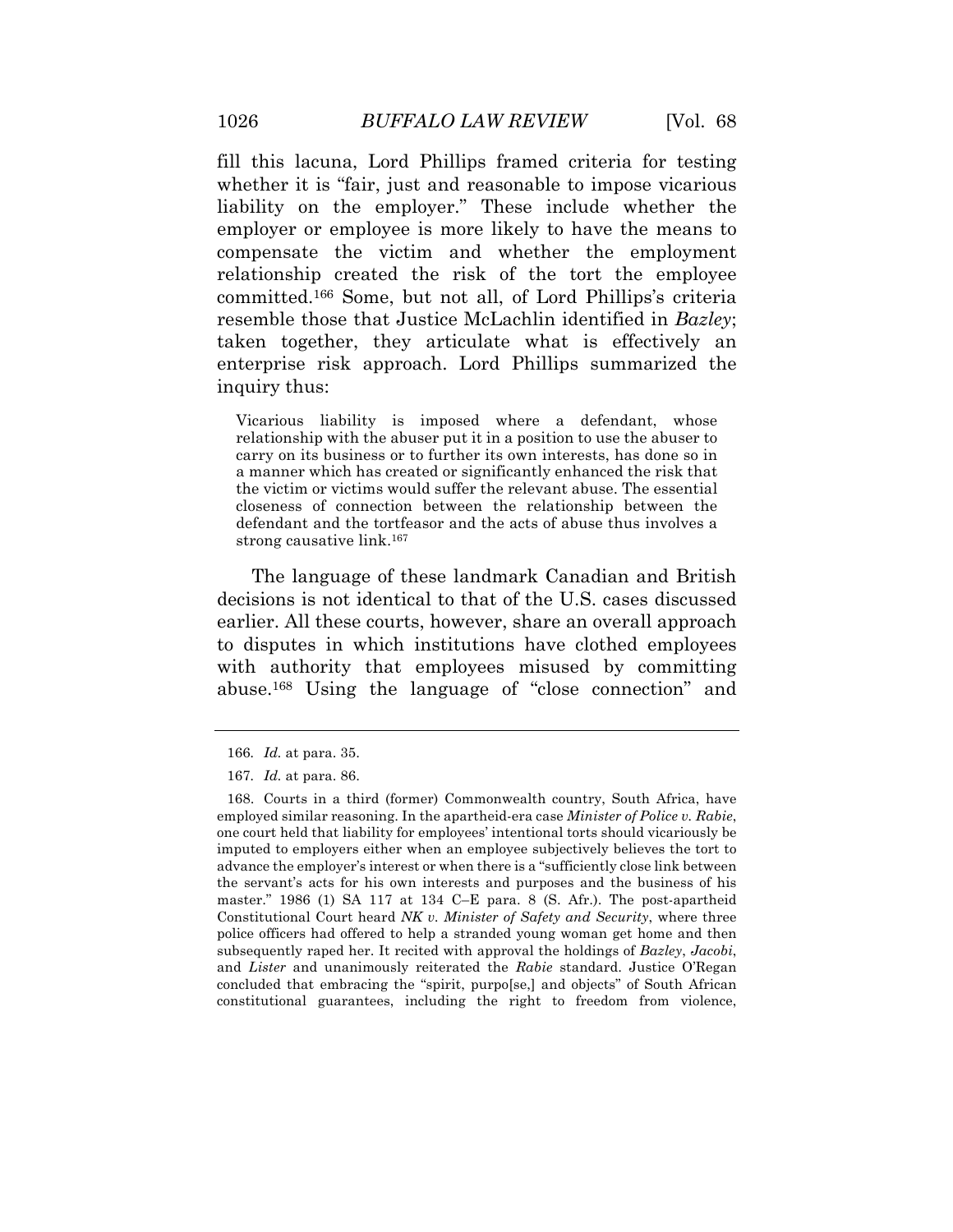"causal nexus," these courts have articulated with increasing clarity a valuable framework for vicarious liability.

#### *D. Advantages and Disadvantages*

approach disadvantages. For religious employers, one advantage is that this approach ensures that liability is not imposed simply because a tortfeasor happens to be an employee.<sup>169</sup> Second, the causal connection approach avoids problems that ensue when courts must decide whether to cognize sexual abuse as falling within the scope of an employee's duties. In *Fearing* and its progeny, Oregon courts have helpfully distinguished conduct authorized by an employer (e.g*.*, the cultivation of trust and the development of a personal relationship between a clergymember and future victim) from subsequent sexual torts for which the authorized conduct paved the way.170 Thus, this approach acknowledges clergymembers with spiritual authority. When clergymembers misuse this authority, it is not that sexual abuse comes to fall within their employment responsibilities; rather, but for the abusers' standing in the religious community, victims would not have been nearly as approach provides victims with an avenue to recovery where a clergymember's abuse of spiritual authority contributed to their susceptibility. This approach applies the same analysis to claims against secular and religious employers, employing Like the three previous approaches, the causal connection approach has both advantages and the extent to which religious traditions clothe vulnerable. The fact-intensiveness of the causal connection

 necessitated such an approach. *NK v. Minister of Safety & Sec.* 2005 (6) SA 419 (CC) at para. 45 (S. Afr.). For extensive discussion, see Albert Jacob van Eeden, The Constitutionality of Vicarious Liability in the Context of the South African Labour Law: A Comparative Study (Jan. 2014) (unpublished L.L.M. thesis, University of South Africa) (on file with author).

 (finding religious employer not vicariously liable when priest caused a car accident while traveling to pay a social call on personal friends). 169*. See, e.g.*, Ambrosio v. Price, 495 F. Supp. 381, 383–85 (D. Neb. 1979)

<sup>170</sup>*. See* Fearing v. Bucher, 977 P.2d 1163, 1167–68 (Or. 1999).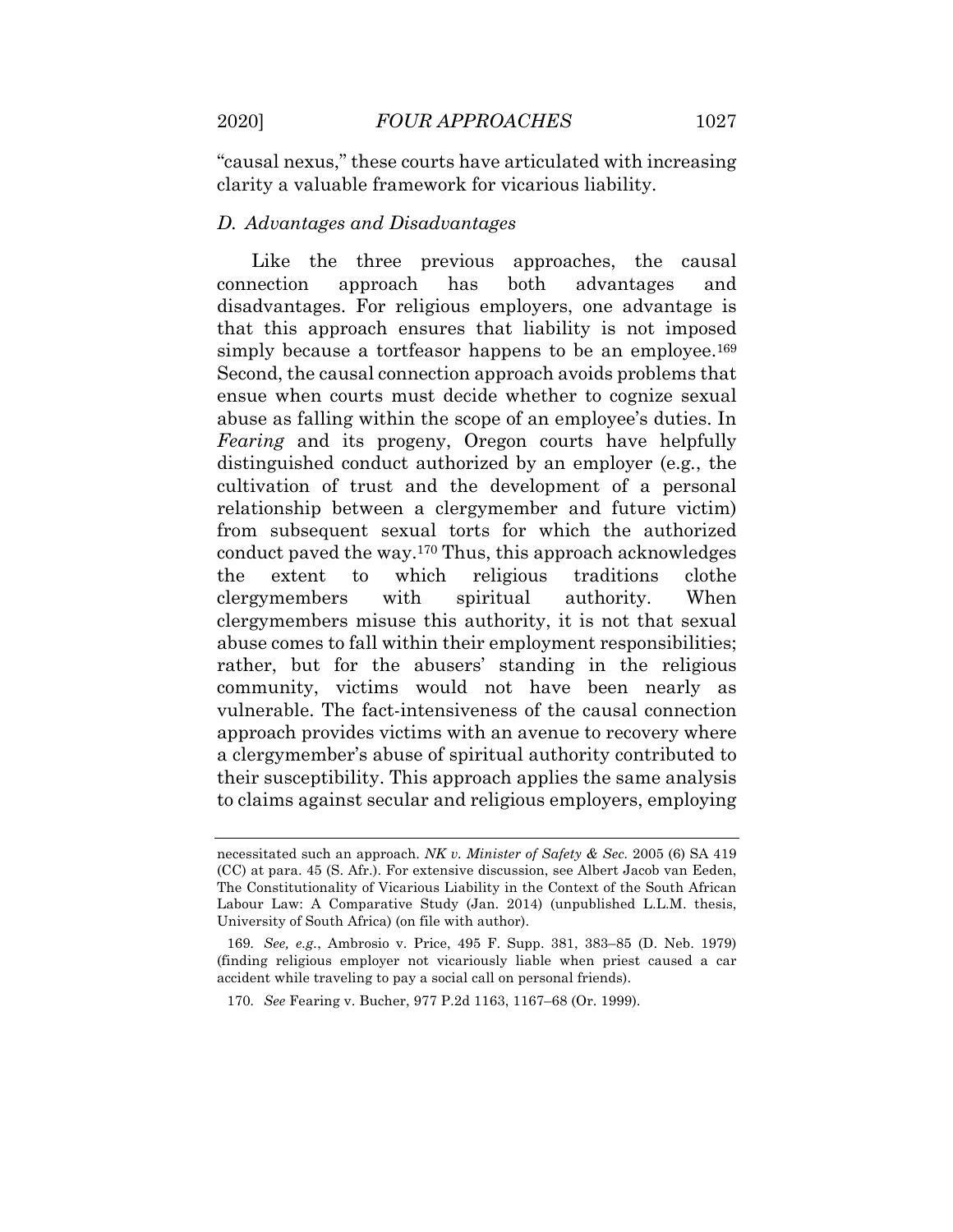neutral principles and thereby avoiding constitutional challenges.

 But this fact-intensiveness cuts against the causal connection approach as well. It is not likely to promote judicial economy, since it requires factfinders to engage in fine-grained analysis of the relationship between a tort and a clergymember's job responsibilities. Both in the U.S. and overseas, when courts have developed tests to determine whether the connection between tort and employment is sufficiently close, they have invoked ambiguous factors and standards rather than bright-line rules. Courts have found it particularly difficult to separate cases in which employment created an "opportunity" for abuse from those in which it was "a necessary precursor."171 Finally, to the extent that distinctions are elusive and may in practice turn on a factfinder's perception of a particular employer and its employees, as well as to the extent that this approach necessitates discovery into a tortfeasor's job responsibilities in the context of the overall conduct of an employer's workplace, it might reasonably be asked whether the causal connection approach is truly one of strict liability, or instead a hybrid form of negligence.

171*. Id.* at 1168.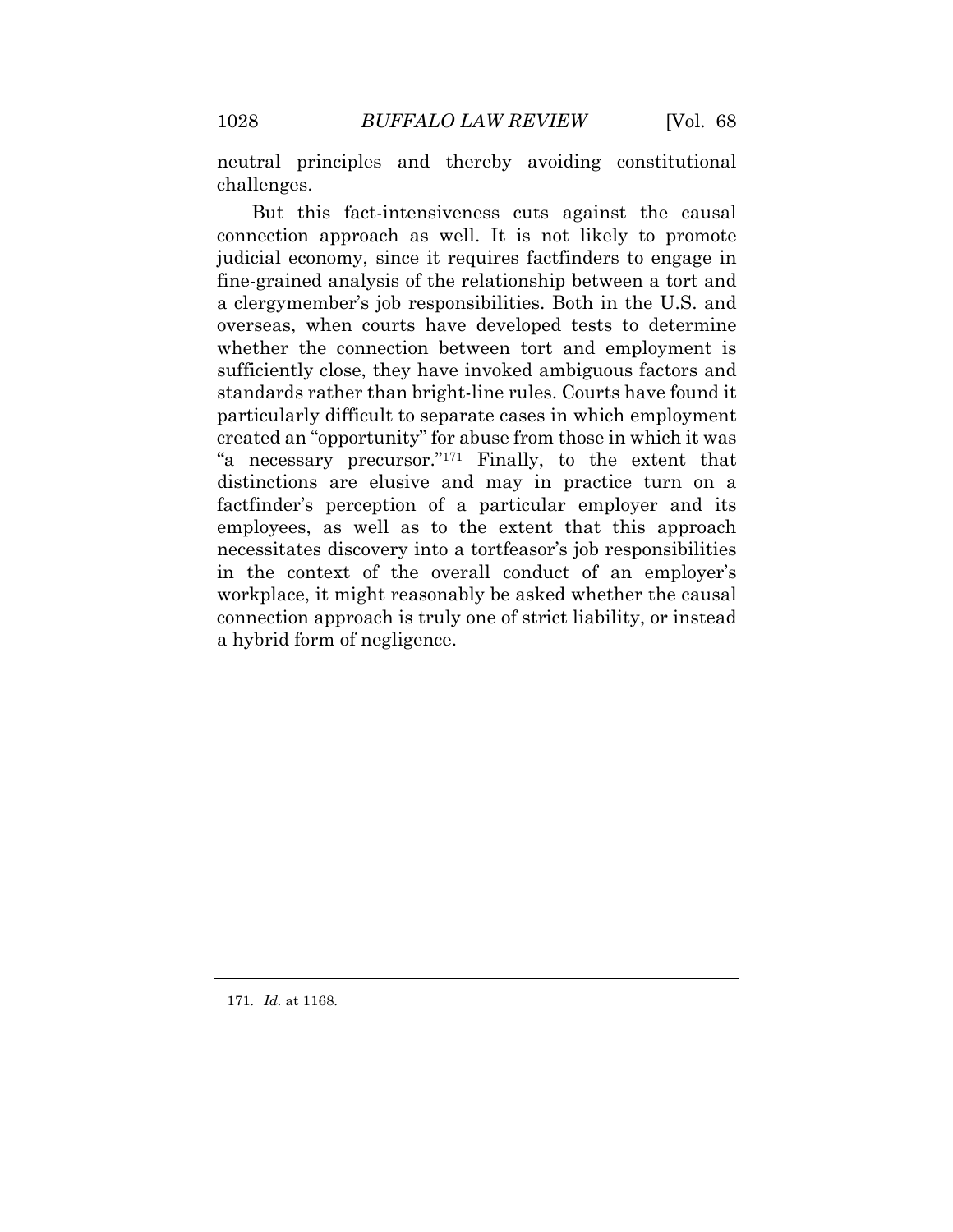#### VII. ASSESSING THE APPROACHES

 approach best achieves the public policy rationales for imposing *respondeat superior* vicarious liability on religious institutions. This concluding Part compares the four approaches discussed above and also asks, but answers in the negative, whether a negligence regime might perform better than any form of strict liability. Its drawbacks notwithstanding, the causal connection

 To be sure, strict liability has categorical disadvantages. Numerous commentators have observed that strict liability American tort law, which is that liability follows fault. Critics allege that strict liability fails to provide corrective justice, because it imposes liability even where there is nothing to correct; they also complain that strict liability over-incentivizes litigation while over-deterring activities that, notwithstanding their risks, may greatly benefit society. Although in recent decades U.S. courts have expanded strict liability in areas such as manufacturing defects, and legislatures have created strict liability regimes such as workers' compensation, the trend overall has been regimes contravene a fundamental principle of Angloagainst strict liability.

 As we have seen, the traditional rationales for strict compensation for those who have suffered injuries, and the efficient spreading of risk and losses. The causal connection approach achieves each of these ends, yet not at the cost of expanding liability so radically as to hold employers responsible for all their employees' intentional torts. Let us consider each of the rationales in turn. liability include deterrence for dangerous activities,

 First, there is deterrence. It might seem that in comparison to strict liability, a negligence regime would better incentivize religious employers to take care in the selection, training, discipline, and dismissal of their employees. Under negligence, a religious employer's design and implementation of appropriate mechanisms for hiring,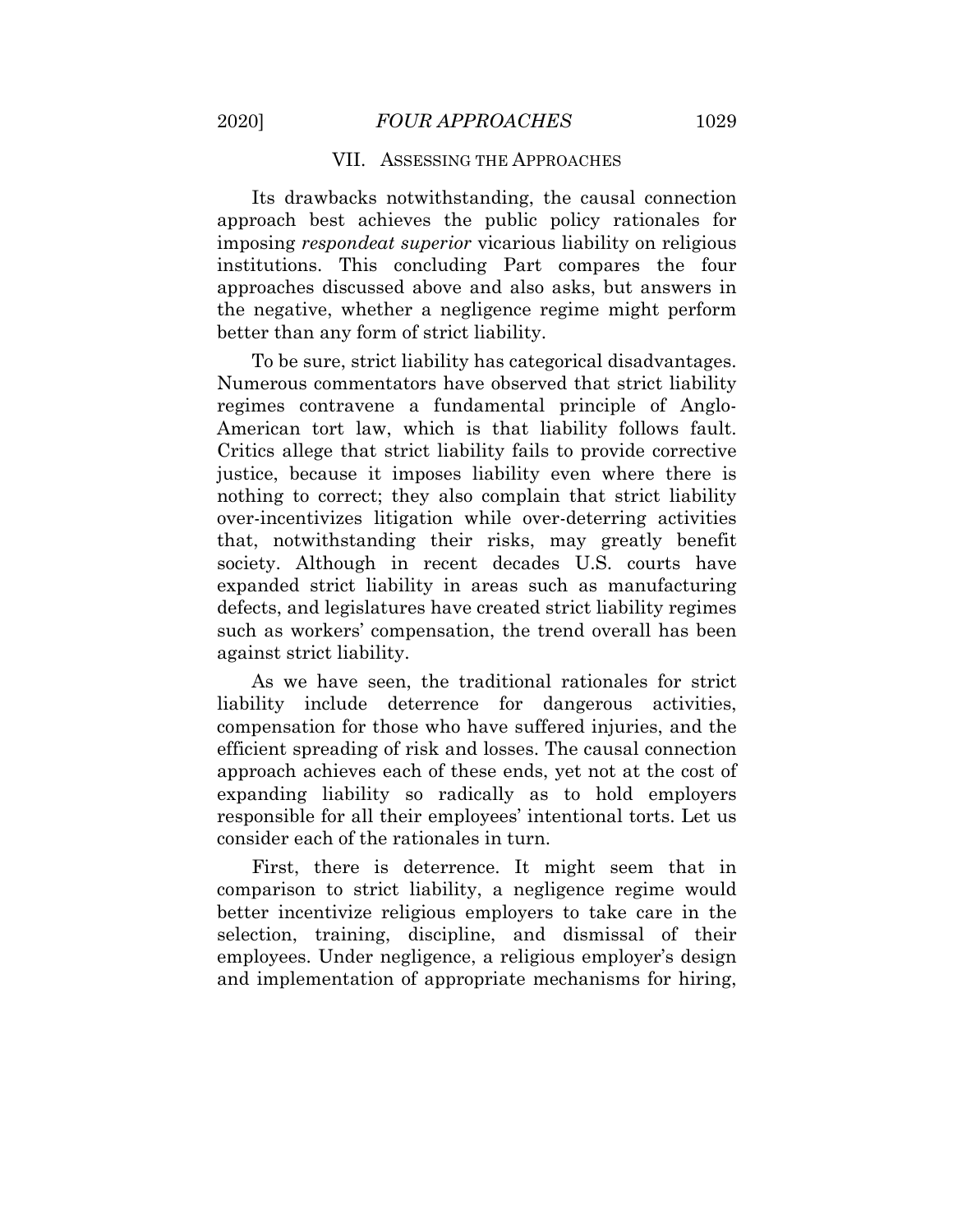supervising, and retaining ministers would constitute evidence that it had taken reasonable care and should not be held liable. As numerous commentators have observed, however, negligence regimes may encounter constitutional difficulties when they seek to assess the reasonableness of a employers' decisions to ordain, assign, move, discipline, or defrock clergymembers have been held to be beyond judicial review, falling clearly within the ambit of the much- contested "ministerial exception" doctrine.172 The Supreme Court has held that judicial review of such decisions violates both Religion Clauses of the U.S. Constitution: the Free Exercise Clause by infringing upon a church's right to manage its internal governance, and the Establishment Clause by creating excessive entanglement between government and religion.173 religious institution's personnel practices. Religious

 With U.S. courts becoming increasingly sympathetic to church autonomy defenses, an appropriately cabined vicarious liability regime presents a lower risk that courts will abstain from adjudicating tort actions against religious employers. Employers may object that *respondeat superior*  still requires courts to pass judgment on what constitutes a

 *Morrissey-Berru*, 140 S. Ct. 2049 (2020). *But see* Savin v. City and Cty. of San Francisco, No. 16-CV-05627-JST, 2017 WL 2686546, at \*7 (N.D. Cal. June 22, 2017) (holding that the ministerial exception doctrine does not preclude courts from considering whether employment is "primarily religious in nature"). 172. See *supra* notes 6–7 and, most recently, *Our Lady of Guadalupe School v.* 

 565 U.S. 171, 188–89 (2012). The notion of "excessive entanglement" classically appears in the three-pronged test of *Lemon v. Kurtzman*, 403 U.S. 602, 612–13 (1971), but has come in for widespread criticism. The Supreme Court's approach to its recent Establishment Clause cases suggests that *Lemon*'s days are numbered. In one case, four justices refused to apply *Lemon* to the facts of a dispute that concerned government funding for the upkeep of a large war memorial in the shape of a Latin cross, while a fifth proposed to overrule *Lemon*  outright. Am. Legion v. Am. Humanist Ass'n, 139 S. Ct. 2067, 2081–82 (2019); *id.*  at 2093 (Kavanaugh, J., concurring). This Term, only one justice cited *Lemon* in a case involving taxpayer support for scholarships at religiously affiliated schools, referring to *Lemon*'s "infamous test." Espinoza v. Montana Dep't of Revenue, 140 S. Ct. 2246, 2265 (2020) (Thomas, J., concurring). 173*. See, e.g.*, Hosanna-Tabor Evangelical Lutheran Church & Sch. v. EEOC,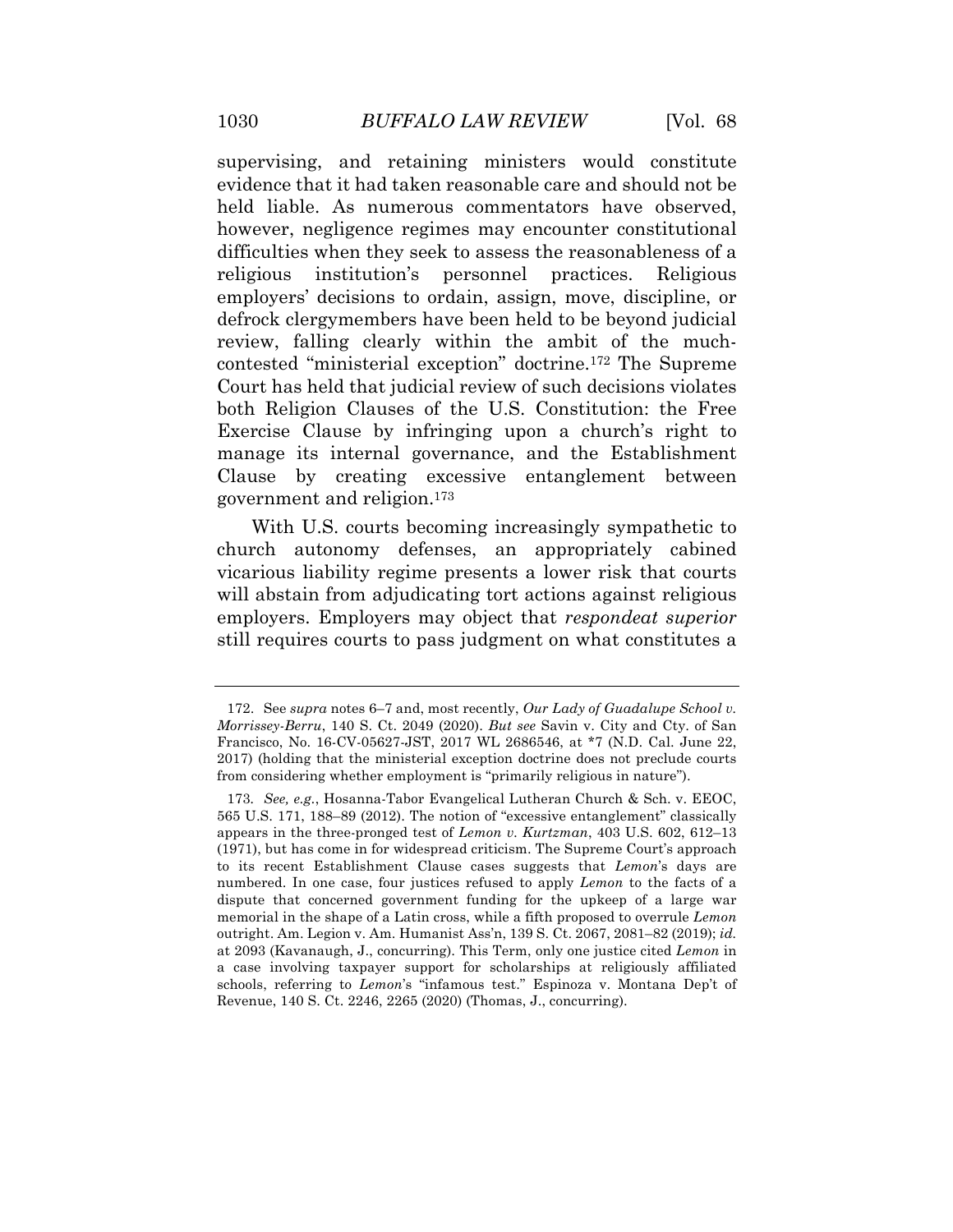ministerial employee's authorized duties, but the cases discussed above reveal that courts are not incapable of accomplishing this task by employing neutral principles instead of making judgments that are essentially religious in character.

 But if a strict liability regime appears to outperform negligence with regard to deterrence, which approach to *respondeat superior* vicarious liability should courts adopt? The first approach, where there is no vicarious liability for clergymembers' sexual misconduct, is obviously a non- starter. The second, which imposes strict liability for an employee's "misguided attempt" to perform authorized job responsibilities, might result in some measure of deterrence, but it applies to only a small minority of cases. As noted above, most religious employees who have allegedly committed sexual abuse have not done so in order to perform their official duties. For the second approach to create substantial deterrence, courts would have to regard many intentional torts as misguided attempts, a position that often would stretch credulity. At the same time, a focus on misguided attempts could create constitutional problems of its own, as it would require courts to distinguish between appropriate and inappropriate ways of performing ministry within any particular religious tradition; this might reasonably be considered an exercise of religious rather than approach, characteristic risks, would achieve greater deterrence for employees of certain kinds of religious institutions. But it would do so at the (potentially constitutionally significant) cost of stereotyping those same traditions, as well as of not holding religious employers liable when employees commit forms of misconduct that courts deem not to be characteristically associated with the tradition in question. None of these approaches performs as successfully as the one for which this Article has been arguing, because the causal connection approach only imposes liability where a tort is clearly related to a perpetrator's specific duties. To achieve legal judgment. The third approach, focused on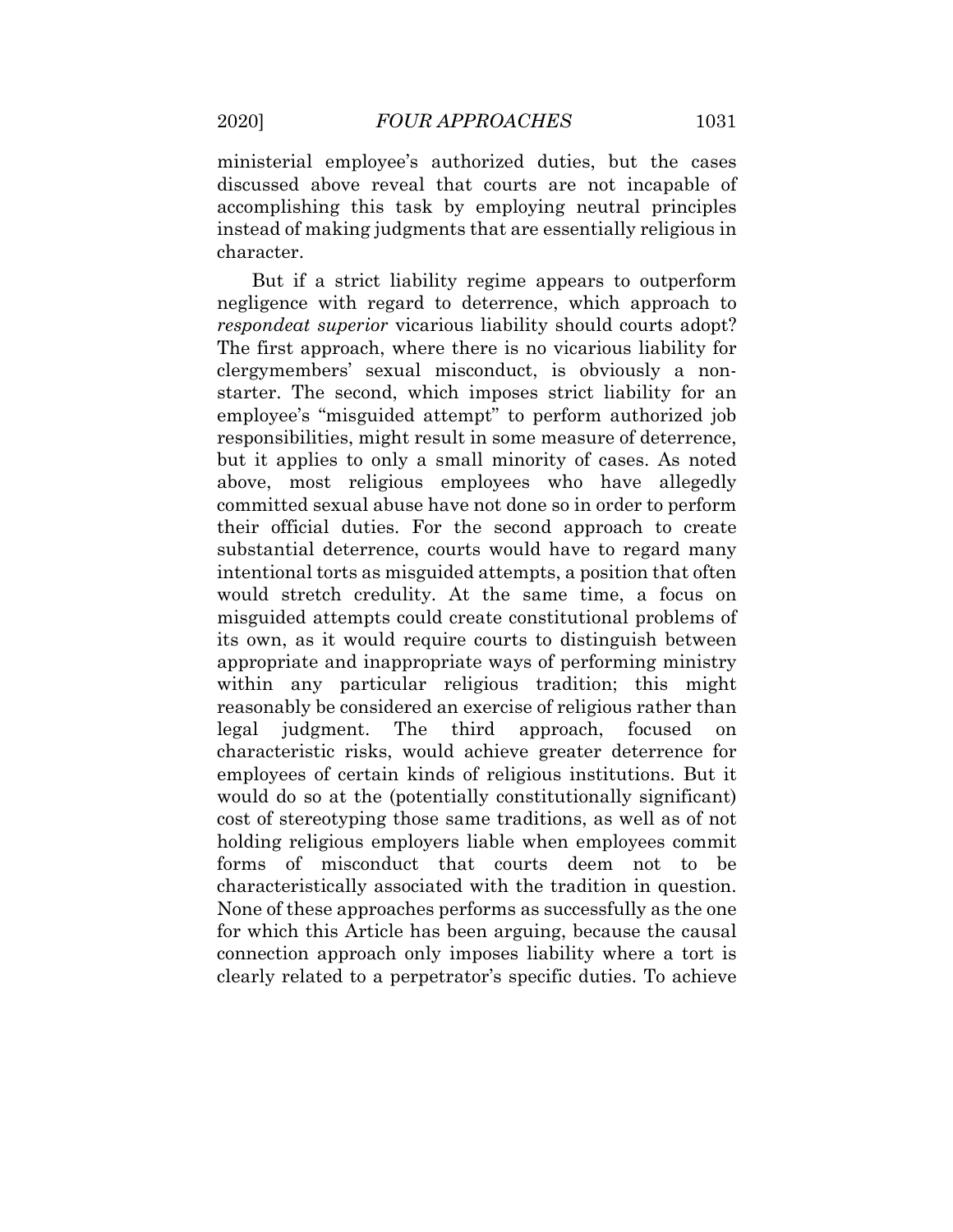this end, however, the causal connection approach does require courts to engage in discovery about a particular tortfeasor's duties in the context of a particular religious institution's operations. Such discovery would likely steer clear of the constitutional problems apt to arise in discovery about the nature of an institution's supervision of its employees, but plaintiffs will likely still encounter objections rooted in the notion of church autonomy.

 The next rationale for strict liability is compensation, ensuring that persons who have been harmed receive redress. As a practical matter, victims of sexual misconduct by ministerial employees are likely to receive compensation only if they are able to win a judgment against a religious employer. Religious employees are not highly remunerated, and few carry individual liability insurance. In the Roman Catholic Church, denominationally specific practices make compensation even harder to come by: members of religious orders take vows of poverty that prohibit them, at least in theory, from owning substantial property, while diocesan priests are expected to live simply and not accumulate wealth.174 The situation for plaintiffs is less dire outside the Catholic Church, but most religious employees do not possess substantial assets.<sup>175</sup> Therefore, to have the chance of being made as whole as a monetary award can permit, victims must be able to pursue religious employers. Yet the constitutional considerations already discussed may inhibit a victim's ability to win a negligence judgment, and in any case, negligence causes of action may be unavailable to victims where an employer did not have reason to know that an employee posed a risk.

 possessions prior to taking first vows and to transfer to their order all subsequent income); *id.* at C.282, § 1 (specifying that "[c]lerics are to foster simplicity of life and are to refrain from all things that have a semblance of vanity"). 174*. See* 1983 CODE C.668, §§ 1, 3 (requiring religious to give away temporal

 *Employment and Wage Estimates*, [https://www.bls.gov/oes/current/oes\\_nat.htm](https://www.bls.gov/oes/current/oes_nat.htm) (last visited Aug. 23, 2019). 175*. See* U.S. BUREAU OF LABOR STATISTICS, *May 2018 National Occupational*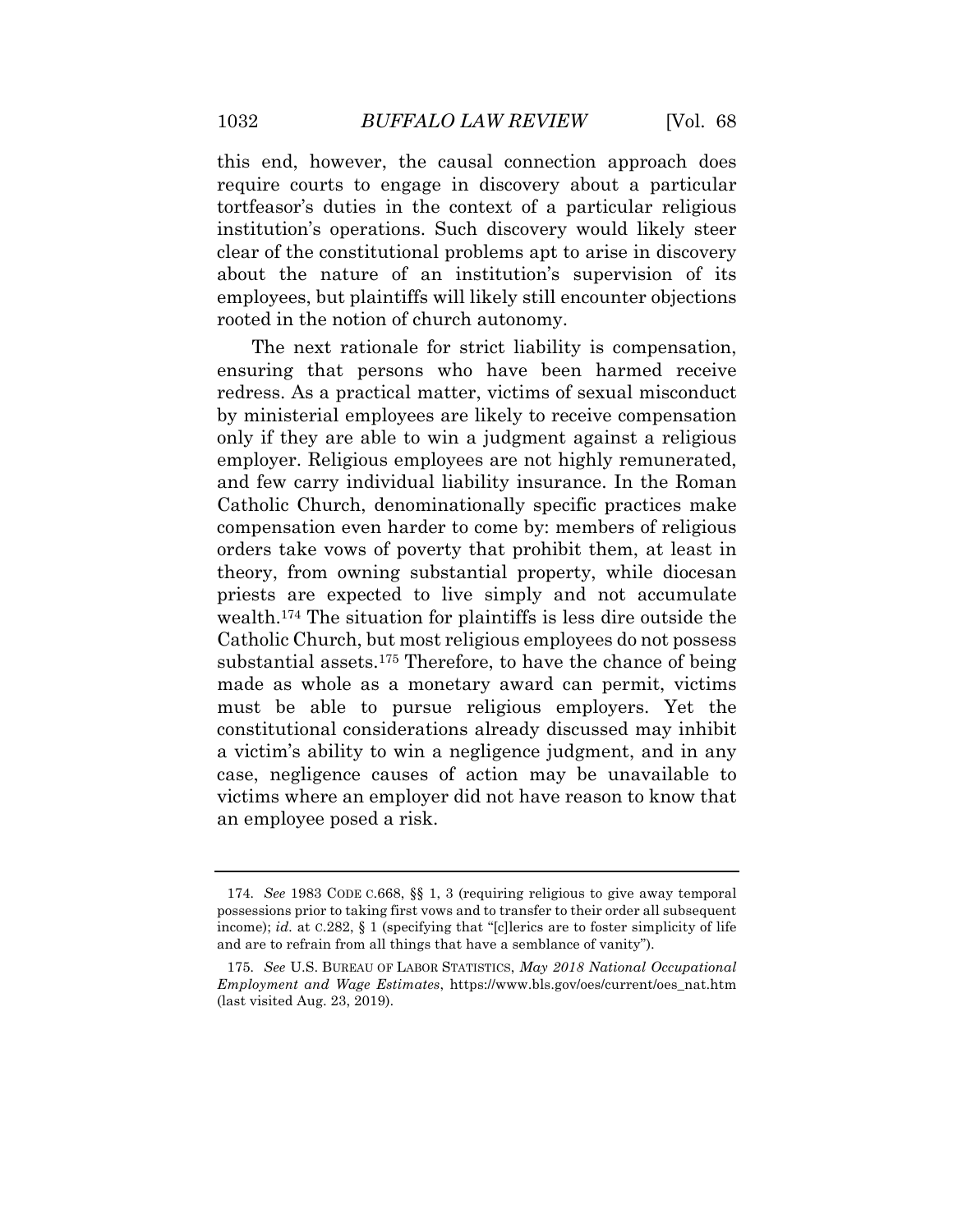Of the four approaches to *respondeat superior* vicarious liability, again the first approach does not stand to produce compensation for victims. The approach involving misguided attempts does so only to the extent that sexual misconduct truly occurs in such circumstances, or to the extent that courts are willing to cognize abuse as misguided ministry. The characteristic risks approach, likewise, provides compensation only when misconduct falls within the parameters of what a court is willing to recognize as a characteristic risk of religious ministry, either in general or in a particular tradition. The causal connection approach, in contrast, stands a better chance of ensuring that victims are compensated for injuries that occur when religious employees misuse the authority granted them. While many disputes will end in pretrial settlements, in the cases that do go to trial the level of compensation awarded plaintiffs is not likely to be unreasonable: a recent empirical study has demonstrated that jurors are likely to award lower damages defendants defendants who injured plaintiffs directly.176 against vicariously liable defendants than against

 It is with regard to the spreading of risk and the allocation of losses that the causal connection approach most outshines negligence and the other approaches to *respondeat superior* liability. If causes of action for negligence run aground for constitutional reasons, or if they are unsuccessful because an employer was unaware that hiring or retaining an employee created a risk, then a negligence misconduct to that employer. The first approach to *respondeat superior* vicarious liability squarely refuses to allocate losses to employers; the misguided attempts approach does so only in a small minority of cases; and the characteristic risks approach does so only in the predetermined set of circumstances that courts choose to associate with a particular religious tradition. regime will be unable to allocate the cost of sexual

<sup>176.</sup> Justin Sevier, *Vicarious Windfalls*, 102 IOWA L. REV. 651, 651 (2017).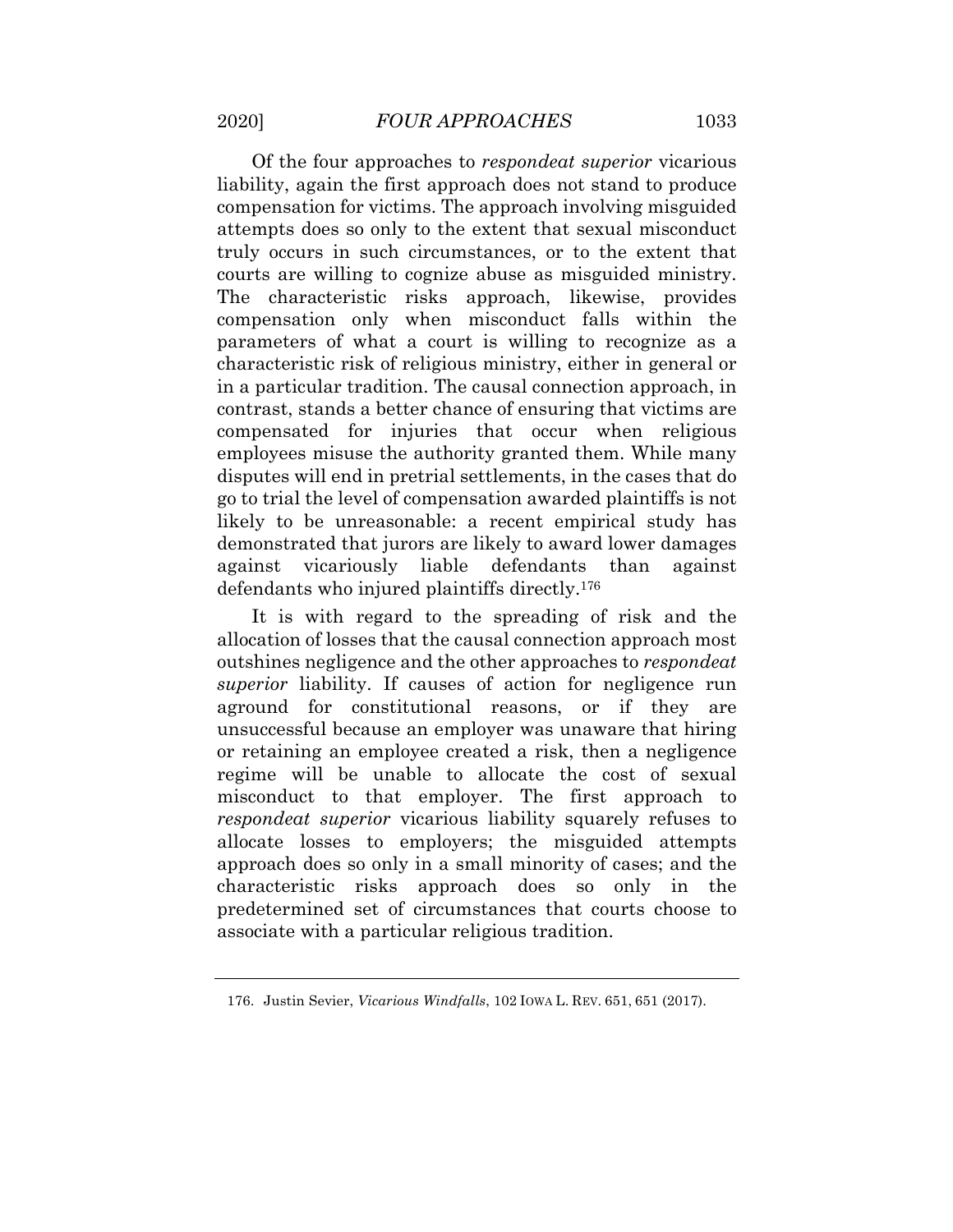The causal connection approach, in contrast, stands a strong chance of distinguishing torts that are closely bound up with the risks and losses created by a particular enterprise from those where such a relationship is attenuated or absent. The cases reviewed above indicate that courts and factfinders are capable of making nuanced judgments about the relationship between employment and tort. Consider, for instance, the numerous cases that emerged from the Portland archdiocese's bankruptcy. The courts that applied *Fearing* carefully examined whether each alleged tort possessed the necessary causal relationship with a clergymember's official duties. In cases like *Schmidt*, courts decided that the connection was more accidental than causal; in cases like *Jane Doe 130*, courts let uncertain claims proceed; and in cases like *Fearing* itself, courts refused to let religious employers off the hook where clergymembers had misused and manipulated their authority in order to create conditions in which they were able to perpetrate sexual abuse. This fine-grained sorting of factual details resembles the manner in which courts have responded to sexual misconduct on the part of police and other state employees, neither permitting all such cases to proceed nor cutting off liability as the traditional scope of employment rule might have dictated.

 But it is insufficient to establish that courts are capable of discerning whether an employee's tort is sufficiently associated with an enterprise that the employer should be held vicariously liable. That is a necessary precondition to the question of whether courts should actually impose liability. As a matter of public policy, religious employers are best situated to bear and spread the risk of losses caused by the misconduct of their ministers. Many religious employers possess substantial assets or have the capacity to raise additional funds through collection plates, other forms of philanthropy, and auxiliary enterprises. They are able, in some cases admittedly not without substantial cost, to take out insurance that would pay compensation to the victims of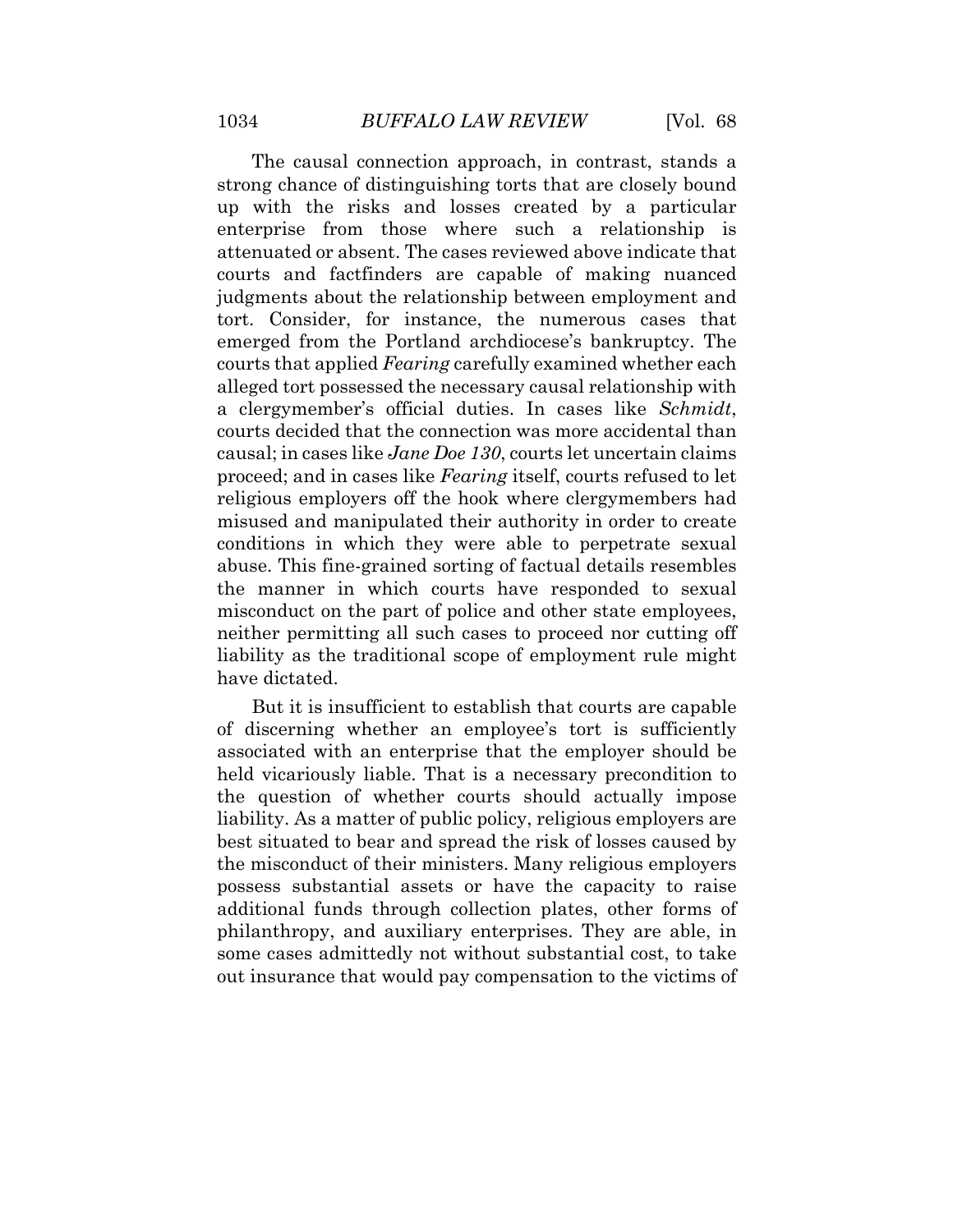clergy sexual abuse. Moreover, they are able to enact policies that deter such misconduct, including through the selection, training, discipline, retention, and termination of their employees. And they are free as well to establish, and invite victims of clergy sexual abuse to take part in alternatives to tort litigation, such as the compensation funds that several U.S. Catholic dioceses have recently created.<sup>177</sup> Few of these unable to make injured persons whole out of their own pockets. Of victim-survivors, alleged abusers, and religious employers, therefore, employers are the cheapest cost avoiders. The causal connection approach enables courts to discern where the circumstances of employment enabled a perpetrator to commit misconduct. things are true of religious employees, who are frequently

 This approach, whether articulated as a "causal nexus" or "close connection" test, or in other terms, is not perfect. Like all forms of vicarious liability, it is subject to the criticism that even when courts instruct juries not to take questions of negligence into account, concerns about moral blame may "tend to seep into the analysis."178 To the extent that finders of fact, whether consciously or unconsciously, may be biased toward or against a particular religious group, or religious groups in general, it is possible that either deference or animus could affect the application of this approach. The extent of factfinding necessary to implement the causal connection approach may attenuate the gains in judicial economy normally associated with vicarious liability regimes. And as has been noted above, the standards that courts have developed for determining whether the connection between tort and employment is sufficiently close are vague and by no means self-interpreting. In the end, however, the causal connection approach represents a fairer and more just balancing of the interests of victim-survivors,

<sup>177</sup>*. See, e.g.*, *Independent Reconciliation and Compensation Program*, ARCHDIOCESE OF N.Y., <https://archny.org/ircp> (last visited Aug. 24, 2019).

<sup>178.</sup> GRAY, *supra* note 32, at 51.